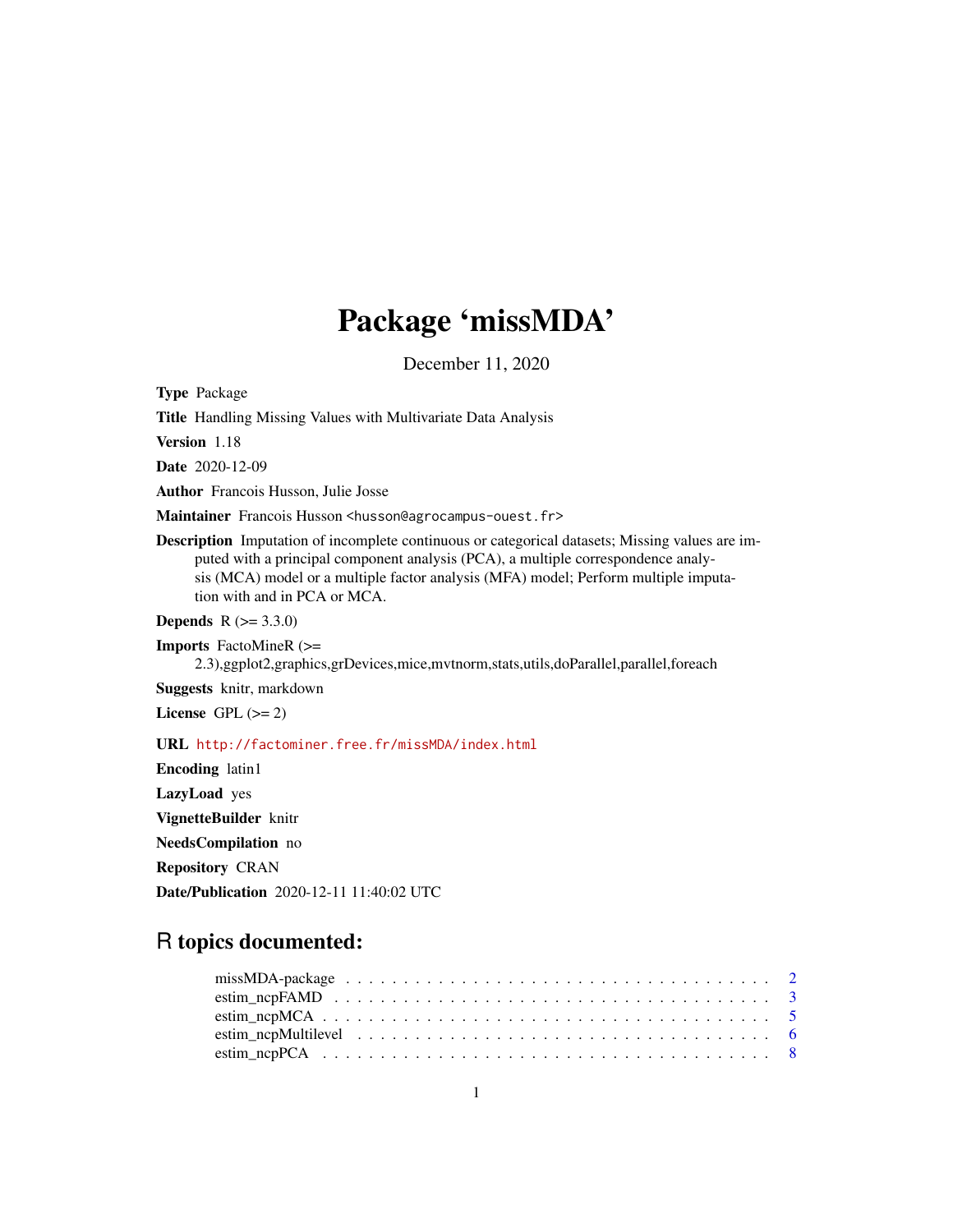<span id="page-1-0"></span>

|                                                                                                                         | $\overline{\mathbf{Q}}$ |
|-------------------------------------------------------------------------------------------------------------------------|-------------------------|
|                                                                                                                         | - 10                    |
|                                                                                                                         | -11                     |
|                                                                                                                         | 12                      |
|                                                                                                                         | - 14                    |
|                                                                                                                         | 17                      |
|                                                                                                                         | - 19                    |
|                                                                                                                         | 21                      |
|                                                                                                                         | -23                     |
|                                                                                                                         | 25                      |
|                                                                                                                         | 27                      |
|                                                                                                                         | 29                      |
|                                                                                                                         |                         |
| a dia kaominina mpikambana amin'ny fivondronan-kaominin'i Nouvelle-Aquitaine, ao amin'ny faritr'i Nouvelle-Aqu<br>ozone | - 31                    |
|                                                                                                                         | -32                     |
|                                                                                                                         | -34                     |
|                                                                                                                         | -35                     |
| snorena                                                                                                                 | 37                      |
|                                                                                                                         | 37                      |
|                                                                                                                         | 38                      |
|                                                                                                                         |                         |

#### $\blacksquare$

| missMDA-package | Handling missing values with/in multivariate data analysis (principal |
|-----------------|-----------------------------------------------------------------------|
|                 | component methods)                                                    |

# Description

handle missing values in exploratory multivariate analysis such as principal component analysis (PCA), multiple correspondence analysis (MCA), factor analysis for mixed data (FAMD) and multiple factor analysis (MFA)

impute missing values in continuous data sets using the PCA model, categorical data sets using MCA, mixed data using FAMD

generate multiple imputed data sets for continuous data using the PCA model and for categorical data using MCA

visualize multiple imputation in PCA and MCA

# Details

| Package:  | missMDA    |
|-----------|------------|
| Type:     | Package    |
| Version:  | 1.11       |
| Date:     | 2017-03-16 |
| License:  | GPL        |
| LazyLoad: | yes        |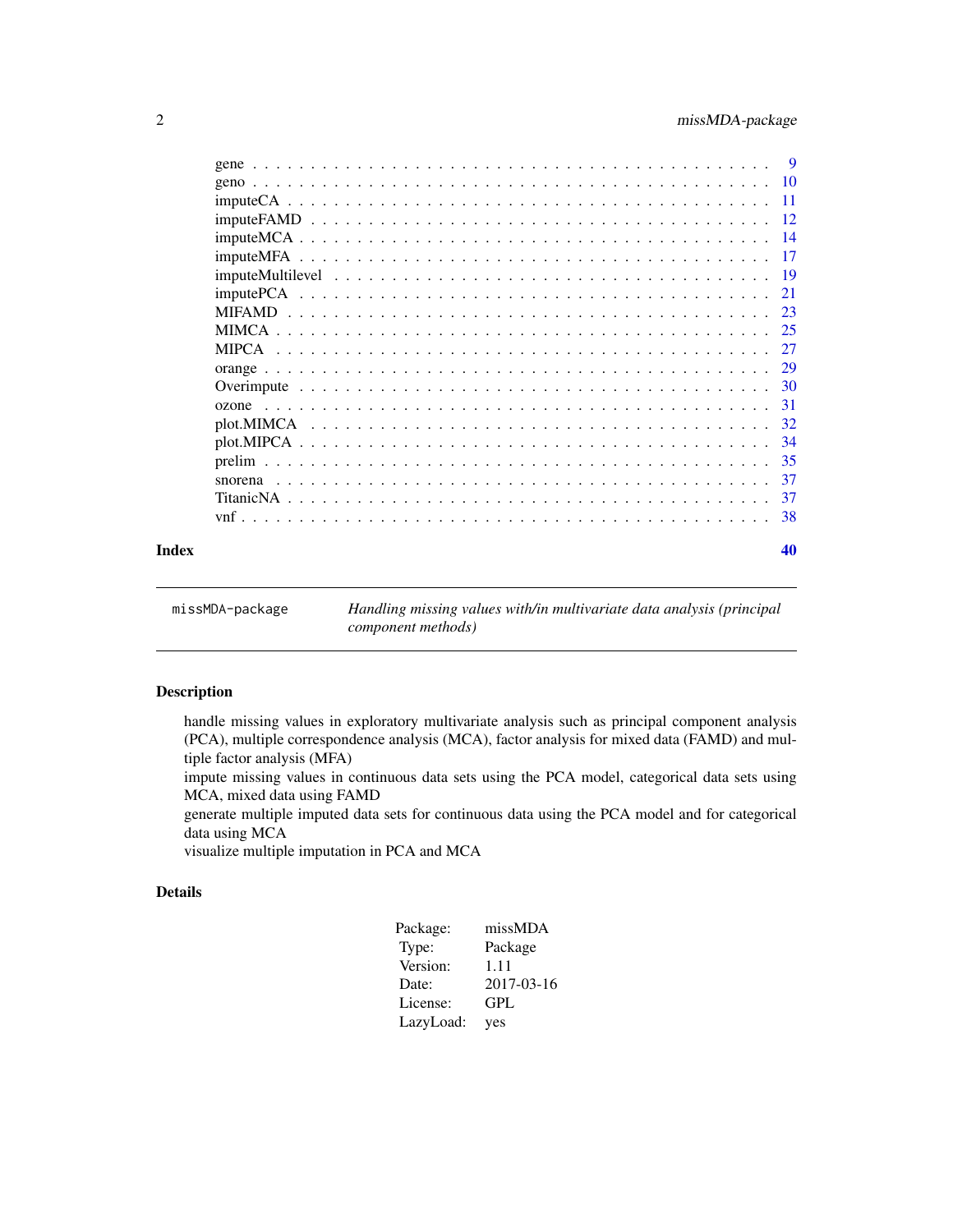#### <span id="page-2-0"></span>Author(s)

Francois Husson, Julie Josse

Maintainer: <husson@agrocampus-ouest.fr>

# References

Josse, J. & Husson, F. (2012). Handling missing values in exploratory multivariate data analysis methods. Journal de la SFdS, 153(2), pp. 79-99.

Julie Josse, Francois Husson (2016). missMDA: A Package for Handling Missing Values in Multivariate Data Analysis. Journal of Statistical Software, 70(1), 1-31. doi:10.18637/jss.v070.i01

Audigier, V., Husson, F., and Josse, J. (2016). Multiple imputation for continuous variables using a bayesian principal component analysis. Journal of Statistical Computation and Simulation, 86(11):2140-2156.

Audigier, V., Husson, F., and Josse, J. (2016). A principal component method to impute missing values for mixed data. Advances in Data Analysis and Classification, 10(1):5-26.

Audigier, V., Husson, F., and Josse, J. (2017). Mimca: multiple imputation for categorical variables with multiple correspondence analysis. Statistics and Computing, 27(2):501-518.

Some videos: [https://www.youtube.com/playlist?list=PLnZgp6epRBbQzxFnQrcxg09kRt-PA66T\\_](https://www.youtube.com/playlist?list=PLnZgp6epRBbQzxFnQrcxg09kRt-PA66T_)

<span id="page-2-1"></span>

| estim_ncpFAMD | Estimate the number of dimensions for the Factorial Analysis of Mixed |
|---------------|-----------------------------------------------------------------------|
|               | Data by cross-validation                                              |

#### Description

Estimate the number of dimensions for the Factorial Analysis of Mixed Data by cross-validation

# Usage

```
estim_ncpFAMD(don, ncp.min=0, ncp.max=5, method = c("Regularized","EM"),
     method.cv = c("Kfold","loo"), nbsim=100, pNA=0.05, ind.sup=NULL,
sup.var=NULL, threshold=1e-4, verbose = TRUE)
```

| don       | a data frame with categorical variables; with missing entries or not |
|-----------|----------------------------------------------------------------------|
| ncp.min   | integer corresponding to the minimum number of components to test    |
| ncp.max   | integer corresponding to the maximum number of components to test    |
| method    | "Regularized" by default or "EM"                                     |
| method.cv | "Kfold" for cross-validation or "loo" for leave-one-out              |
| nbsim     | number of simulations, useful only if method.cv="Kfold"              |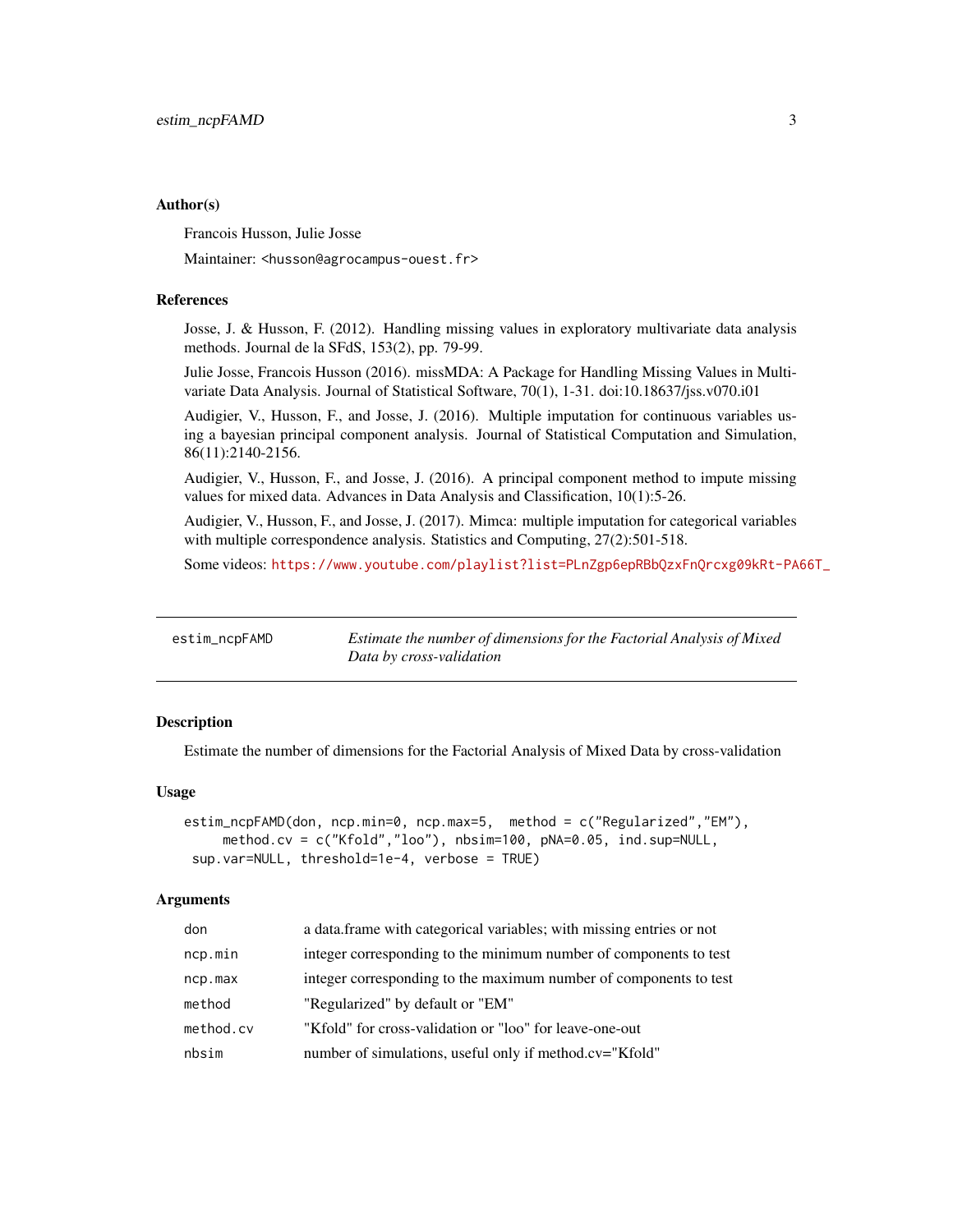<span id="page-3-0"></span>

| pNA       | percentage of missing values added in the data set, useful only if method.cv="Kfold"             |
|-----------|--------------------------------------------------------------------------------------------------|
| ind.sup   | a vector indicating the indexes of the supplementary individuals                                 |
| sup.var   | a vector indicating the indexes of the supplementary variables (quantitative and<br>categorical) |
| threshold | the threshold for assessing convergence                                                          |
| verbose   | boolean. TRUE means that a progressbar is writtent                                               |

For leave-one-out cross-validation (method.cv= $"loo"$ ), each cell of the data matrix is alternatively removed and predicted with a FAMD model using ncp.min to ncp.max dimensions. The number of components which leads to the smallest mean square error of prediction (MSEP) is retained. For the Kfold cross-validation (method.cv="Kfold"), pNA percentage of missing values is inserted at random in the data matrix and predicted with a FAMD model using ncp.min to ncp.max dimensions. This process is repeated nbsim times. The number of components which leads to the smallest MSEP is retained. More precisely, for both cross-validation methods, the missing entries are predicted using the imputeFAMD function, it means using it means using the regularized iterative FAMD algorithm (method="Regularized") or the iterative FAMD algorithm (method="EM"). The regularized version is more appropriate to avoid overfitting issues.

# Value

| ncp       | the number of components retained for the FAMD                    |
|-----------|-------------------------------------------------------------------|
| criterion | the criterion (the MSEP) calculated for each number of components |

#### Author(s)

Vincent Audigier <vincent.audigier@cnam.fr>, Francois Husson <husson@agrocampus-ouest.fr> and Julie Josse <julie.josse@polytechnique.edu>

# References

Audigier, V., Husson, F. & Josse, J. (2014). A principal components method to impute mixed data. Advances in Data Analysis and Classification

# See Also

[imputeFAMD](#page-11-1)

#### Examples

```
## Not run:
data(ozone)
result <- estim_ncpFAMD(ozone)
```
## End(Not run)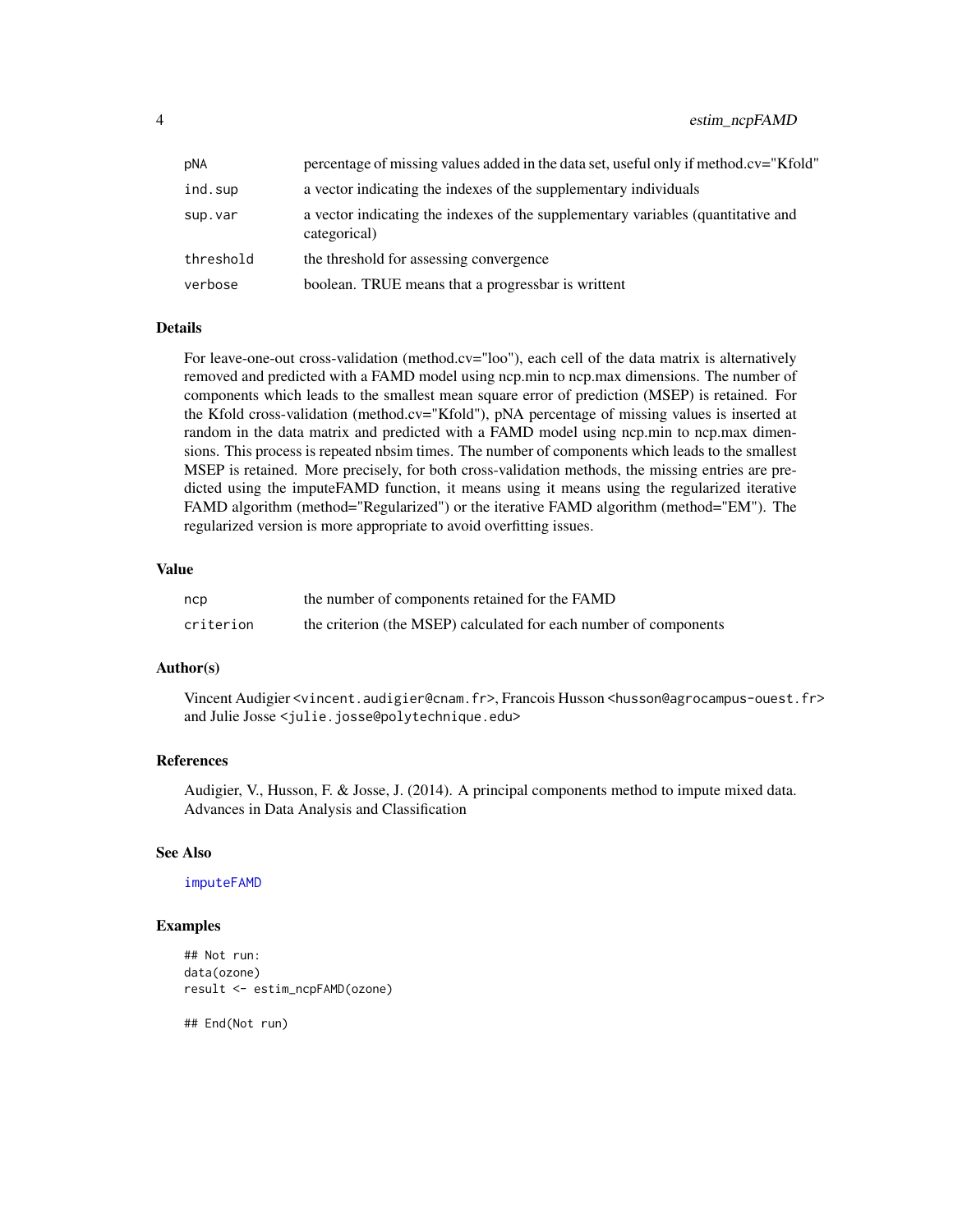<span id="page-4-1"></span><span id="page-4-0"></span>estim\_ncpMCA *Estimate the number of dimensions for the Multiple Correspondence Analysis by cross-validation*

# **Description**

Estimate the number of dimensions for the Multiple Correspondence Analysis by cross-validation

#### Usage

```
estim_ncpMCA(don, ncp.min=0, ncp.max=5, method = c("Regularized","EM"),
    method.cv = c("Kfold","loo"), nbsim=100, pNA=0.05, ind.sup=NULL,
quanti.sup=NULL, quali.sup=NULL, threshold=1e-4,verbose = TRUE)
```
# Arguments

| don        | a data.frame with categorical variables; with missing entries or not                 |
|------------|--------------------------------------------------------------------------------------|
| ncp.min    | integer corresponding to the minimum number of components to test                    |
| ncp.max    | integer corresponding to the maximum number of components to test                    |
| method     | "Regularized" by default or "EM"                                                     |
| method.cv  | "Kfold" for cross-validation or "loo" for leave-one-out                              |
| nbsim      | number of simulations, useful only if method.cv="Kfold"                              |
| pNA        | percentage of missing values added in the data set, useful only if method.cv="Kfold" |
| ind.sup    | a vector indicating the indexes of the supplementary individuals                     |
| quanti.sup | a vector indicating the indexes of the quantitative supplementary variables          |
| quali.sup  | a vector indicating the indexes of the categorical supplementary variables           |
| threshold  | the threshold for assessing convergence                                              |
| verbose    | boolean. TRUE means that a progressbar is writtent                                   |

# Details

For leave-one-out cross-validation (method.cv="loo"), each cell of the data matrix is alternatively removed and predicted with a MCA model using ncp.min to ncp.max dimensions. The number of components which leads to the smallest mean square error of prediction (MSEP) is retained. For the Kfold cross-validation (method.cv="Kfold"), pNA percentage of missing values is inserted at random in the data matrix and predicted with a MCA model using ncp.min to ncp.max dimensions. This process is repeated nbsim times. The number of components which leads to the smallest MSEP is retained. More precisely, for both cross-validation methods, the missing entries are predicted using the imputeMCA function, it means using it means using the regularized iterative MCA algorithm (method="Regularized") or the iterative MCA algorithm (method="EM"). The regularized version is more appropriate to avoid overfitting issues.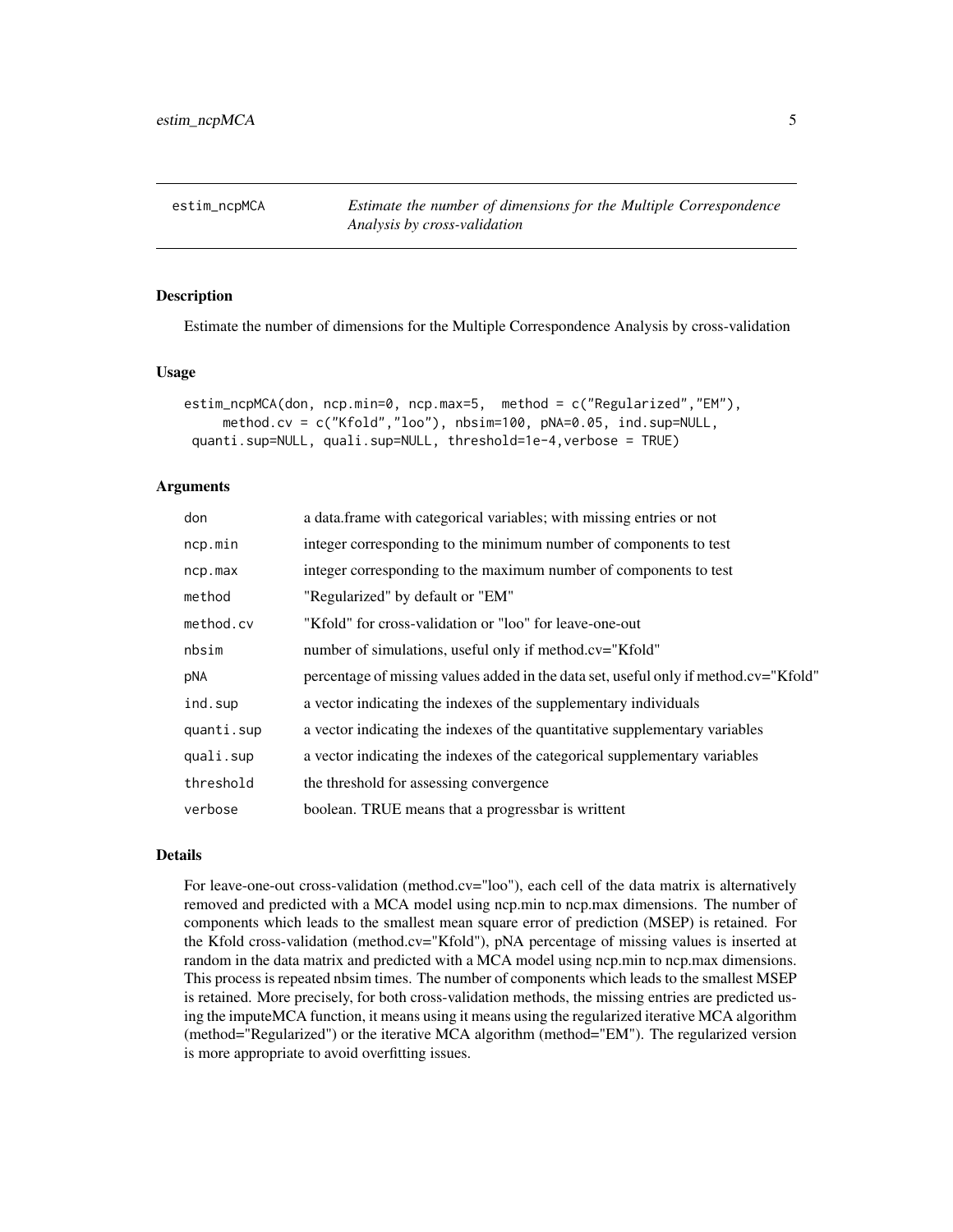<span id="page-5-0"></span>

| ncp       | the number of components retained for the MCA                     |
|-----------|-------------------------------------------------------------------|
| criterion | the criterion (the MSEP) calculated for each number of components |

#### Author(s)

Francois Husson <husson@agrocampus-ouest.fr> and Julie Josse <julie.josse@polytechnique.edu>

# References

Josse, J., Chavent, M., Liquet, B. and Husson, F. (2010). Handling missing values with Regularized Iterative Multiple Correspondence Analysis, Journal of Clcassification, 29 (1), pp. 91-116.

#### See Also

[imputeMCA](#page-13-1)

# Examples

```
## Not run:
data(vnf)
result <- estim_ncpMCA(vnf,ncp.min=0, ncp.max=5)
```
## End(Not run)

| estim_ncpMultilevel | Estimate the number of dimensions for the Multilevel PCA, multlevel |
|---------------------|---------------------------------------------------------------------|
|                     | MCA or Multilevel FAMD by cross-validation                          |

# Description

Estimate the number of dimensions for Multilevel principal component (multilevel PCA, multilevel MCA ormultilevel Factorial Analysis of Mixed Data) by cross-validation

# Usage

```
estim_ncpMultilevel(X, ifac=1, ncpW.min = 1, ncpW.max = 5, ncpB.min = 1,
    ncpB.max = 5, scale = TRUE, nbsim=100, pNA=0.05, threshold=1e-4,
nb.cores = NULL, verbose = TRUE)
```

|          | a data frame with categorical variables; with missing entries or not                        |
|----------|---------------------------------------------------------------------------------------------|
| ifac     | index of the group variable                                                                 |
| ncpB.min | integer corresponding to the minimum number of components to test for the<br>between matrix |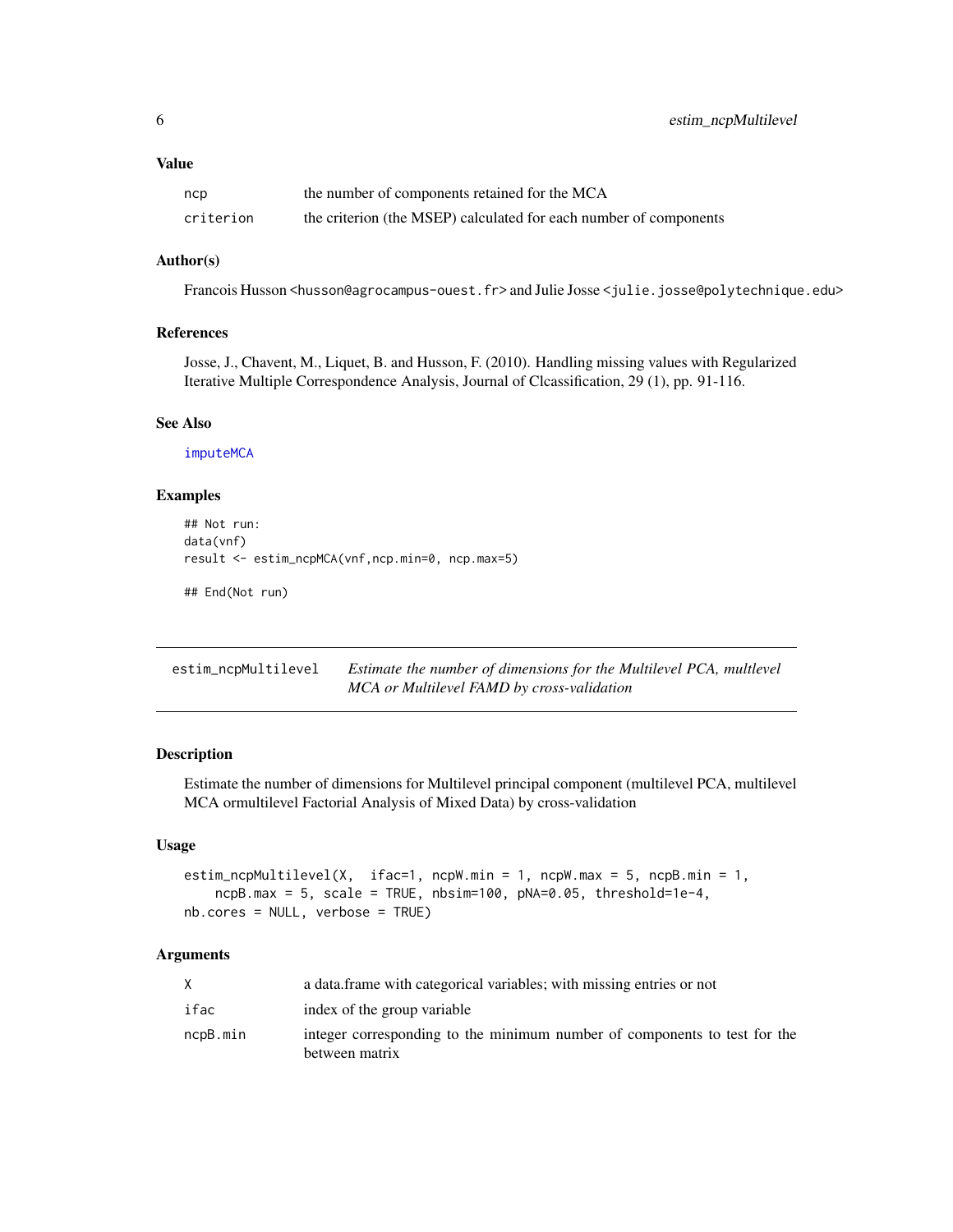<span id="page-6-0"></span>

| ncpB.max  | integer corresponding to the maximum number of components to test for the<br>between matrix                                     |
|-----------|---------------------------------------------------------------------------------------------------------------------------------|
| ncpW.min  | integer corresponding to the minimum number of components to test for the<br>within matrix                                      |
| ncpW.max  | integer corresponding to the maximum number of components to test for the<br>within matrix                                      |
| scale     | if all the variables are continuous, should they be standardized? Yes if true.                                                  |
| nbsim     | number of simulations                                                                                                           |
| pNA       | percentage of missing values added in the data set, useful only if method.cv="Kfold"                                            |
| threshold | the threshold for assessing convergence                                                                                         |
| nb.cores  | Integer, number of core used. By default, NULL and the number of cores used<br>are the number of cores of your computer minus 1 |
| verbose   | boolean. TRUE means that a progressbar is writtent                                                                              |

pNA percentage of missing values is inserted at random in the data matrix and predicted with a multilevel model using ncpB.min to ncpB.max and ncpW.min to ncpW.max dimensions. This process is repeated nbsim times. The number of components which leads to the smallest MSEP is retained. More precisely, the missing entries are predicted using the imputeMultilevel function.

#### Value

| ncp       | the number of components retained for the FAMD                    |
|-----------|-------------------------------------------------------------------|
| criterion | the criterion (the MSEP) calculated for each number of components |

# See Also

[imputeMultilevel](#page-18-1)

# Examples

```
## Not run:
data(ozone)
result <- estim_ncpMultilevel(ozone, ifac=12)
```
## End(Not run)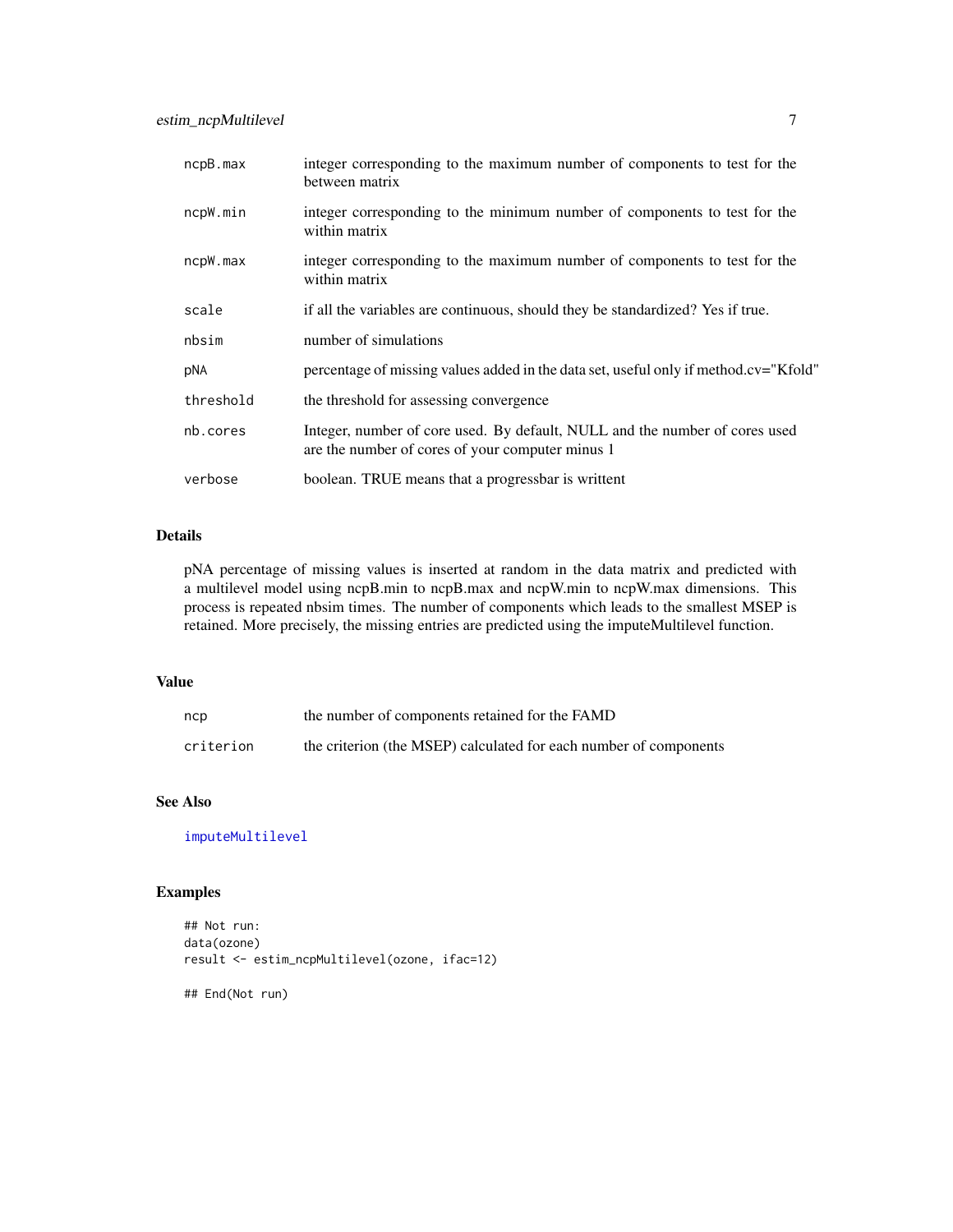<span id="page-7-1"></span><span id="page-7-0"></span>

#### Description

Estimate the number of dimensions for the Principal Component Analysis by cross-validation

#### Usage

```
estim_ncpPCA(X, ncp.min = 0, ncp.max = 5, method = c("Regularized", "EM"),
       scale = TRUE, method.cv = c("gcv", "loo", "Kfold"), nbsim = 100,pNA = 0.05, ind.sup=NULL, quanti.sup=NULL, quali.sup=NULL,
   threshold=1e-4, verbose = TRUE)
```
#### **Arguments**

| X          | a data. frame with continuous variables; with missing entries or not                                                   |
|------------|------------------------------------------------------------------------------------------------------------------------|
| ncp.min    | integer corresponding to the minimum number of components to test                                                      |
| ncp.max    | integer corresponding to the maximum number of components to test                                                      |
| method     | "Regularized" by default or "EM"                                                                                       |
| scale      | boolean. TRUE implies a same weight for each variable                                                                  |
| method.cv  | string with the values "gcv" for generalised cross-validation, "loo" for leave-<br>one-out or "Kfold" cross-validation |
| nbsim      | number of simulations, useful only if method.cv="Kfold"                                                                |
| pNA        | percentage of missing values added in the data set, useful only if method.cv="Kfold"                                   |
| ind.sup    | a vector indicating the indexes of the supplementary individuals                                                       |
| quanti.sup | a vector indicating the indexes of the quantitative supplementary variables                                            |
| quali.sup  | a vector indicating the indexes of the categorical supplementary variables                                             |
| threshold  | the threshold for assessing convergence                                                                                |
| verbose    | boolean. TRUE means that a progressbar is writtent                                                                     |
|            |                                                                                                                        |

#### Details

For leave-one-out (loo) cross-validation, each cell of the data matrix is alternatively removed and predicted with a PCA model using ncp.min to ncp.max dimensions. The number of components which leads to the smallest mean square error of prediction (MSEP) is retained. For the Kfold cross-validation, pNA percentage of missing values is inserted and predicted with a PCA model using ncp.min to ncp.max dimensions. This process is repeated nbsim times. The number of components which leads to the smallest MSEP is retained.

For both cross-validation methods, missing entries are predicted using the imputePCA function, it means using the regularized iterative PCA algorithm (method="Regularized") or the iterative PCA algorithm (method="EM"). The regularized version is more appropriate when there are already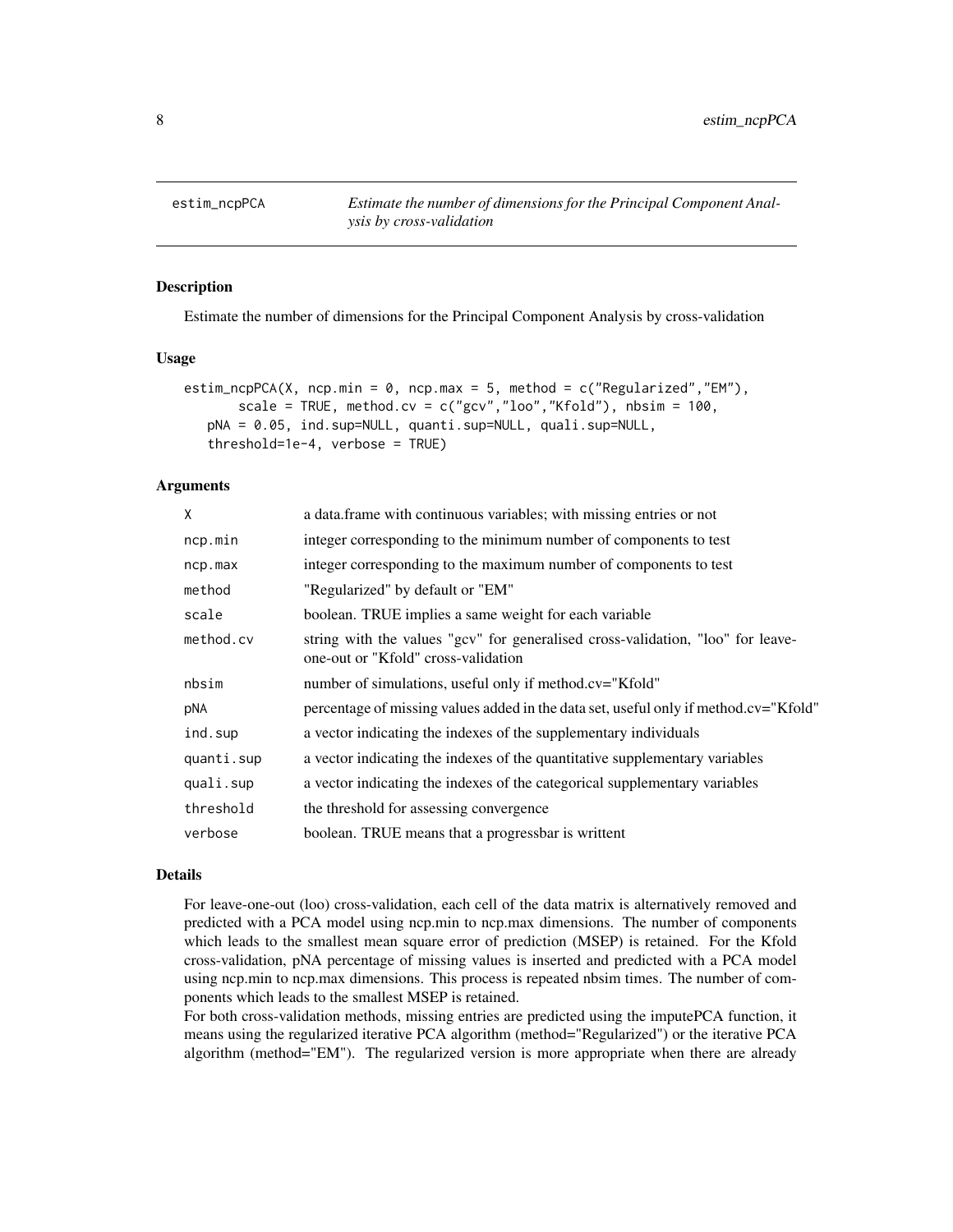#### <span id="page-8-0"></span>gene to the set of the set of the set of the set of the set of the set of the set of the set of the set of the set of the set of the set of the set of the set of the set of the set of the set of the set of the set of the s

many missing values in the dataset to avoid overfitting issues.

Cross-validation (especially method.cv="loo") is time-consuming. The generalised cross-validation criterion (method.cv="gcv") can be seen as an approximation of the loo cross-validation criterion which provides a straightforward way to estimate the number of dimensions without resorting to a computationally intensive method.

This argument scale has to be chosen in agreement with the PCA that will be performed. If one wants to perform a normed PCA (where the variables are centered and scaled, i.e. divided by their standard deviation), then the argument scale has to be set to the value TRUE.

# Value

| ncp       | the number of components retained for the PCA                     |
|-----------|-------------------------------------------------------------------|
| criterion | the criterion (the MSEP) calculated for each number of components |

#### Author(s)

Francois Husson <husson@agrocampus-ouest.fr> and Julie Josse <julie.josse@polytechnique.edu>

#### References

Bro, R., Kjeldahl, K. Smilde, A. K. and Kiers, H. A. L. (2008) Cross-validation of component models: A critical look at current methods. Analytical and Bioanalytical Chemistry, 5, 1241-1251.

Josse, J. and Husson, F. (2011). Selecting the number of components in PCA using cross-validation approximations. Computational Statistics and Data Analysis. 56 (6), pp. 1869-1879.

#### See Also

#### [imputePCA](#page-20-1)

# Examples

```
## Not run:
data(orange)
nb <- estim_ncpPCA(orange,ncp.min=0,ncp.max=4)
## End(Not run)
```
gene *Gene expression*

#### Description

A data frame with 53 brain tumors of 4 different types defined by the standard World Health Organization (WHO) classification (O, oligodendrogliomas; A, astrocytomas; OA, mixed oligoastrocytomas and GBM, glioblastomas) are described by information at the transcriptome level with expression data (356 continuous variables for microarrays) and at the genome level (76 continuous variables for CGH data) as illustrated. 10 rows are missing for the expression data.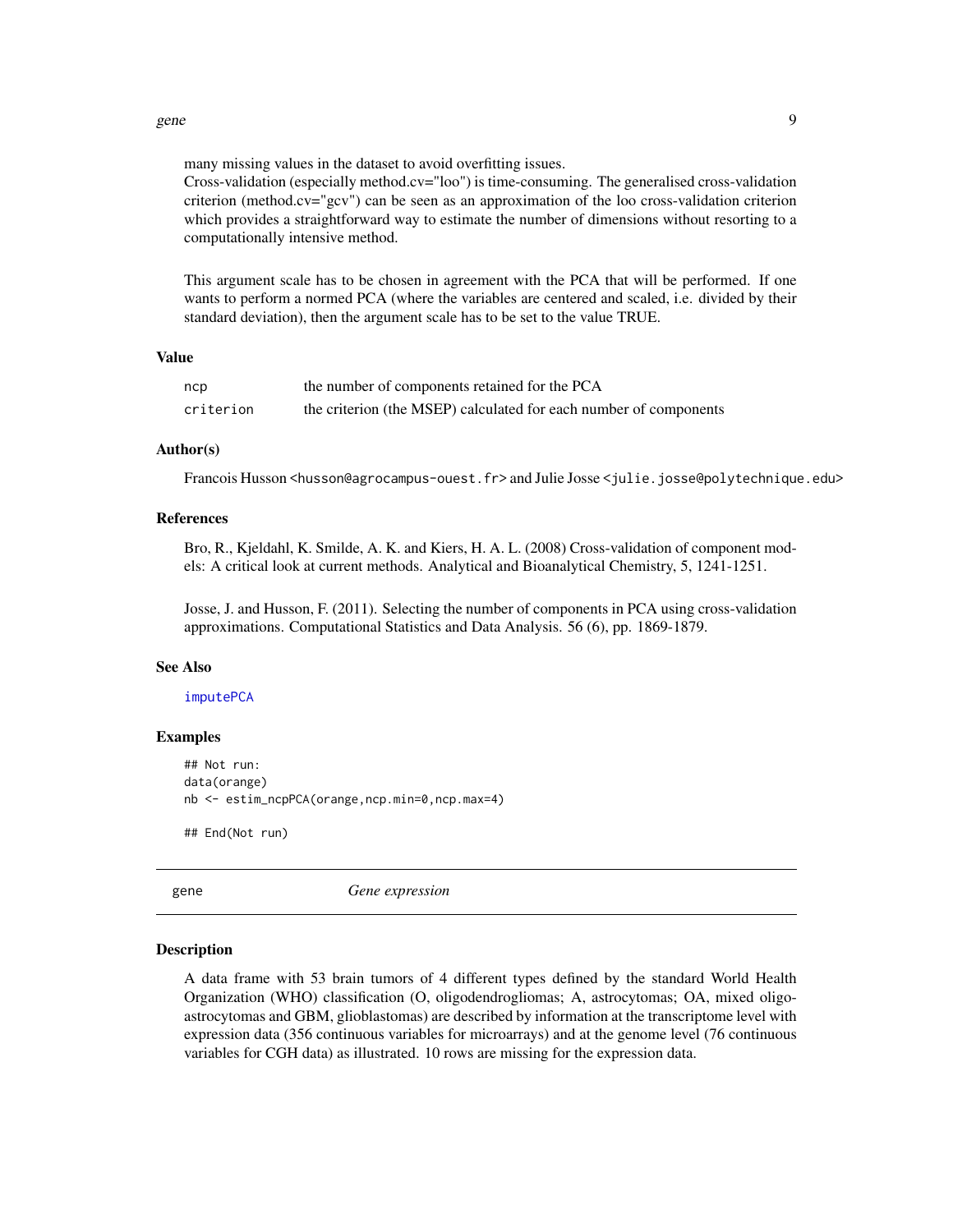#### <span id="page-9-0"></span>Format

A data-frame with 53 rows and 432 continuous variables

# Source

de Tayrac M, Lê S, Aubry M, Mosser J, Husson F. (2009). Simultaneous analysis of distinct Omics data sets with integration of biological knowledge: Multiple Factor Analysis approach. BMC Genomics, 10.

#### Examples

```
## Not run:
data(gene)
res.impute <- imputeMFA(gene[,-1], group = c(76, 356),
    type = rep("s", 2), ncp = 2)res.mfa <- MFA(cbind.data.frame(gene[,1], res.impute$completeObs),
      group = c(1, 76, 356), type = c("n", rep("s", 2)),name.group = c("WHO","CGH","expr"), num.group.sup = 1)
plot(res.mfa, habillage = 1, lab.ind = FALSE)
plot(res.mfa, habillage = "group", invisible = "ind", partial = "all")
plot(res.mfa, habillage = "group", lab.ind = FALSE, partial = "all")
plot(res.mfa, choix = "var", habillage = "group", lab.var = FALSE)
plot(res.mfa, choix = "group", habillage = "group")
```
## End(Not run)

geno *Genotype-environment data set with missing values*

#### Description

A data-frame with 16 rows corresponding to genotypes (triticale lines) and 10 columns corresponding to different environments where the genotypes were sown. Each cell of the data-frame corresponds to the grain yield (kilograms per hectare) for one genotype in an environment. The first six genotypes correspond to the so-called "complete" type, while the next eight were of the "substituted" type and two check genotypes were included. Such data sets are often incomplete. Indeed, it frequently happens that all the varieties are not assessed on all the environments.

#### Format

A data-frame with 16 rows and 10 columns

#### Source

Royo C, Rodriguez A, Romagosa I (1993). Differential adaptation of complete and substitute triticale. Plant Breeding, 111, 113- 119.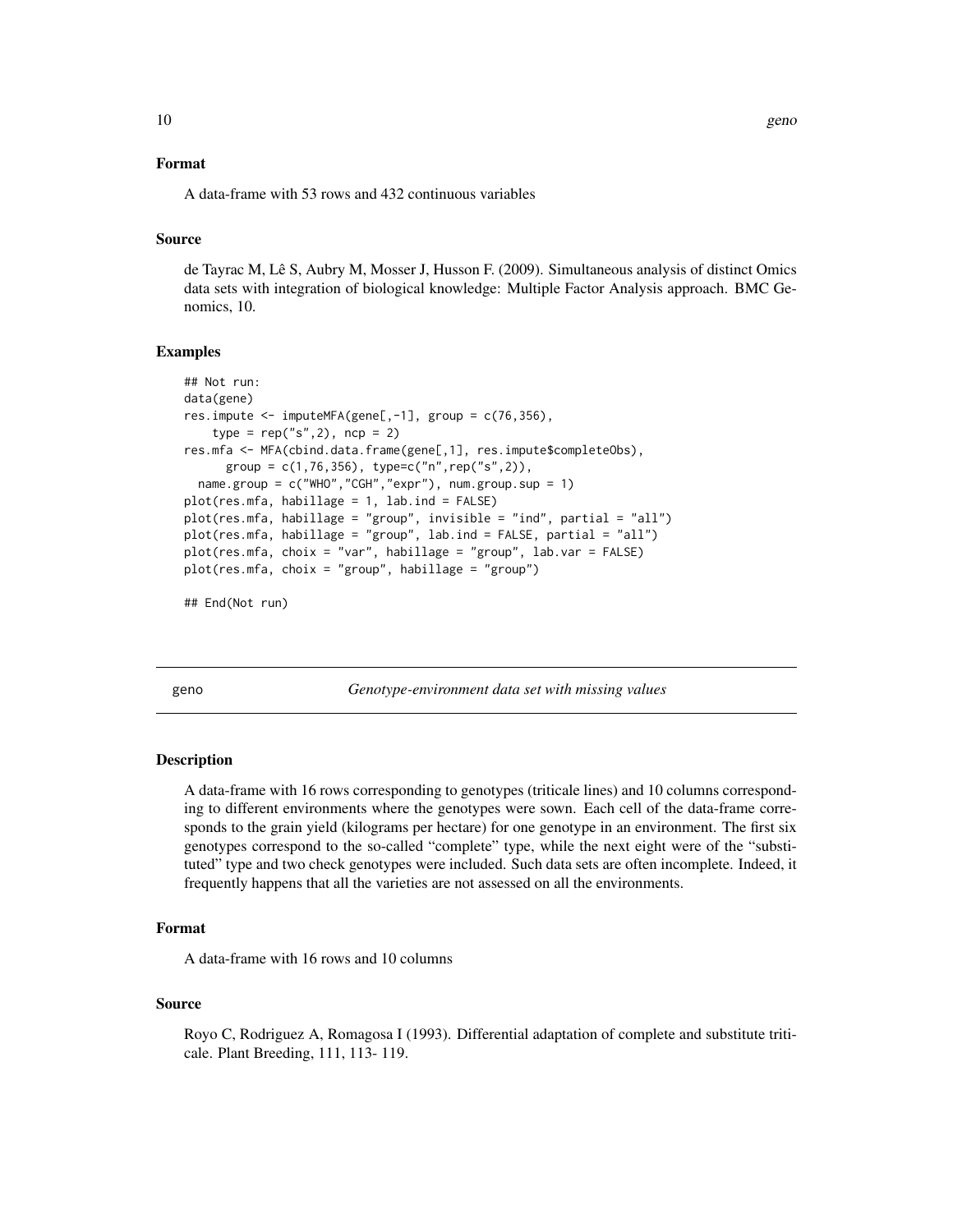#### <span id="page-10-0"></span>imputeCA 11

#### Examples

```
## Not run:
data(geno)
ncomp <- estim_ncpPCA(geno)
res.imp <- imputePCA(geno, ncp= ncomp$ncp)
res.pca <- PCA(res.imp$completeObs)
## End(Not run)
```
imputeCA *Impute contingency table*

#### Description

Impute the missing entries of a contingency table using Correspondence Analysis (CA). Can be used as a preliminary step before performing CA on an incomplete dataset.

#### Usage

```
imputeCA(X, nep = 2, threshold = 1e-08, maxiter = 1000, row.sub=NULL,col.sup=NULL, quanti.sup=NULL, quali.sup=NULL)
```
## Arguments

| $\mathsf{X}$ | a data. frame that is a contingency table containing missing values                      |
|--------------|------------------------------------------------------------------------------------------|
| ncp          | integer corresponding to the number of dimensions used to predict the missing<br>entries |
| threshold    | the threshold for assessing convergence                                                  |
| maxiter      | integer, maximum number of iterations for the regularized iterative CA algo-<br>rithm    |
| row.sup      | a vector indicating the indexes of the supplementary rows                                |
| col.sup      | a vector indicating the indexes of the supplementary columns                             |
| quanti.sup   | a vector indicating the indexes of the quantitative supplementary variables              |
| quali.sup    | a vector indicating the indexes of the categorical supplementary variables               |

#### Details

Impute the missing entries of a contingency table using a regularized CA algorithm. The (regularized) iterative CA algorithm first consists in initializing missing values with random initial values. The second step of the (regularized) iterative CA algorithm consists in performing CA on the completed dataset. Then, it imputes the missing values with the (regularized) reconstruction formulae of order ncp (the fitted matrix computed with ncp components for the (regularized) scores and loadings). These steps of estimation of the parameters via CA and imputation of the missing values using the (regularized) fitted matrix are iterate until convergence.

In this regularized algorithm, the singular values of the CA are shrinked.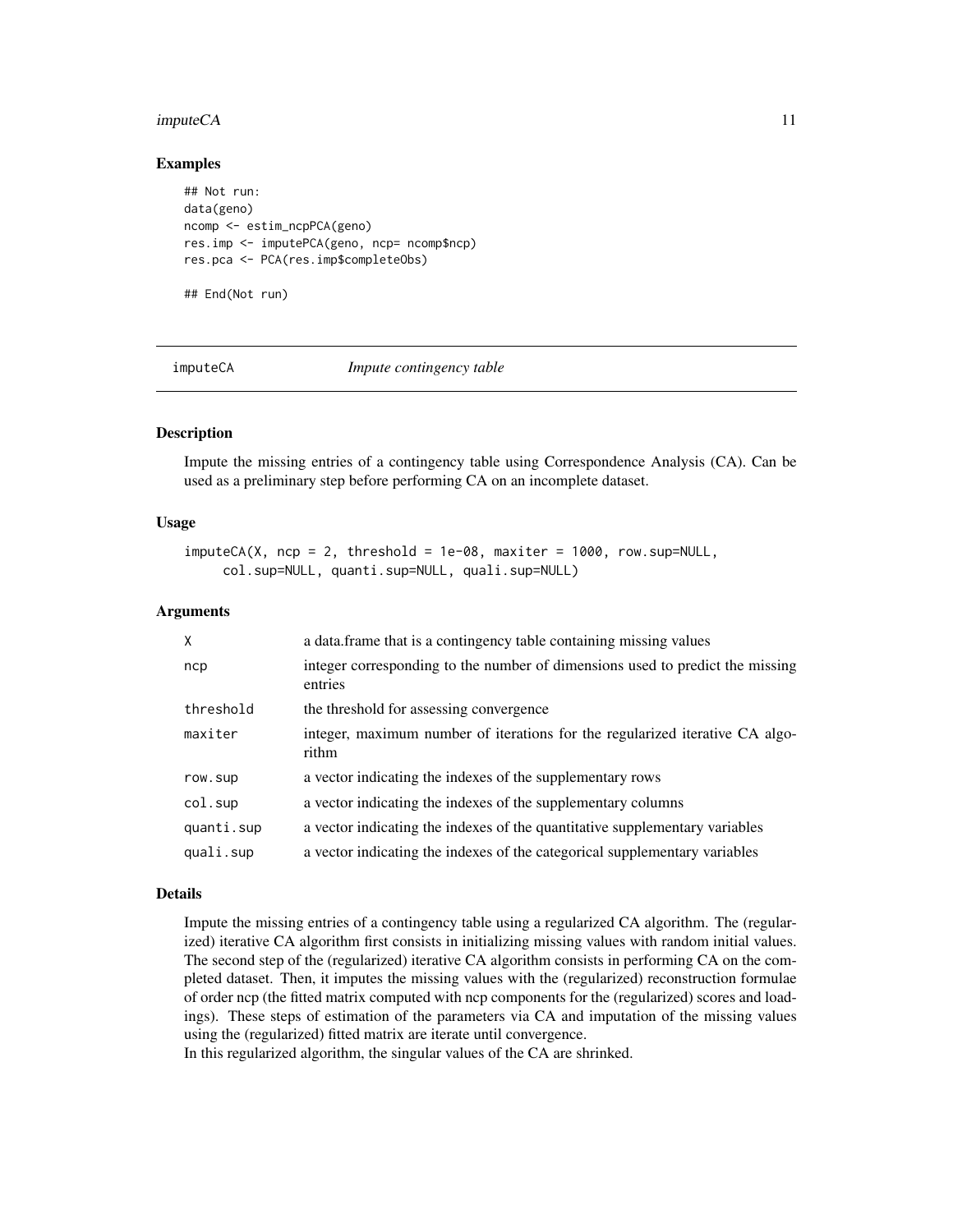<span id="page-11-0"></span>The number of components ncp used in the algorithm should be small. A small number of components can also be seen as a way to regularize more and consequently may be advices to get more stable predictions.

The output of the algorithm can be used as an input of the CA function of the FactoMineR package in order to perform CA on an incomplete dataset.

#### Value

The imputed contingency table; the observed values are kept for the non-missing entries and the missing values are replaced by the predicted ones.

#### Author(s)

Francois Husson <husson@agrocampus-ouest.fr> and Julie Josse <julie.josse@polytechnique.edu>

#### Examples

```
## Not run:
data(children)
## Impute the indicator matrix and perform a CA
res.impute <- imputeCA(children, ncp=2)
res.ca <- CA(res.impute)
```

```
## End(Not run)
```
<span id="page-11-1"></span>imputeFAMD *Impute mixed dataset*

# Description

Impute the missing values of a mixed dataset (with continuous and categorical variables) using the principal component method "factorial analysis for mixed data" (FAMD). Can be used as a preliminary step before performing FAMD on an incomplete dataset.

#### Usage

```
imputeFAMD(X, ncp = 2, method=c("Regularized","EM"), row.w = NULL,
     coeff.ridge=1,threshold = 1e-06, ind.sup=NULL, sup.var=NULL,
 seed = NULL, maxiter = 1000,...)
```

| X   | a data frame with continuous and categorical variables containing missing val-           |
|-----|------------------------------------------------------------------------------------------|
|     | ues                                                                                      |
| ncp | integer corresponding to the number of components used to predict the missing<br>entries |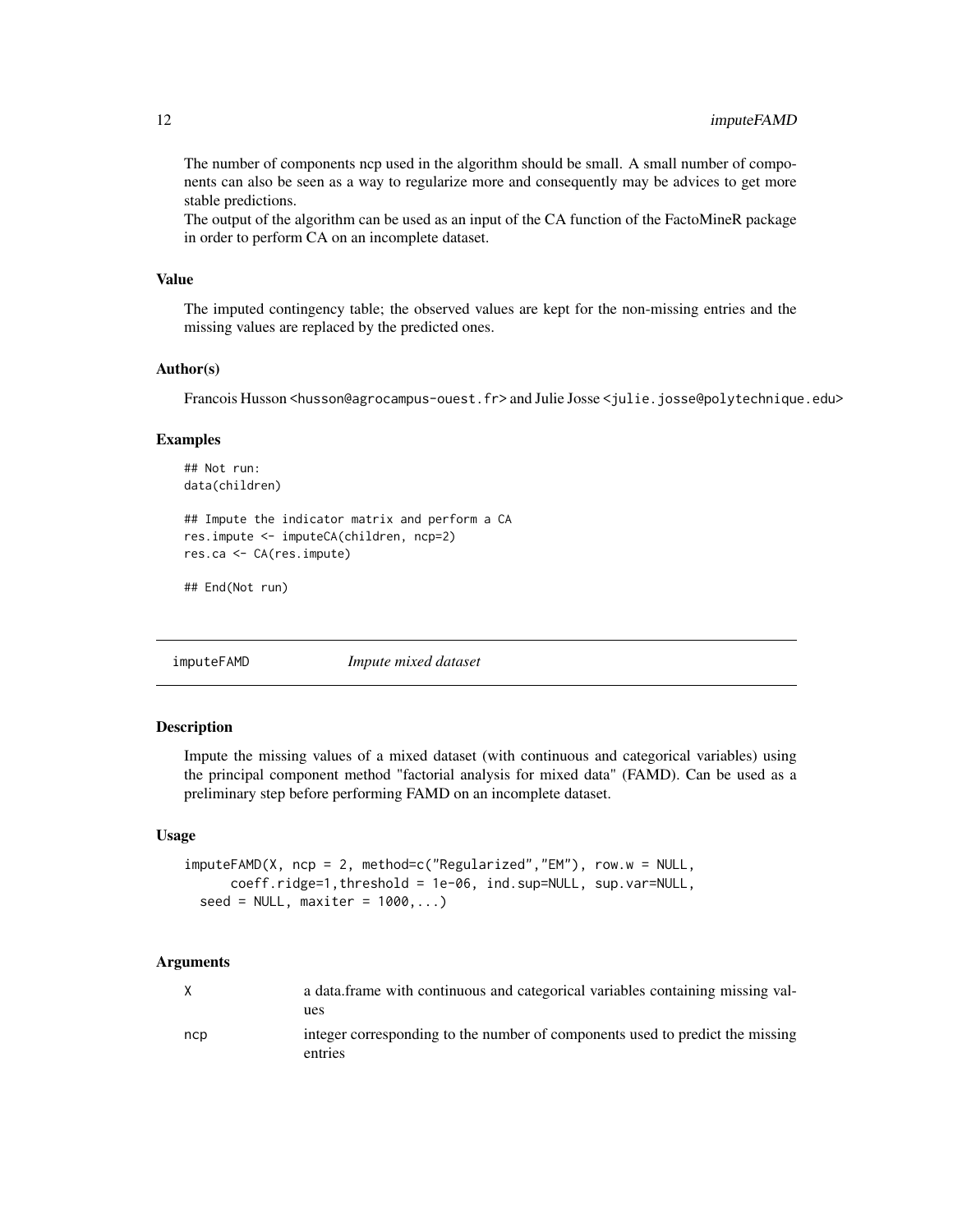| "Regularized" by default or "EM"                                                                                                                                                                                                                                                                                         |
|--------------------------------------------------------------------------------------------------------------------------------------------------------------------------------------------------------------------------------------------------------------------------------------------------------------------------|
| row weights (by default, uniform row weights)                                                                                                                                                                                                                                                                            |
| 1 by default to perform the regularized impute FAMD algorithm; useful only<br>if method="Regularized". Other regularization terms can be implemented by<br>setting the value to less than 1 in order to regularized less (to get closer to the<br>results of the EM method) or more than 1 to regularized more           |
| the threshold for assessing convergence                                                                                                                                                                                                                                                                                  |
| a vector indicating the indexes of the supplementary individuals                                                                                                                                                                                                                                                         |
| a vector indicating the indexes of the supplementary variables (quantitative or<br>categorical)                                                                                                                                                                                                                          |
| integer, by default seed = NULL implies that missing values are initially imputed<br>by the mean of each variable for the continuous variables and by the proportion<br>of the category for the categorical variables coded with indicator matrices of<br>dummy variables. Other values leads to a random initialization |
| integer, maximum number of iteration for the algorithm                                                                                                                                                                                                                                                                   |
| further arguments passed to or from other methods                                                                                                                                                                                                                                                                        |
|                                                                                                                                                                                                                                                                                                                          |

Impute the missing entries of a mixed data using the iterative FAMD algorithm (method="EM") or the regularised iterative FAMD algorithm (method="Regularized"). The (regularized) iterative FAMD algorithm first consists in coding the categorical variables using the indicator matrix of dummy variables. Then, in the initialization step, missing values are imputed with initial values such as the mean of the variable for the continuous variables and the proportion of the category for each category using the non-missing entries. If the argument seed is set to a specific value, a random initialization is performed: the initial values are drawn from a gaussian distribution with mean and standard deviation calculated from the observed values for each continuous variable. The second step of the (regularized) iterative FAMD algorithm is to perform FAMD on the completed dataset. Then, it imputes the missing values with the (regularized) reconstruction formulae of order ncp (the fitted matrix computed with ncp components for the (regularized) scores and loadings). These steps of estimation of the parameters via FAMD and imputation of the missing values using the (regularized) fitted matrix are iterate until convergence.

We advice to use the regularized version of the algorithm to avoid the overfitting problems which are very frequent when there are many missing values. In the regularized algorithm, the singular values of the FAMD are shrinked.

The output of the algorithm can be used as an input of the FAMD function of the FactoMineR package in order to perform FAMD on an incomplete dataset.

#### Value

tab.disj the imputed matrix; the observed values are kept for the non-missing entries and the missing values are replaced by the predicted ones. The categorical variables are coded with the indicator matrix of dummy variables. In this indicator matrix, the imputed values are real numbers but they met the constraint that the sum of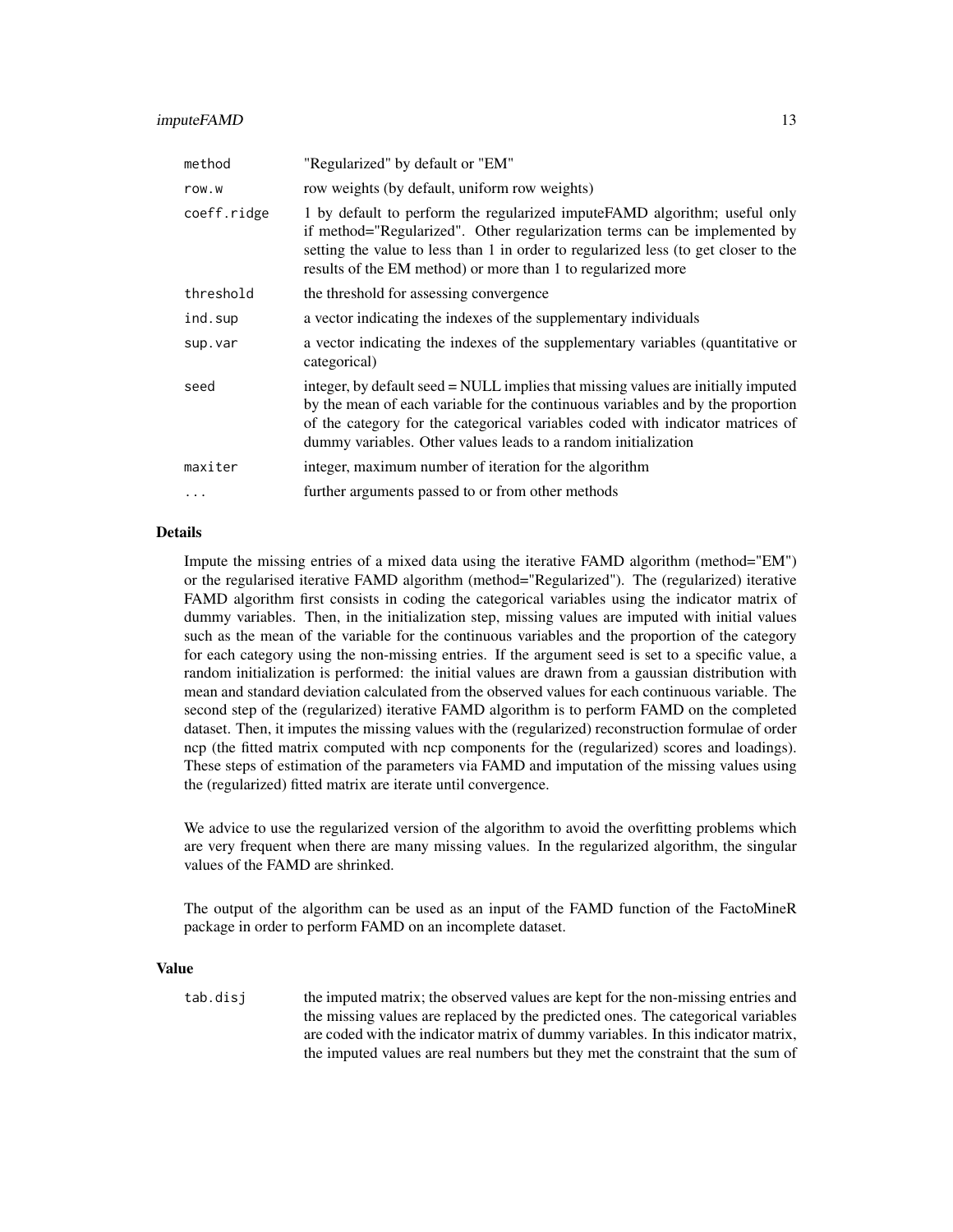<span id="page-13-0"></span>

|             | the entries corresponding to one individual and one variable is equal to one.<br>Consequently they can be seen as degree of membership to the corresponding<br>category                                                                                                                                                                                                                    |
|-------------|--------------------------------------------------------------------------------------------------------------------------------------------------------------------------------------------------------------------------------------------------------------------------------------------------------------------------------------------------------------------------------------------|
| completeObs | the mixed imputed dataset; the observed values are kept for the non-missing<br>entries and the missing values are replaced by the predicted ones. For the con-<br>tinuous variables, the values are the same as in the tab.disj output; for the cate-<br>gorical variables missing values are imputed with the most plausible categories<br>according to the values in the tab.disj output |
| call        | the matched call                                                                                                                                                                                                                                                                                                                                                                           |

#### Author(s)

Francois Husson <husson@agrocampus-ouest.fr> and Julie Josse <julie.josse@polytechnique.edu>

#### References

Audigier, V., Husson, F. & Josse, J. (2013). A principal components method to impute mixed data. Advances in Data Analysis and Classification, 10(1), 5-26. https://arxiv.org/abs/1301.4797

#### See Also

[imputePCA](#page-20-1)

#### Examples

```
## Not run:
data(ozone)
res.impute <- imputeFAMD(ozone, ncp=3)
## The output can be used as an input of the FAMD function of the FactoMineR package
##to perform the FAMD on the incomplete data ozone
require(FactoMineR)
res.afdm <- FAMD(ozone,tab.disj=res.impute$tab.disj)
```
## End(Not run)

imputeMCA *Impute categorical dataset*

# Description

Impute the missing values of a categorical dataset using Multiple Correspondence Analysis (MCA). Can be used as a preliminary step before performing MCA on an incomplete dataset.

#### Usage

```
imputeMCA(don, ncp=2, method = c("Regularized","EM"), row.w=NULL, coeff.ridge=1,
   threshold=1e-06, ind.sup = NULL, quanti.sup=NULL, quali.sup=NULL,
seed=NULL, maxiter=1000)
```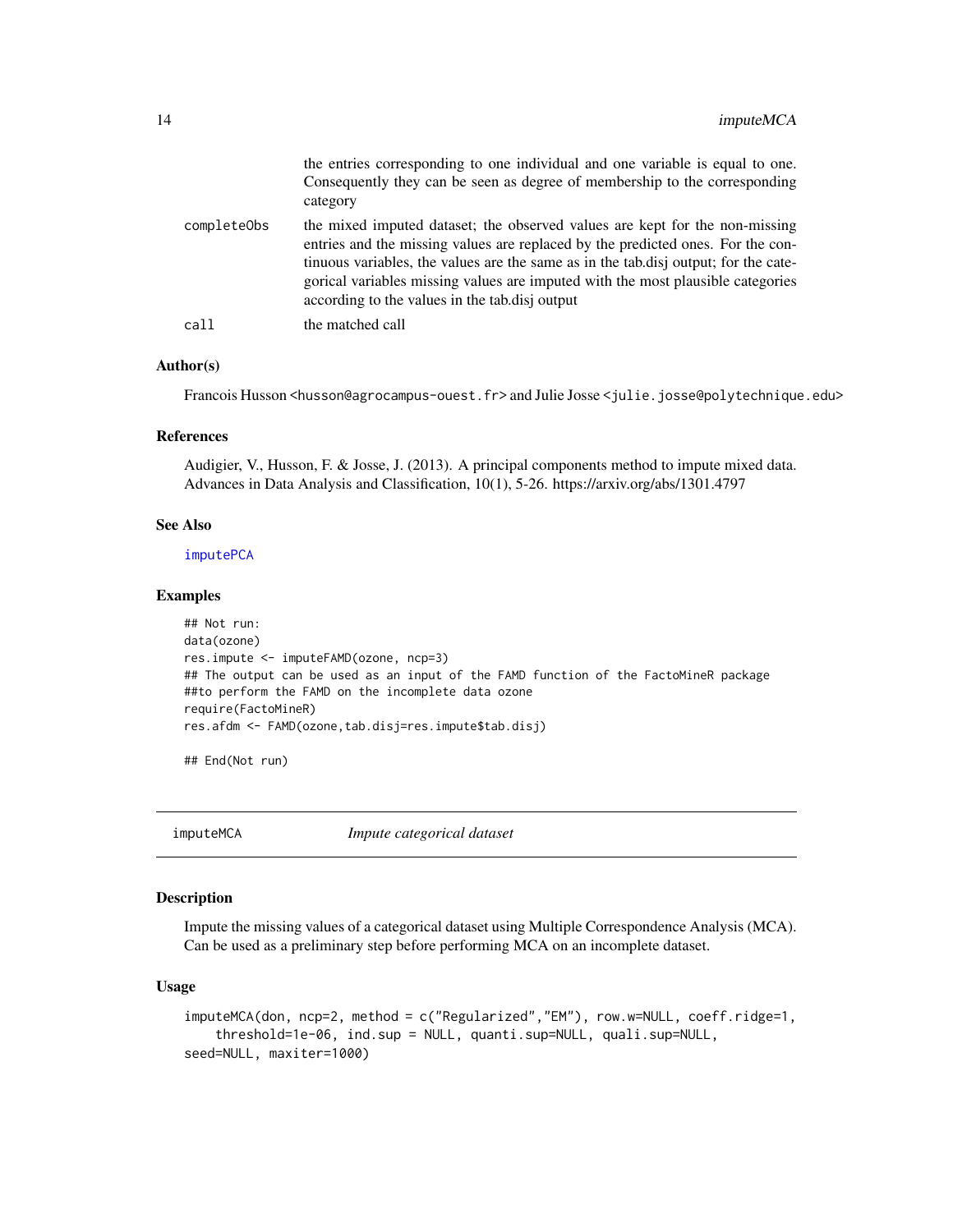#### imputeMCA 15

#### Arguments

| don         | a data.frame with categorical variables containing missing values                                                                                                                                                                                                                                                                                                             |
|-------------|-------------------------------------------------------------------------------------------------------------------------------------------------------------------------------------------------------------------------------------------------------------------------------------------------------------------------------------------------------------------------------|
| ncp         | integer corresponding to the number of dimensions used to predict the missing<br>entries                                                                                                                                                                                                                                                                                      |
| method      | "Regularized" by default or "EM"                                                                                                                                                                                                                                                                                                                                              |
| row.w       | row weights (by default, a vector of 1 for uniform row weights)                                                                                                                                                                                                                                                                                                               |
| coeff.ridge | 1 by default to perform the regularized imputeMCA algorithm; useful only if<br>method="Regularized". Other regularization terms can be implemented by set-<br>ting the value to less than 1 in order to regularized less (to get closer to the<br>results of the EM method) or more than 1 to regularized more (to get closer to<br>the results of the proportion imputation) |
| threshold   | the threshold for assessing convergence                                                                                                                                                                                                                                                                                                                                       |
| ind.sup     | a vector indicating the indexes of the supplementary individuals                                                                                                                                                                                                                                                                                                              |
| quanti.sup  | a vector indicating the indexes of the quantitative supplementary variables                                                                                                                                                                                                                                                                                                   |
| quali.sup   | a vector indicating the indexes of the categorical supplementary variables                                                                                                                                                                                                                                                                                                    |
| seed        | integer, by default seed = NULL implies that missing values are initially im-<br>puted by the proportion of the category for the categorical variables coded with<br>indicator matrices of dummy variables. Other values leads to a random initial-<br>ization                                                                                                                |
| maxiter     | integer, maximum number of iterations for the regularized iterative MCA algo-<br>rithm                                                                                                                                                                                                                                                                                        |

## Details

Impute the missing entries of a categorical data using the iterative MCA algorithm (method="EM") or the regularised iterative MCA algorithm (method="Regularized"). The (regularized) iterative MCA algorithm first consists in coding the categorical variables using the indicator matrix of dummy variables. Then, in the initialization step, missing values are imputed with initial values such as the proportion of the category for each category using the non-missing entries. This imputation corresponds also to using the algorithm with ncp=0 and is sometimes called in the literature the "missing fuzzy average method". If the argument seed is set to a specific value, a random initialization is performed: random values are drawn in such a way that the constraint that the sum of the entries corresponding to one individual and one variable is equal to one in the indicator matrix of dummy variables. The second step of the (regularized) iterative MCA algorithm consists in performing MCA on the completed dataset. Then, it imputes the missing values with the (regularized) reconstruction formulae of order ncp (the fitted matrix computed with ncp components for the (regularized) scores and loadings). These steps of estimation of the parameters via MCA and imputation of the missing values using the (regularized) fitted matrix are iterate until convergence. We advice to use the regularized version of the algorithm to avoid the overfitting problems which are very frequent when there are many missing values. In the regularized algorithm, the singular values of the MCA are shrinked.

The number of components ncp used in the algorithm can be selected using the function ncpMCA. A small number of components can also be seen as a way to regularize more and consequently may be advices to get more stable predictions.

The output of the algorithm can be used as an input of the MCA function of the FactoMineR package in order to perform MCA on an incomplete dataset.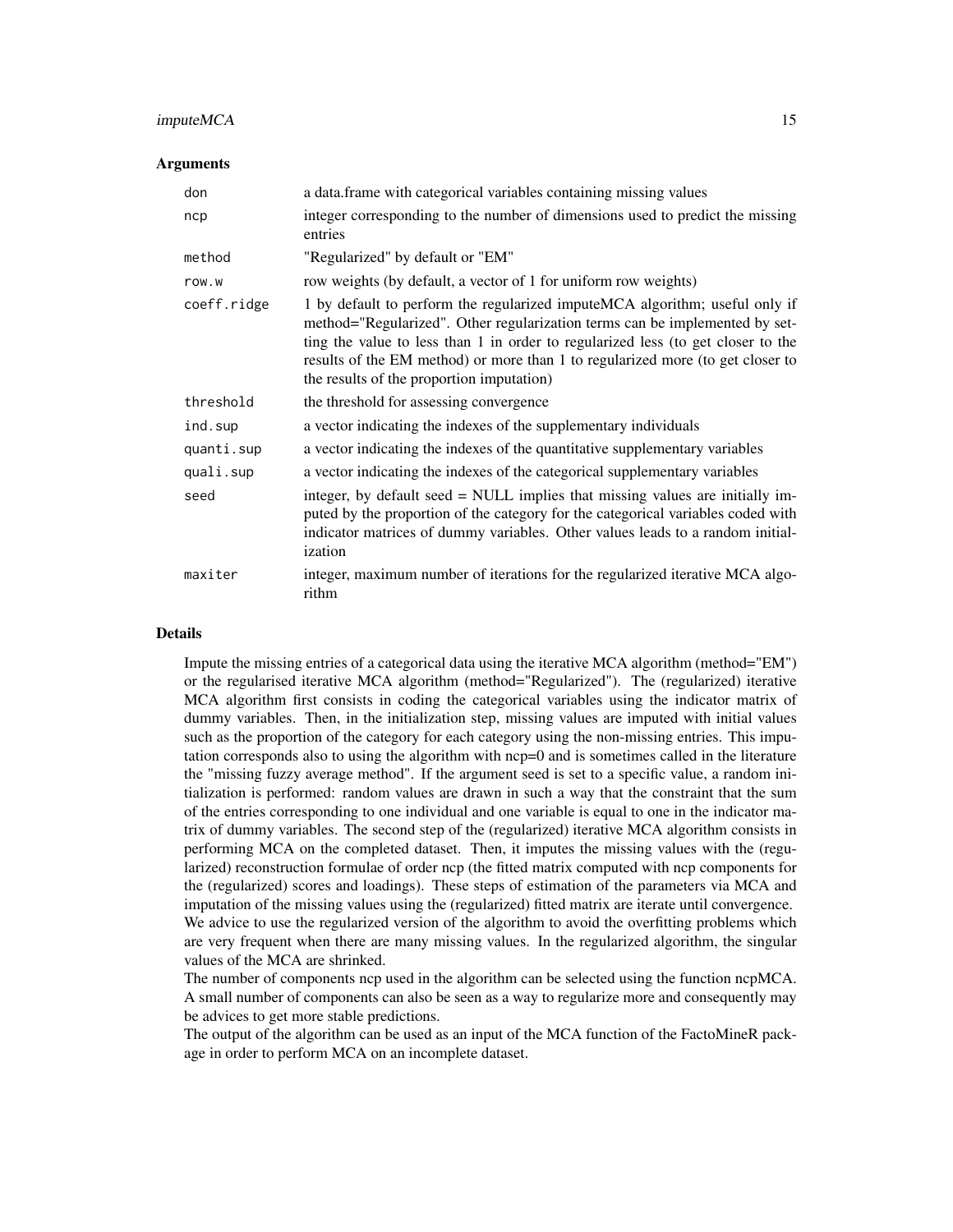# <span id="page-15-0"></span>Value

| tab.disi    | The imputed indicator matrix; the observed values are kept for the non-missing                                                                                                                                                                                               |
|-------------|------------------------------------------------------------------------------------------------------------------------------------------------------------------------------------------------------------------------------------------------------------------------------|
|             | entries and the missing values are replaced by the predicted ones. The imputed<br>values are real numbers but they but they met the constraint that the sum of                                                                                                               |
|             | the entries corresponding to one individual and one variable is equal to one.<br>Consequently they can be seen as degree of membership to the corresponding<br>category.                                                                                                     |
| completeObs | The categorical imputed dataset; the observed values are kept for the non-missing<br>entries and the missing values are replaced by the predicted ones. Missing val-<br>ues are imputed with the most plausible categories according to the values in the<br>tab.disj output |

# Author(s)

Francois Husson <husson@agrocampus-ouest.fr> and Julie Josse <julie.josse@polytechnique.edu>

#### References

Josse, J., Chavent, M., Liquet, B. and Husson, F. (2010). Handling missing values with Regularized Iterative Multiple Correspondence Analysis, Journal of Clcassification, 29 (1), pp. 91-116. Josse, J. and Husson, F. missMDA (2016). A Package for Handling Missing Values in Multivariate Data Analysis. Journal of Statistical Software, 70 (1), pp 1-31 <doi:10.18637/jss.v070.i01>

## See Also

[estim\\_ncpMCA](#page-4-1), [Video showing how to perform MCA on an incomplete dataset](https://www.youtube.com/watch?v=_Wa6R4PM9dY&list=PLnZgp6epRBbQzxFnQrcxg09kRt-PA66T_&index=1)

#### Examples

```
## Not run:
data(vnf)
## First the number of components has to be chosen
## (for the reconstruction step)
## nb <- estim_ncpMCA(vnf,ncp.max=5) ## Time-consuming, nb = 4
## Impute the indicator matrix and perform a MCA
res.impute <- imputeMCA(vnf, ncp=4)
## The imputed indicator matrix can be used as an input of the MCA function of the
## FactoMineR package to perform the MCA on the incomplete data vnf
res.mca <- MCA(vnf,tab.disj=res.impute$tab.disj)
## With supplementary variables (var 11 to 14), impute the active ones
res.impute <- imputeMCA(vnf[,1:10], ncp=4)
res.mca <- MCA(vnf,tab.disj=res.impute$tab.disj,quali.sup=11:14)
## End(Not run)
```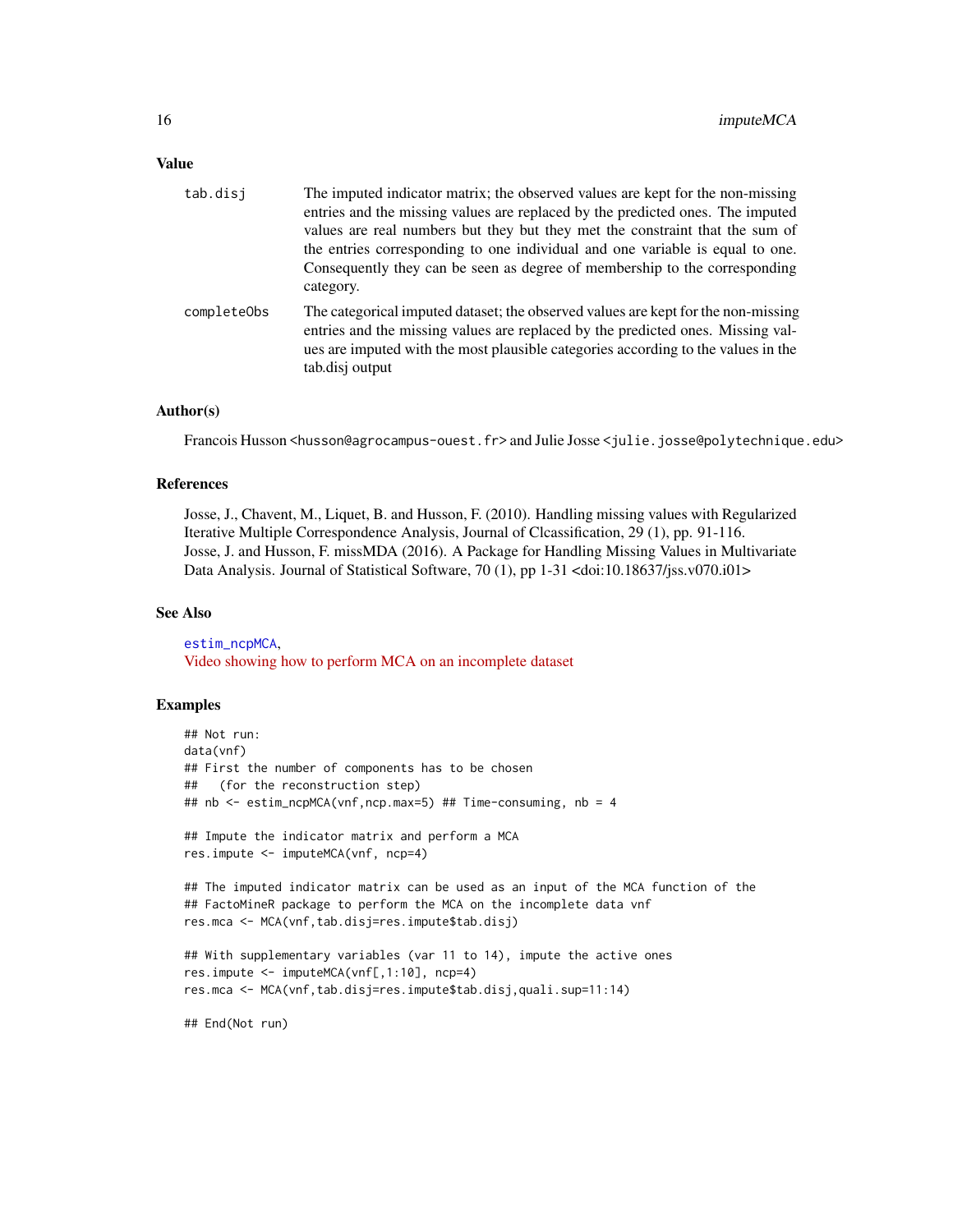<span id="page-16-0"></span>imputeMFA *Impute dataset with variables structured into groups of variables (groups of continuous or categorical variables)*

# Description

Impute the missing values of a dataset with Multiple Factor Analysis (MFA). The variables are structured a priori into groups of variables. The variables can be continuous or categorical but within a group the nature of the variables is the same. Can be used as a preliminary step before performing MFA on an incomplete dataset.

# Usage

```
imputeMFA(X, group, ncp = 2, type=rep("s",length(group)), method = c("Regularized","EM"),
       row.w = NULL, coeff.ridge = 1, threshold = 1e-06, ind.sub = NULL,
  num.group.sub = NULL, seed = NULL, maxiter = 1000, ...)
```

| X             | a data.frame with groups of continuous or categorical variables containing miss-<br>ing values                                                                                                                                                                                                                           |
|---------------|--------------------------------------------------------------------------------------------------------------------------------------------------------------------------------------------------------------------------------------------------------------------------------------------------------------------------|
| group         | a vector indicating the number of variables in each group                                                                                                                                                                                                                                                                |
| ncp           | integer corresponding to the number of components used to predict the missing<br>entries                                                                                                                                                                                                                                 |
| type          | the type of variables in each group; three possibilities: "c" or "s" for continuous<br>variables (for "c" the variables are centered and for "s" variables are scaled to<br>unit variance), "n" for categorical variables                                                                                                |
| method        | "Regularized" by default or "EM"                                                                                                                                                                                                                                                                                         |
| row.w         | row weights (by default, a vector of 1 for uniform row weights)                                                                                                                                                                                                                                                          |
| coeff.ridge   | 1 by default to perform the regularized imputeMFA algorithm; useful only if<br>method="Regularized". Other regularization terms can be implemented by set-<br>ting the value to less than 1 in order to regularized less (to get closer to the results<br>of the EM method) or more than 1 to regularized more           |
| threshold     | the threshold for assessing convergence                                                                                                                                                                                                                                                                                  |
| ind.sup       | a vector indicating the indexes of the supplementary individuals                                                                                                                                                                                                                                                         |
| num.group.sup | a vector indicating the group of variables that are supplementary                                                                                                                                                                                                                                                        |
| seed          | integer, by default seed = NULL implies that missing values are initially imputed<br>by the mean of each variable for the continuous variables and by the proportion<br>of the category for the categorical variables coded with indicator matrices of<br>dummy variables. Other values leads to a random initialization |
| maxiter       | integer, maximum number of iteration for the algorithm                                                                                                                                                                                                                                                                   |
| $\cdots$      | further arguments passed to or from other methods                                                                                                                                                                                                                                                                        |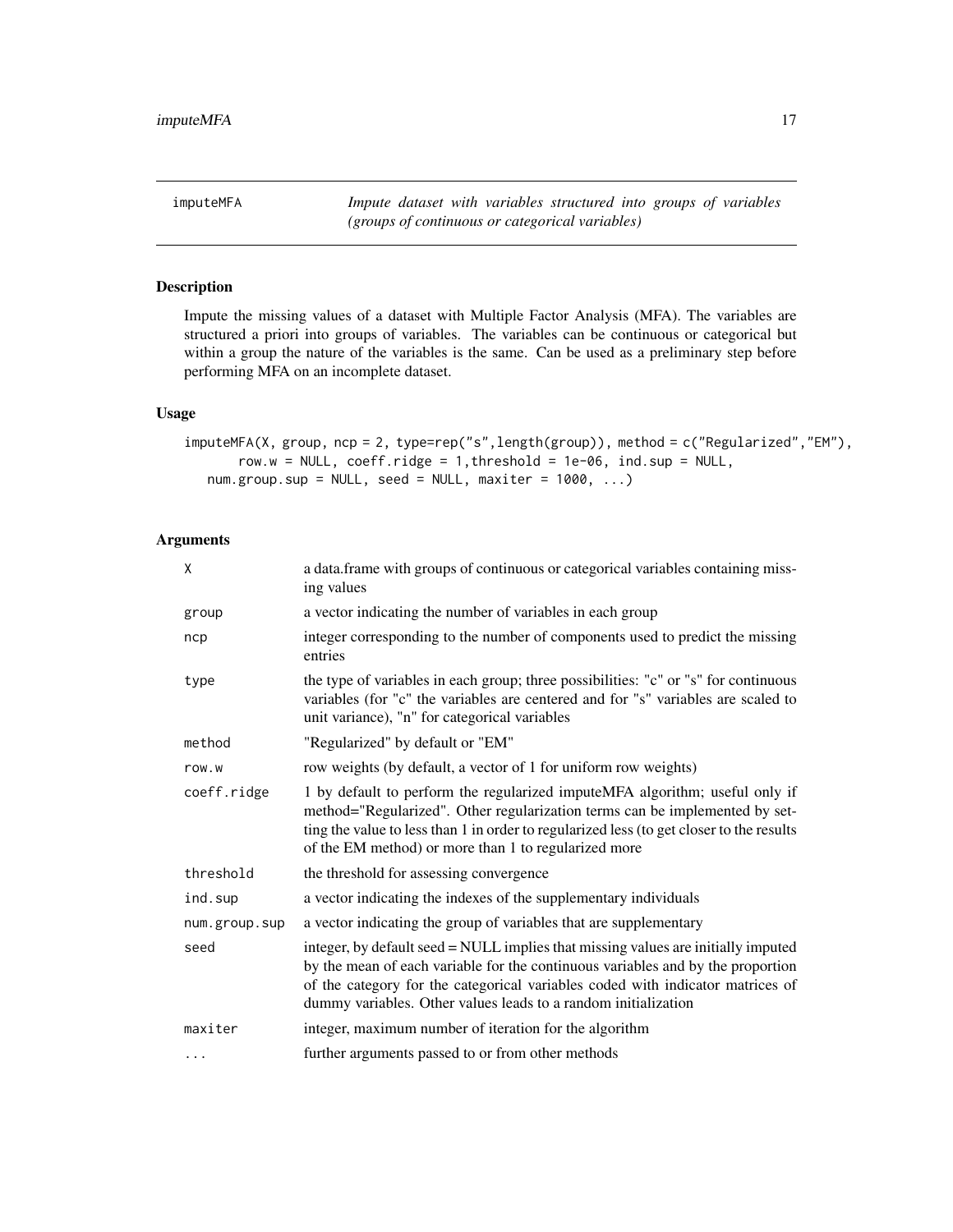Impute the missing entries of a data with groups of variables using the iterative MFA algorithm (method="EM") or the regularised iterative MFA algorithm (method="Regularized"). The (regularized) iterative MFA algorithm first consists in coding the categorical variables using the indicator matrix of dummy variables. Then, in the initialization step, missing values are imputed with initial values such as the mean of the variable for the continuous variables and the proportion of the category for each category using the non-missing entries. If the argument seed is set to a specific value, a random initialization is performed: the initial values are drawn from a gaussian distribution with mean and standard deviation calculated from the observed values for each continuous variable. The second step of the (regularized) iterative MFA algorithm is to perform MFA on the completed dataset. Then, it imputes the missing values with the (regularized) reconstruction formulae of order ncp (the fitted matrix computed with ncp components for the (regularized) scores and loadings). These steps of estimation of the parameters via MFA and imputation of the missing values using the (regularized) fitted matrix are iterate until convergence.

We advice to use the regularized version of the algorithm to avoid the overfitting problems which are very frequent when there are many missing values. In the regularized algorithm, the singular values of the MFA are shrinked.

The output of the algorithm can be used as an input of the MFA function of the FactoMineR package in order to perform the MFA on an incomplete dataset.

# Value

| tab.disj    | the imputed matrix; the observed values are kept for the non-missing entries and<br>the missing values are replaced by the predicted ones. The categorical variables<br>are coded with the indicator matrix of dummy variables. In this indicator matrix,<br>the imputed values are real numbers but they met the constraint that the sum of<br>the entries corresponding to one individual and one variable is equal to one.<br>Consequently they can be seen as degree of membership to the corresponding<br>category |
|-------------|-------------------------------------------------------------------------------------------------------------------------------------------------------------------------------------------------------------------------------------------------------------------------------------------------------------------------------------------------------------------------------------------------------------------------------------------------------------------------------------------------------------------------|
| completeObs | the imputed dataset; the observed values are kept for the non-missing entries<br>and the missing values are replaced by the predicted ones. For the continuous<br>variables, the values are the same as in the tab.disj output; for the categorical<br>variables missing values are imputed with the most plausible categories accord-<br>ing to the values in the tab.disj output                                                                                                                                      |
| call        | the matched call                                                                                                                                                                                                                                                                                                                                                                                                                                                                                                        |

#### Author(s)

Francois Husson <husson@agrocampus-ouest.fr> and Julie Josse <julie.josse@polytechnique.edu>

#### References

F. Husson, J. Josse (2013) Handling missing values in multiple factor analysis. Food Quality and Preferences, 30 (2), 77-85.

Josse, J. and Husson, F. missMDA (2016). A Package for Handling Missing Values in Multivariate Data Analysis. Journal of Statistical Software, 70 (1), pp 1-31 <doi:10.18637/jss.v070.i01>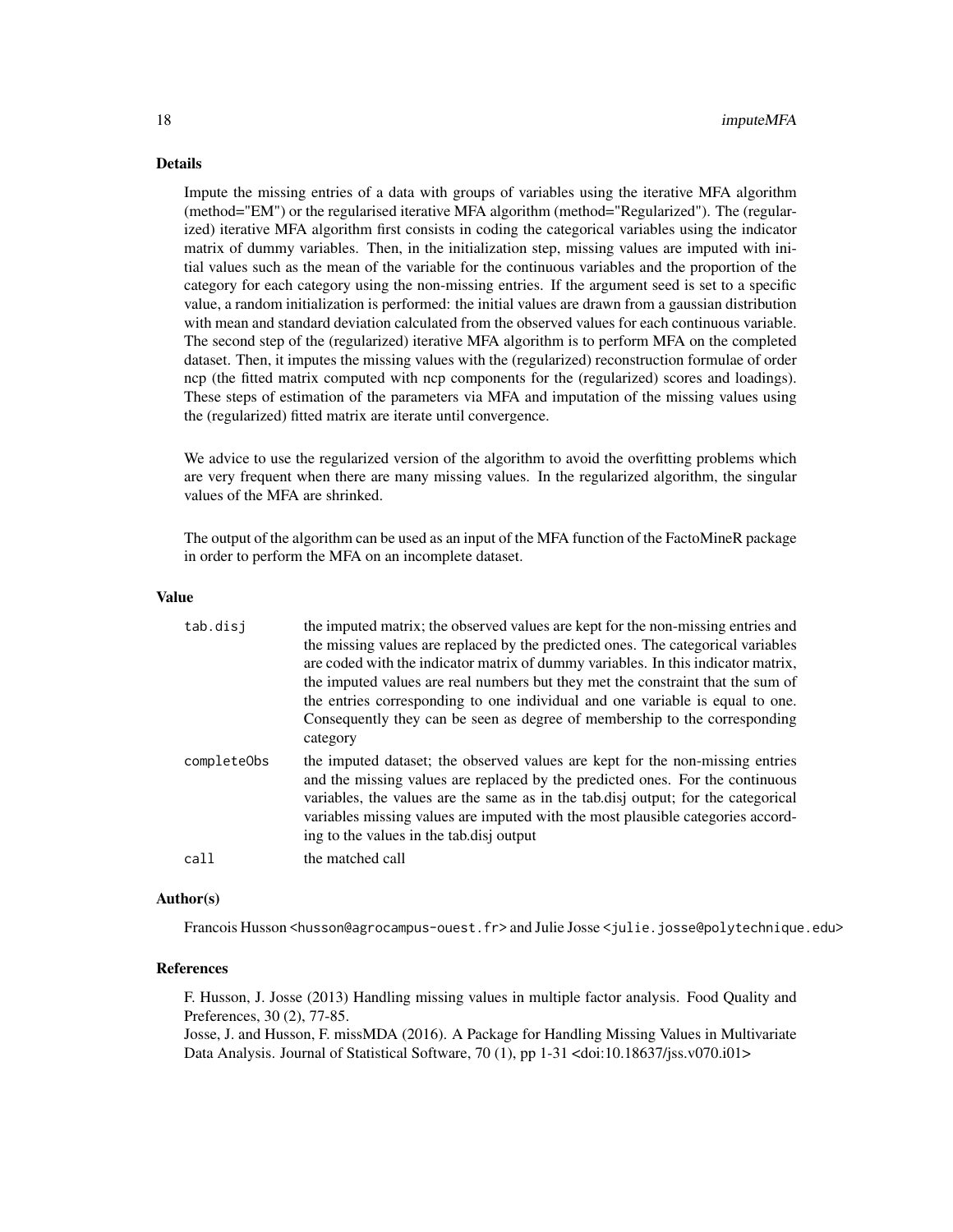# <span id="page-18-0"></span>imputeMultilevel 19

# See Also

[imputePCA](#page-20-1)

#### Examples

```
## Not run:
data(orange)
## Impute the data and perform a MFA
## with groups of continuous variables only
res.impute <- imputeMFA(orange, group=c(5,3), type=rep("s",2),ncp=2)
res.mfa <- MFA(res.impute$completeObs,group=c(5,3),type=rep("s",2))
## End(Not run)
## Not run:
data(vnf)
## Impute the indicator matrix and perform a MFA
## with groups of categorical variables only
res.comp <- imputeMFA(vnf,group=c(6,5,3),type=c("n","n","n"),ncp=2)
res.mfa <- MFA(vnf,group=c(6,5,3),type=c("n","n","n"),tab.comp=res.comp)
```
## End(Not run)

<span id="page-18-1"></span>imputeMultilevel *Impute a multilevel mixed dataset*

#### Description

Impute the missing values of a multilevel mixed dataset (with a variable that groups the individuals, and with continuous and categorical variables) using the principal component method "multilevel factorial analysis for mixed data".

# Usage

```
imputeMultilevel(X, ifac = 1, ncpB = 2, ncpW=2, method=c("Regularized","EM"),
   scale=TRUE, row.w = NULL, threshold = 1e-04, maxiter = 1000, ...)
```

| $\times$ | a data frame with continuous and categorical variables containing missing val-<br>ues                                              |
|----------|------------------------------------------------------------------------------------------------------------------------------------|
| ifac     | integer corresponding to the index of the group variable                                                                           |
| ncpB     | integer corresponding to the number of components used for the between group                                                       |
| ncpW     | integer corresponding to the number of components used for the within group                                                        |
| method   | "Regularized" by default or "EM"                                                                                                   |
| scale    | boolean. By default TRUE leading to a same weight for each variable. This is<br>useful only when all the variables are continuous. |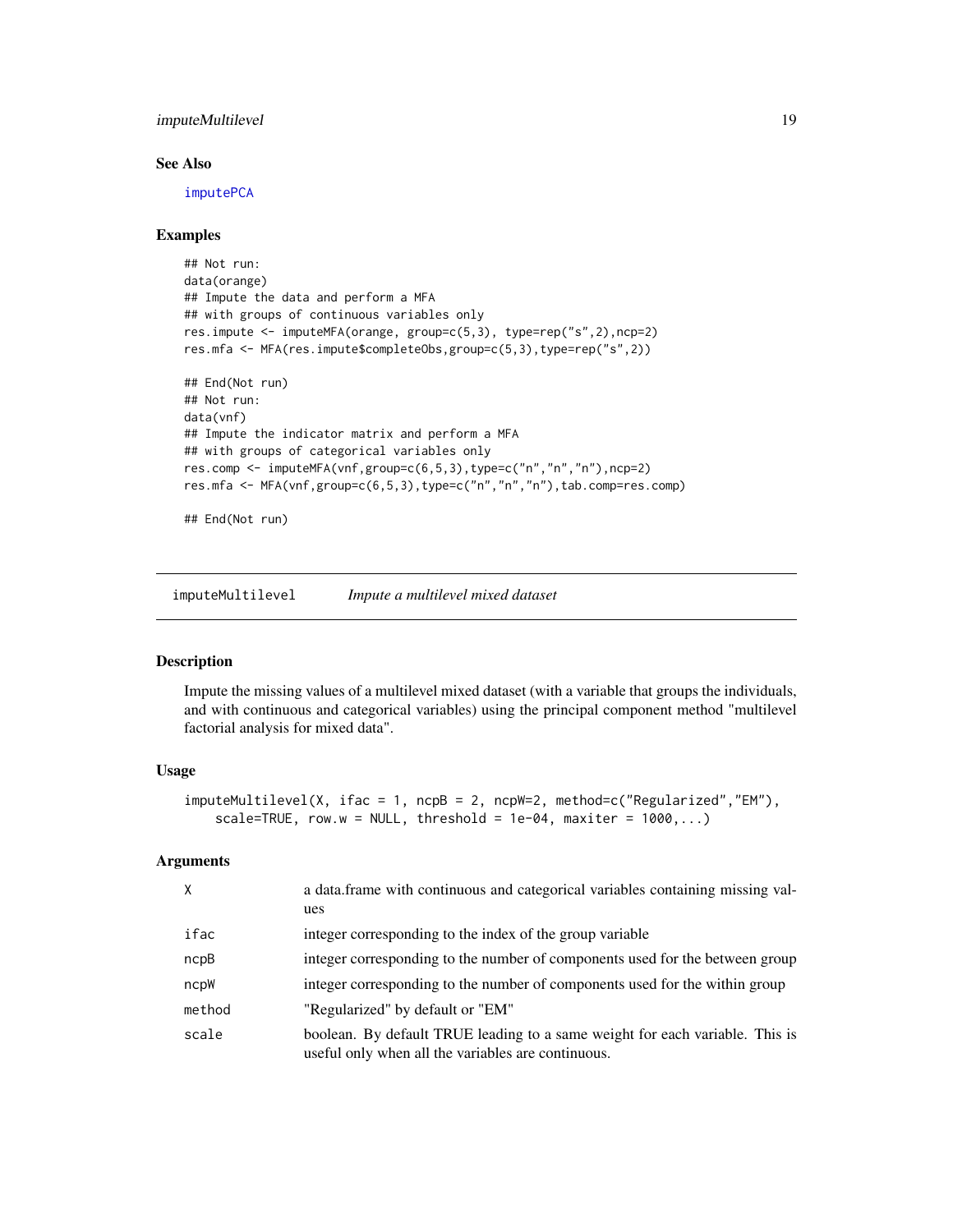<span id="page-19-0"></span>

| row.w     | row weights (by default, uniform row weights)          |
|-----------|--------------------------------------------------------|
| threshold | the threshold for assessing convergence                |
| maxiter   | integer, maximum number of iteration for the algorithm |
| .         | further arguments passed to or from other methods      |

Impute the missing entries of a multilevel mixed data using the iterative multilevel FAMD algorithm (method="EM") or the regularised iterative multilevel FAMD algorithm (method="Regularized").

We advice to use the regularized version of the algorithm to avoid the overfitting problems which are very frequent when there are many missing values. In the regularized algorithm, the singular values of the FAMD are shrinked.

# Value

completeObs the mixed imputed dataset; the observed values are kept for the non-missing entries and the missing values are replaced by the predicted ones. For the continuous variables, the values are the same as in the tab.disj output; for the categorical variables missing values are imputed with the most plausible categories according to the values in the tab.disj output

# Author(s)

Francois Husson <husson@agrocampus-ouest.fr> and Julie Josse <julie.josse@polytechnique.edu>

# References

F. Husson, J. Josse, B. Narasimhan, G. Robin (2019). Imputation of mixed data with multilevel singular value decomposition. Journal of Computational and Graphical Statistics, 28 (3), pp. 552- 566 <DOI:10.1080/10618600.2019.1585261>

# See Also

[imputePCA](#page-20-1),[imputeFAMD](#page-11-1)

#### Examples

```
## Not run:
## Example on artificial data
data(ozone)
res <- imputeMultilevel(ozone, ifac=12, ncpB=2, ncpW=2)
## End(Not run)
```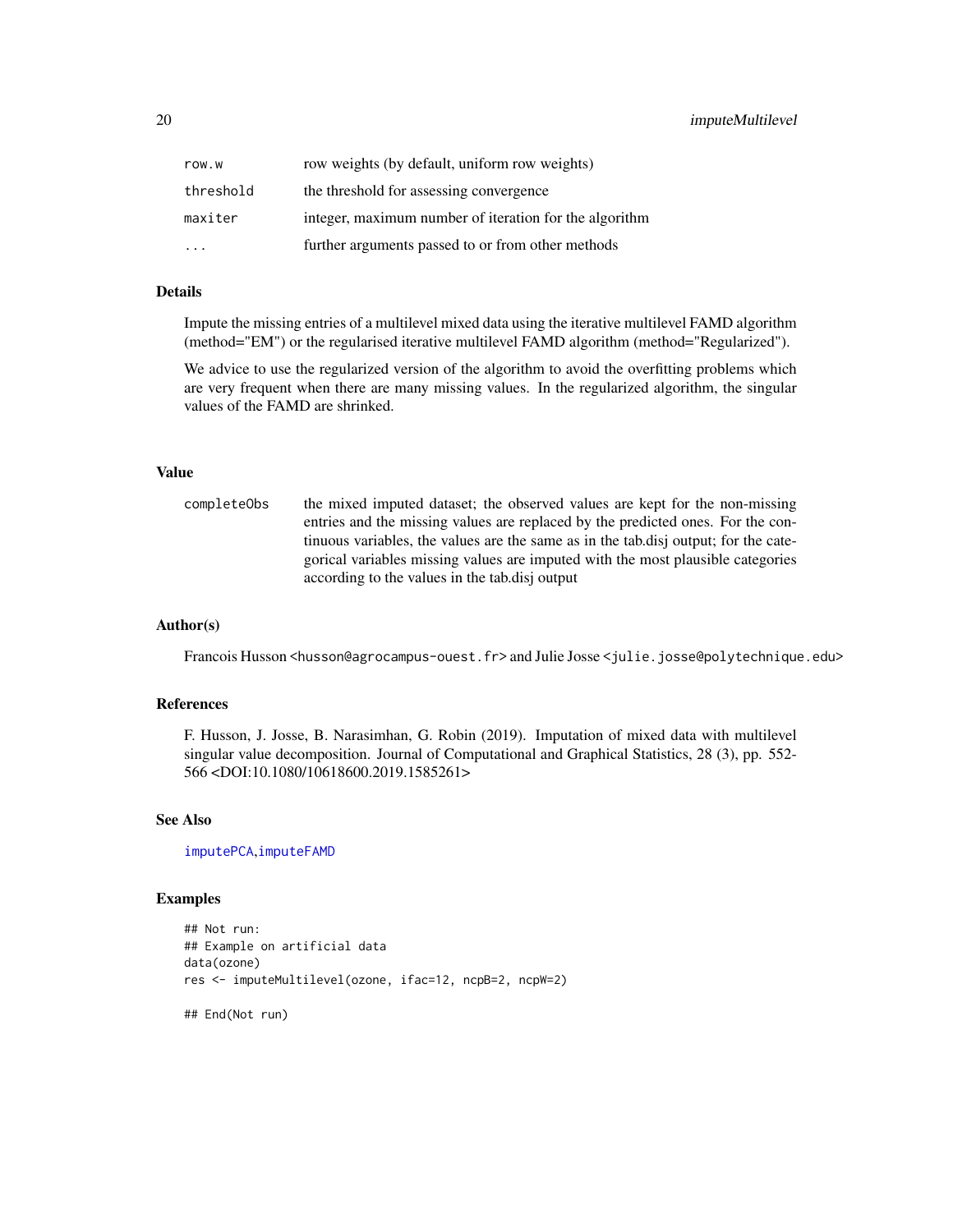<span id="page-20-1"></span><span id="page-20-0"></span>

# Description

Impute the missing values of a dataset with the Principal Components Analysis model. Can be used as a preliminary step before performing a PCA on an completed dataset.

# Usage

```
imputePCA(X, ncp = 2, scale = TRUE, method = c("Regularized", "EM"),row.w = NULL, ind.sup=NULL,quanti.sup=NULL,quali.sup=NULL,
  coeff.ridge = 1, threshold = 1e-06, seed = NULL, nb.init = 1,
  maxiter = 1000, ...
```

| X           | a data.frame with continuous variables containing missing values                                                                                                                                                                                                                                                                                                        |  |  |  |
|-------------|-------------------------------------------------------------------------------------------------------------------------------------------------------------------------------------------------------------------------------------------------------------------------------------------------------------------------------------------------------------------------|--|--|--|
| ncp         | integer corresponding to the number of components used to to predict the miss-<br>ing entries                                                                                                                                                                                                                                                                           |  |  |  |
| scale       | boolean. By default TRUE leading to a same weight for each variable                                                                                                                                                                                                                                                                                                     |  |  |  |
| method      | "Regularized" by default or "EM"                                                                                                                                                                                                                                                                                                                                        |  |  |  |
| row.w       | row weights (by default, a vector of 1 for uniform row weights)                                                                                                                                                                                                                                                                                                         |  |  |  |
| ind.sup     | a vector indicating the indexes of the supplementary individuals                                                                                                                                                                                                                                                                                                        |  |  |  |
| quanti.sup  | a vector indicating the indexes of the quantitative supplementary variables                                                                                                                                                                                                                                                                                             |  |  |  |
| quali.sup   | a vector indicating the indexes of the categorical supplementary variables                                                                                                                                                                                                                                                                                              |  |  |  |
| coeff.ridge | 1 by default to perform the regularized imputePCA algorithm; useful only if<br>method="Regularized". Other regularization terms can be implemented by set-<br>ting the value to less than 1 in order to regularized less (to get closer to the<br>results of the EM method) or more than 1 to regularized more (to get closer to<br>the results of the mean imputation) |  |  |  |
| threshold   | the threshold for assessing convergence                                                                                                                                                                                                                                                                                                                                 |  |  |  |
| seed        | integer, by default seed = NULL implies that missing values are initially imputed<br>by the mean of each variable. Other values leads to a random initialization                                                                                                                                                                                                        |  |  |  |
| nb.init     | integer corresponding to the number of random initializations; the first initial-<br>ization is the initialization with the mean imputation                                                                                                                                                                                                                             |  |  |  |
| maxiter     | integer, maximum number of iteration for the algorithm                                                                                                                                                                                                                                                                                                                  |  |  |  |
| $\cdots$    | further arguments passed to or from other methods                                                                                                                                                                                                                                                                                                                       |  |  |  |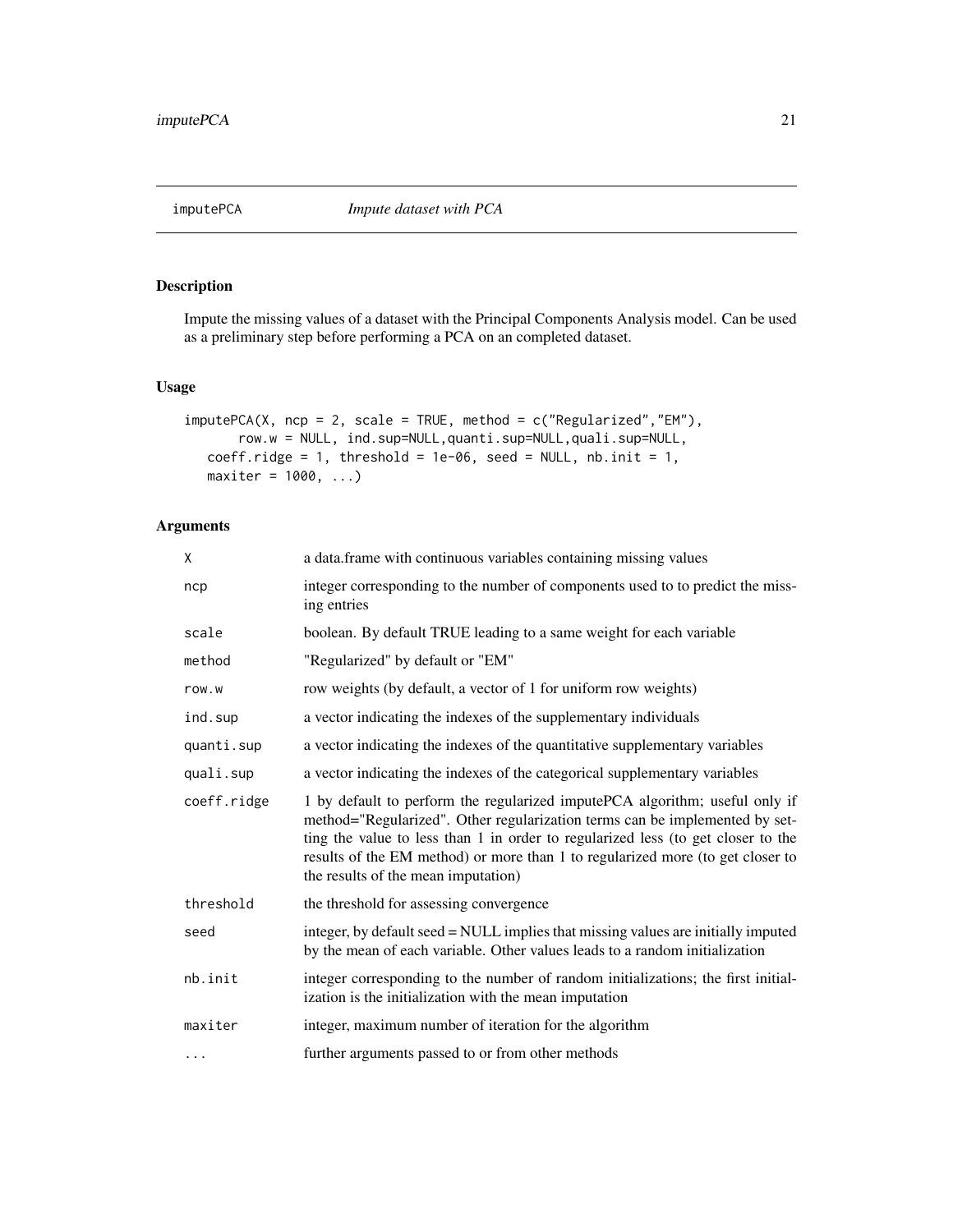<span id="page-21-0"></span>Impute the missing entries of a mixed data using the iterative PCA algorithm (method="EM") or the regularised iterative PCA algorithm (method="Regularized"). The (regularized) iterative PCA algorithm first consists imputing missing values with initial values such as the mean of the variable. If the argument seed is set to a specific value, a random initialization is performed: the initial values are drawn from a gaussian distribution with mean and standard deviation calculated from the observed values. nb.init different random initialization can be drawn. In such a situation, the solution giving the smallest objective function (the mean square error between the fitted matrix and the observed one) is kept. The second step of the (regularized) iterative PCA algorithm is to perform PCA on the completed dataset. Then, it imputes the missing values with the (regularized) reconstruction formulae of order ncp (the fitted matrix computed with ncp components for the (regularized) scores and loadings). These steps of estimation of the parameters via PCA and imputation of the missing values using the (regularized) fitted matrix are iterate until convergence. The iterative PCA algorithm is also known as the EM-PCA algorithm since it corresponds to an EM algorithm of the fixed effect model where the data are generated as a fixed structure (with a low rank representation) corrupted by noise. The number of components used in the algorithm can be found using crossvalidation criteria implemented in the function estim\_ncpPCA.

We advice to use the regularized version of the algorithm to avoid the overfitting problems which are very frequent when there are many missing values. In the regularized algorithm, the singular values of the PCA are shrinked.

The output of the algorithm can be used as an input of the PCA function of the FactoMineR package in order to perform PCA on an incomplete dataset.

# Value

| completeObs | the imputed dataset; the observed values are kept for the non-missing entries and<br>the missing values are replaced by the predicted ones. |
|-------------|---------------------------------------------------------------------------------------------------------------------------------------------|
| fittedX     | the reconstructed data                                                                                                                      |

#### Author(s)

Francois Husson <husson@agrocampus-ouest.fr> and Julie Josse <julie.josse@polytechnique.edu>

#### References

Josse, J & Husson, F. (2013). Handling missing values in exploratory multivariate data analysis methods. Journal de la SFdS. 153 (2), pp. 79-99. Josse, J. and Husson, F. missMDA (2016). A Package for Handling Missing Values in Multivariate Data Analysis. Journal of Statistical Software, 70 (1), pp 1-31 <doi:10.18637/jss.v070.i01>

#### See Also

[estim\\_ncpPCA](#page-7-1), [MIPCA](#page-26-1), [Video showing how to perform PCA on an incomplete dataset](https://www.youtube.com/watch?v=YDbx2pk9xNY&list=PLnZgp6epRBbQzxFnQrcxg09kRt-PA66T_&index=2)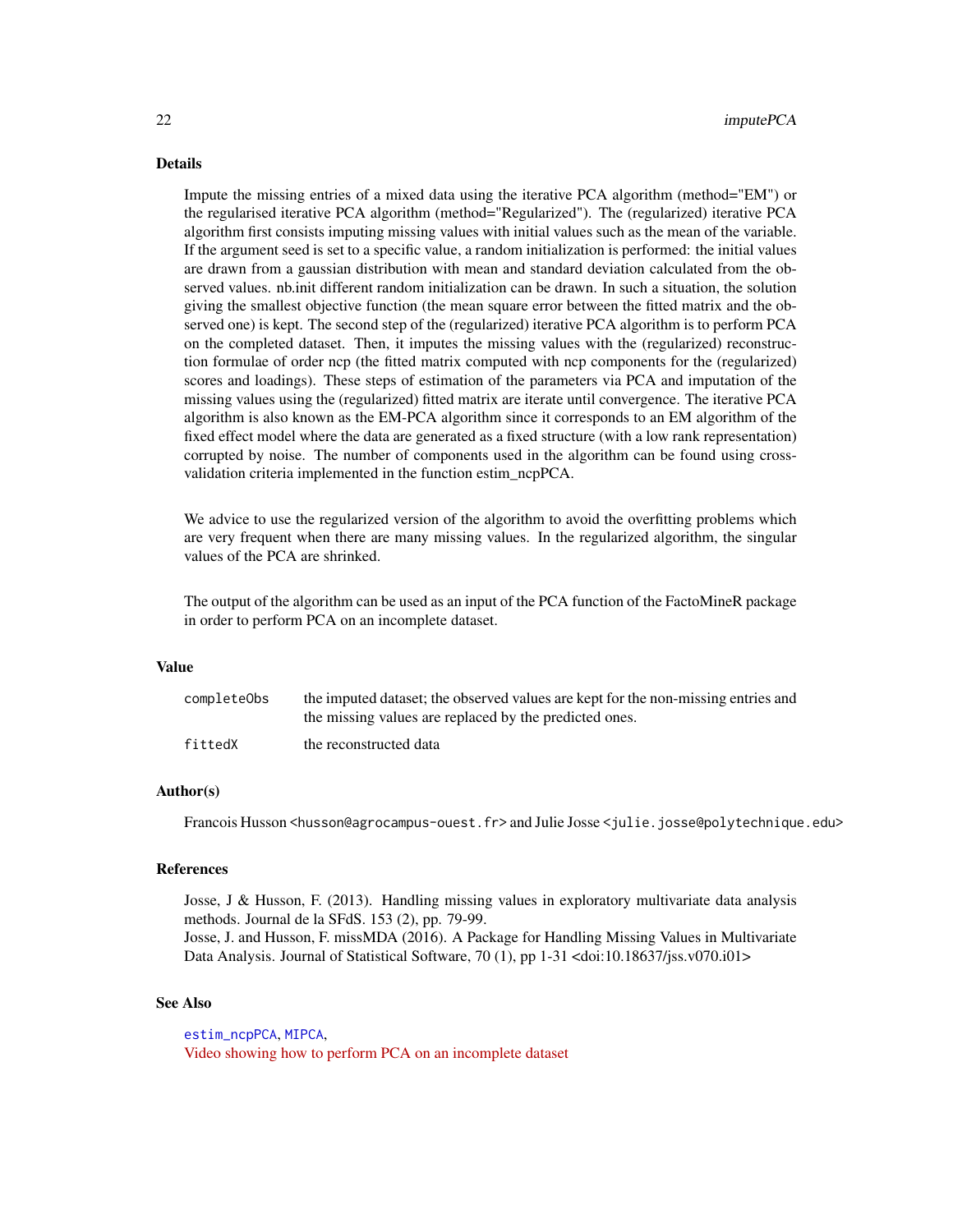#### <span id="page-22-0"></span>MIFAMD 23

# Examples

```
## Not run:
data(orange)
## First the number of components has to be chosen
## (for the imputation step)
## nb <- estim_ncpPCA(orange,ncp.max=5) ## Time consuming, nb = 2
## Imputation
res.comp <- imputePCA(orange,ncp=2)
## A PCA can be performed on the imputed data
res.pca <- PCA(res.comp$completeObs)
## End(Not run)
```
<span id="page-22-1"></span>MIFAMD *Multiple Imputation with FAMD*

# Description

MIFAMD performs multiple imputations for mixed data (continuous and categorical) using Factorial Analysis of Mixed Data.

#### Usage

```
MIFAMD(X, ncp = 2, method = c("Regularized", "EM"), coeff.ridge = 1, threshold = 1e-06,
    seed = NULL, maxiter = 1000, nboot = 20, verbose = T)
```

| X           | a data.frame with continuous AND categorical variables containing missing val-<br>ues                                                                                                                                                                                                                                                  |
|-------------|----------------------------------------------------------------------------------------------------------------------------------------------------------------------------------------------------------------------------------------------------------------------------------------------------------------------------------------|
| ncp         | integer corresponding to the number of components used to reconstruct data<br>with the FAMD reconstruction formulae                                                                                                                                                                                                                    |
| method      | "Regularized" by default or "EM"                                                                                                                                                                                                                                                                                                       |
| coeff.ridge | 1 by default to perform the regularized impute FAMD algorithm. Other regular-<br>ization terms can be implemented by setting the value to less than 1 in order to<br>regularized less (to get closer to the results of an EM method) or more than 1 to<br>regularized more (to get closer to the results of the proportion imputation) |
| threshold   | the threshold for the criterion convergence                                                                                                                                                                                                                                                                                            |
| seed        | integer, by default seed = NULL implies that missing values are initially imputed<br>by the mean of each variable for the continuous variables and by the proportion<br>of the category for the categorical variables coded with indicator matrices of<br>dummy variables. Other values leads to a random initialization               |
| maxiter     | integer, maximum number of iterations for the algorithm                                                                                                                                                                                                                                                                                |
| nboot       | the number of imputed datasets                                                                                                                                                                                                                                                                                                         |
| verbose     | use verbose=TRUE for screen printing of iteration numbers                                                                                                                                                                                                                                                                              |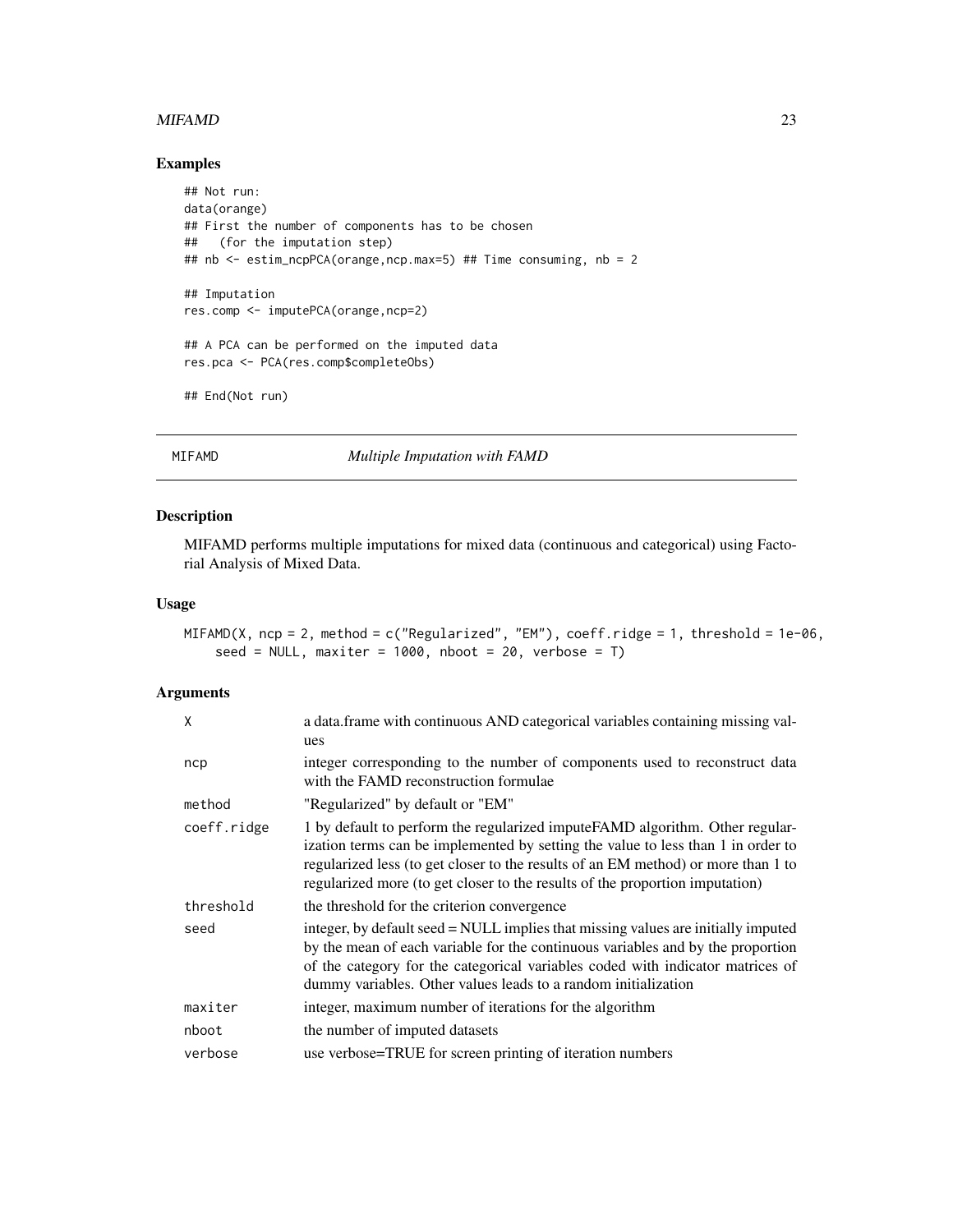MIFAMD generates nboot imputed data sets using FAMD. The observed values are the same from one dataset to the others, whereas the imputed values change. The algorithm is as follows: first, nboot weightings are defined for the individuals (equivalent to a non-parametric bootstrap). Then, the iterative regularized FAMD algorithm (Audigier et al., 2016) is applied according to each weighting, leading to nboot imputed tables. Dummy variables (coding for categorial variables) of these imputed tables are scaled to verify the constraint that the sum is equal to one per variable and per individual. Lastly, missing categories are drawn from the probabilities given by the imputed tables, and gaussian noise is added to the prediction of continuous variables. Thus, nboot imputed mixed data sets are obtained. The variation among the imputed values reflects the variability with which missing values can be predicted.

#### Value

| res.MI | A list of data frames corresponding to the nboot imputed mixed data sets                                            |
|--------|---------------------------------------------------------------------------------------------------------------------|
|        | res. impute FAMD A list corresponding to the output obtained with the function impute FAMD (sin-<br>gle imputation) |
| call   | The matched call                                                                                                    |

# Author(s)

Vincent Audigier <vincent.audigier@lecnam.net>

#### References

Audigier, V., Husson, F. & Josse, J. (2015). A principal components method to impute mixed data. Advances in Data Analysis and Classification, 10(1), 5-26. <doi:10.1007/s11634-014-0195-1>

Audigier, V., Husson, F., Josse, J. (2017). MIMCA: Multiple imputation for categorical variables with multiple correspondence analysis. <doi:10.1007/s11222-016-9635-4>

Little R.J.A., Rubin D.B. (2002) Statistical Analysis with Missing Data. Wiley series in probability and statistics, New-York

#### See Also

[imputeFAMD](#page-11-1),[MIPCA](#page-26-1),[MIMCA](#page-24-1),[estim\\_ncpFAMD](#page-2-1),[with.mids](#page-0-0),[pool](#page-0-0),[summary.mira](#page-0-0)

# Examples

```
## Not run:
data(ozone)
```

```
## First the number of components has to be chosen
## (for the reconstruction step)
nb <- estim_ncpFAMD(ozone) ## Time-consuming, nb = 2
```

```
## Multiple Imputation
res.mi<-MIFAMD(ozone,ncp = 2,nboot=50)
```
<span id="page-23-0"></span>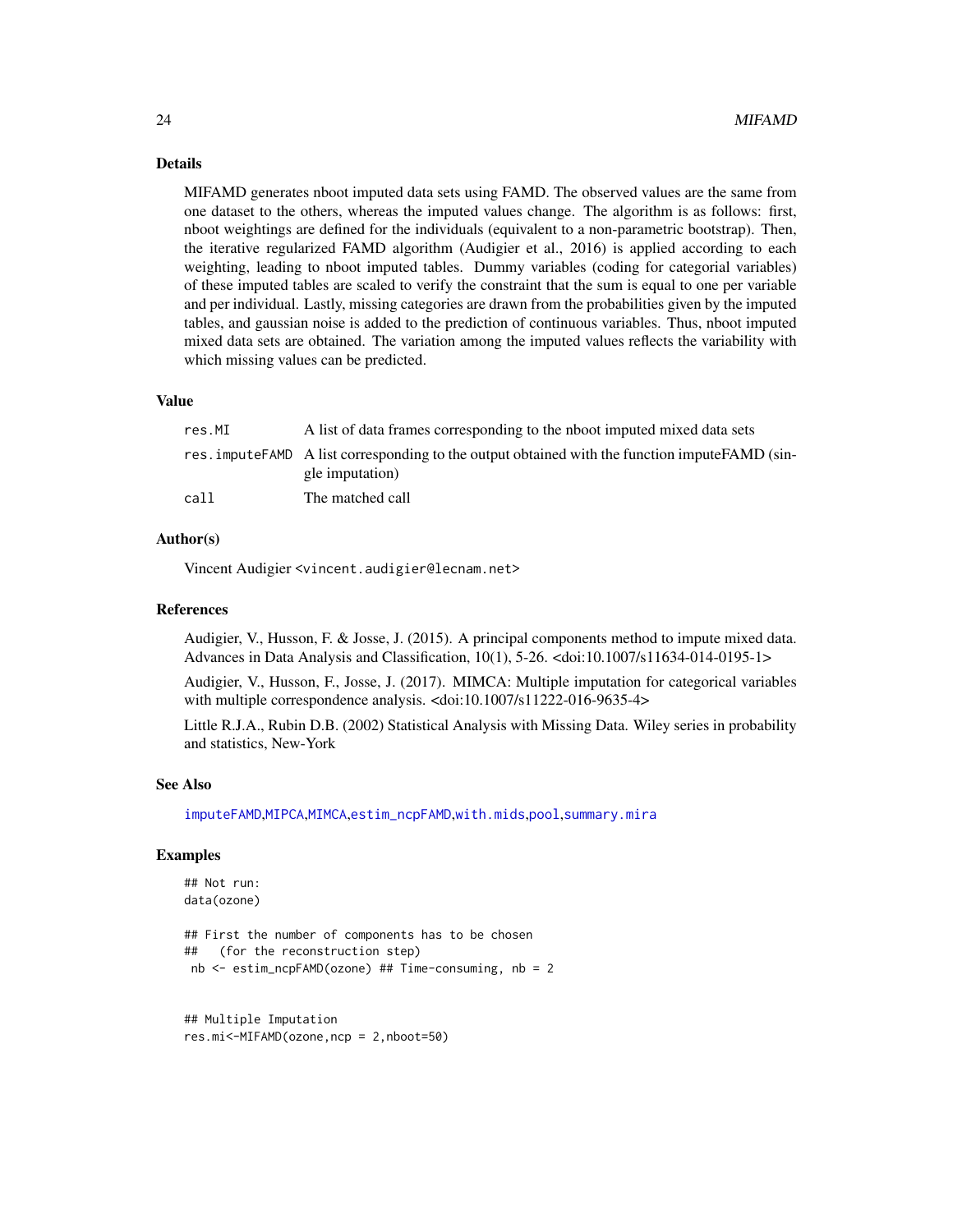# <span id="page-24-0"></span> $MIMCA$  and the contract of the contract of the contract of the contract of the contract of the contract of the contract of the contract of the contract of the contract of the contract of the contract of the contract of the

```
## First completed data matrix
head(res.mi$res.MI[[1]])
## Analysis and pooling with mice
require(mice)
imp<-prelim(res.mi,ozone)
fit <- with(data=imp,exp=lm(maxO3~T9+T12+T15+Ne9+Ne12+Ne15+Vx9+Vx12+Vx15+maxO3v+vent+pluie))
res.pool<-pool(fit)
summary(res.pool)
```
## End(Not run)

#### <span id="page-24-1"></span>MIMCA *Multiple Imputation with MCA*

# Description

MIMCA performs multiple imputations for categorical data using Multiple Correspondence Analysis.

# Usage

MIMCA(X, nboot=100, ncp, coeff.ridge=1, threshold = 1e-06, maxiter = 1000, verbose=FALSE)

| X           | a data.frame with categorical variables containing missing values                                                                                                                                                                                                                                                                     |  |  |  |
|-------------|---------------------------------------------------------------------------------------------------------------------------------------------------------------------------------------------------------------------------------------------------------------------------------------------------------------------------------------|--|--|--|
| nboot       | the number of imputed datasets                                                                                                                                                                                                                                                                                                        |  |  |  |
| ncp         | integer corresponding to the number of components used to reconstruct data<br>with the MCA reconstruction formulae                                                                                                                                                                                                                    |  |  |  |
| coeff.ridge | 1 by default to perform the regularized impute MCA algorithm. Other regular-<br>ization terms can be implemented by setting the value to less than 1 in order to<br>regularized less (to get closer to the results of an EM method) or more than 1 to<br>regularized more (to get closer to the results of the proportion imputation) |  |  |  |
| threshold   | the threshold for assessing convergence for the (regularized) iterative MCA al-<br>gorithm                                                                                                                                                                                                                                            |  |  |  |
| maxiter     | integer, maximum number of iterations for the (regularized) iterative MCA al-<br>gorithm                                                                                                                                                                                                                                              |  |  |  |
| verbose     | use verbose=TRUE for screen printing of iteration numbers                                                                                                                                                                                                                                                                             |  |  |  |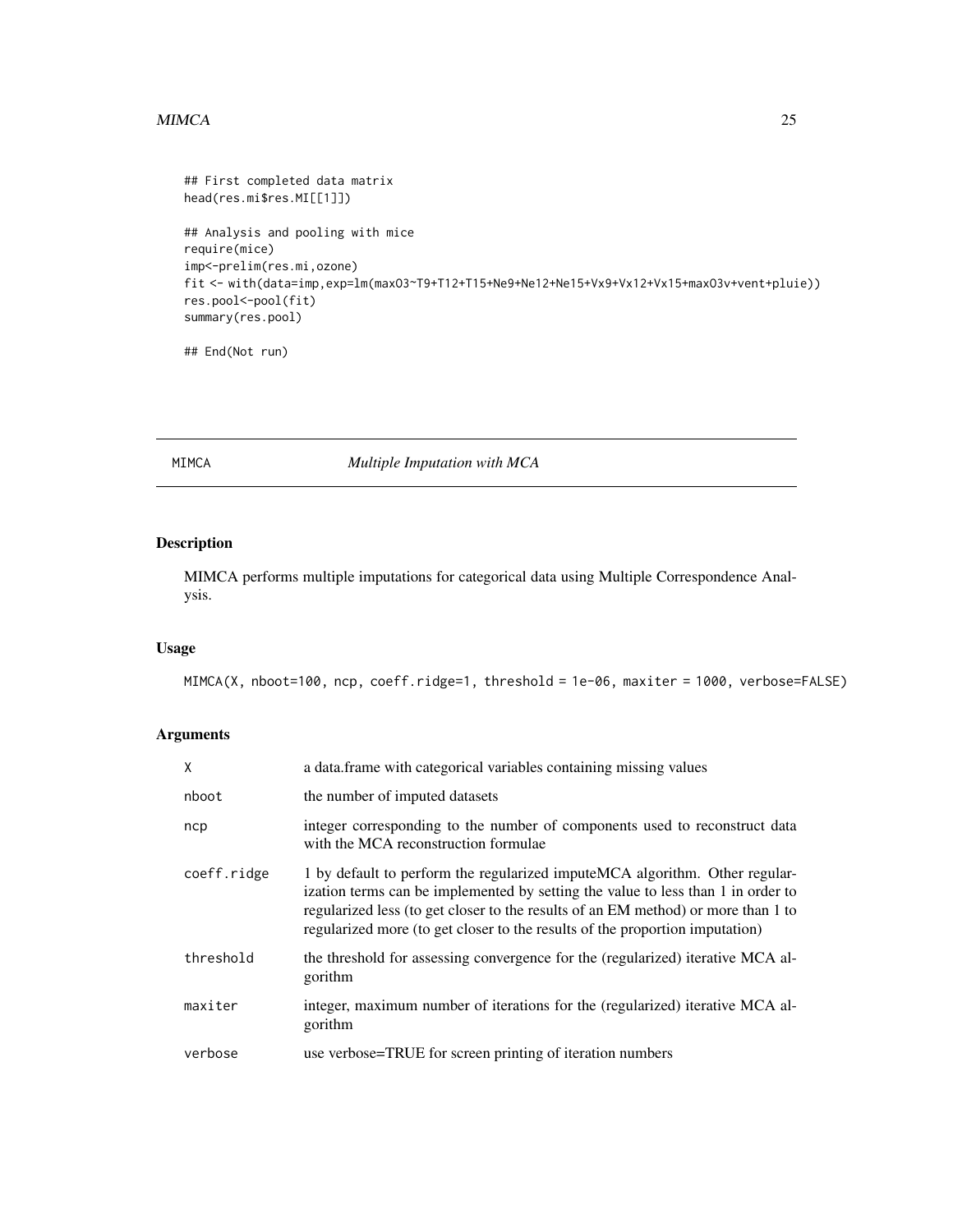MIMCA generates nboot imputed data sets from MCA. The observed values are the same from one dataset to the others whereas the imputed values change. First, nboot weightings are defined for the individuals. Then, the iterative regularized MCA algorithm (Josse, 2012) is applied according to each weighting, leading to nboot imputed tables. These imputed tables are scaled to verify the constraint that the sum is equal to one per variable and per individual. Lastly, missing categories are drawn from the probabilities given by the imputed tables. Thus, nboot imputed categorical data sets are obtained. The variation among the imputed values reflects the variability with which missing values can be predicted. The multiple imputation is proper in the sense of Little and Rubin (2002) since it takes into account the variability of the parameters using a non-parametric bootstrap approach.

#### Value

| res.MI        | A list of data frames corresponding to the nboot imputed categorical data sets                         |
|---------------|--------------------------------------------------------------------------------------------------------|
| res.imputeMCA | A matrix corresponding to the single imputed disjunctive table obtained with the<br>function imputeMCA |
| call          | The matched call                                                                                       |

# Author(s)

Vincent Audigier <vincent.audigier@cnam.fr>, Francois Husson <husson@agrocampus-ouest.fr> and Julie Josse <julie.josse@polytechnique.edu>

#### References

Audigier, V., Husson, F., Josse, J. (2015). MIMCA: Multiple imputation for categorical variables with multiple correspondence analysis.

Josse, J., Chavent, M., Liquet, B. and Husson, F. (2010). Handling missing values with Regularized Iterative Multiple Correspondence Analysis, Journal of Classification, 29 (1), pp. 91-116.

Little R.J.A., Rubin D.B. (2002) Statistical Analysis with Missing Data. Wiley series in probability and statistics, New-York.

#### See Also

[imputeMCA](#page-13-1),[MIPCA](#page-26-1),[estim\\_ncpMCA](#page-4-1),[with.mids](#page-0-0),[pool](#page-0-0),[summary.mira](#page-0-0)

#### Examples

```
## Not run:
data(TitanicNA)
## First the number of components has to be chosen
## (for the reconstruction step)
## nb <- estim_ncpMCA(TitanicNA) ## Time-consuming, nb = 5
## Multiple Imputation
```
<span id="page-25-0"></span>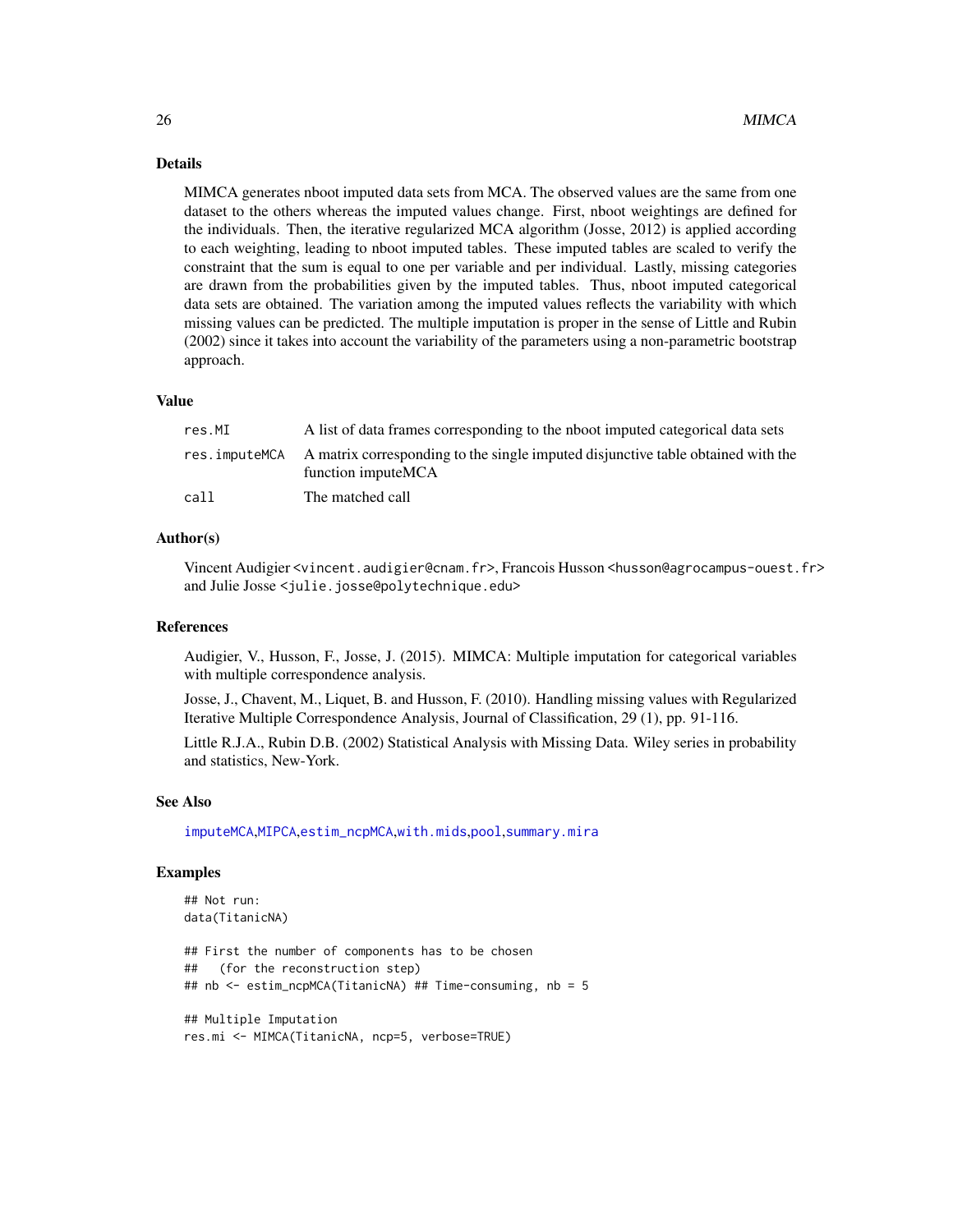#### <span id="page-26-0"></span>MIPCA 27

```
## First completed data matrix
res.mi$res.MI[[1]]
## Analysis and pooling with mice
require(mice)
imp<-prelim(res.mi,TitanicNA)
fit <- with(data=imp,exp=glm(SURV~CLASS+AGE+SEX,family = "binomial"))
res.pool<-pool(fit)
summary(res.pool)
```
## End(Not run)

<span id="page-26-1"></span>MIPCA *Multiple Imputation with PCA*

# Description

MIPCA performs Multiple Imputation with a PCA model. Can be used as a preliminary step to perform Multiple Imputation in PCA.

#### Usage

```
MIPCA(X, ncp = 2, scale = TRUE, method = c("Regularized", "EM"), threshold = 1e-04,
    nboot = 100, method.mi="Boot", Lstart=1000, L=100, verbose=FALSE)
```

| X         | a data.frame with continuous variables containing missing values                                                                                                                                                                               |  |  |  |  |
|-----------|------------------------------------------------------------------------------------------------------------------------------------------------------------------------------------------------------------------------------------------------|--|--|--|--|
| ncp       | integer corresponding to the number of components used to reconstruct data<br>with the PCA reconstruction formulae                                                                                                                             |  |  |  |  |
| scale     | boolean. By default TRUE leading to a same weight for each variable                                                                                                                                                                            |  |  |  |  |
| method    | "Regularized" by default or "EM"                                                                                                                                                                                                               |  |  |  |  |
| threshold | the threshold for the criterion convergence                                                                                                                                                                                                    |  |  |  |  |
| nboot     | the number of imputed datasets                                                                                                                                                                                                                 |  |  |  |  |
| method.mi | a string. If "Bayes", the uncertainty on the parameters of the imputation model<br>is taken into account using a Bayesian treatment of PCA. By default "Boot"<br>leading to a MI which reflect uncertainty a bootstrap procedure. See details. |  |  |  |  |
| Lstart    | number of iterations for the burn-in period (only used if method.mi="Bayes")                                                                                                                                                                   |  |  |  |  |
| L         | number of skipped iterations to keep one imputed data set after the burn-in pe-<br>riod (only used if method.mi="Bayes")                                                                                                                       |  |  |  |  |
| verbose   | use verbose=TRUE for screen printing of iteration numbers                                                                                                                                                                                      |  |  |  |  |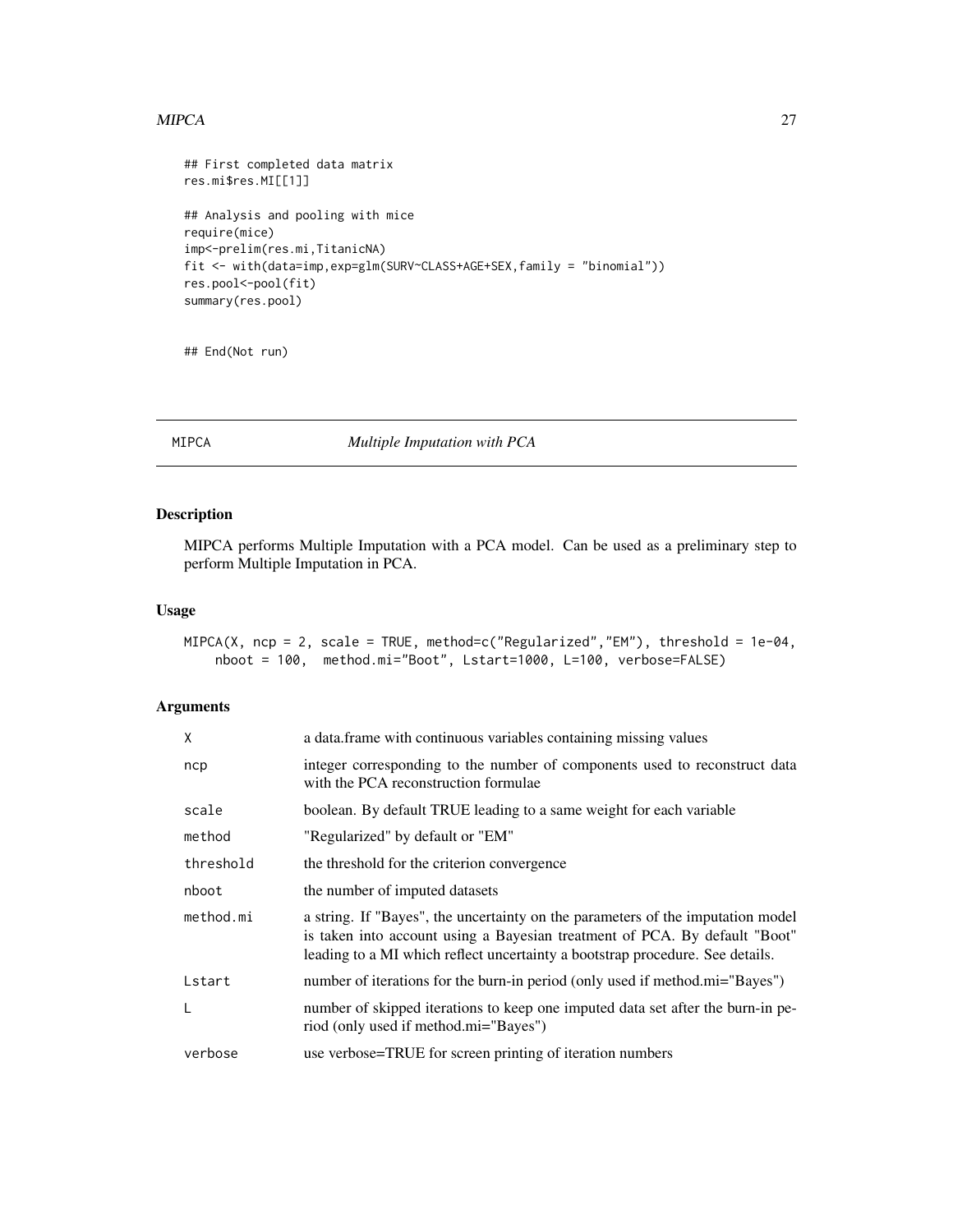<span id="page-27-0"></span>MIPCA generates nboot imputed datasets from a PCA model. The observed values are the same from one dataset to the others whereas the imputed values change. The variation among the imputed values reflects the variability with which missing values can be predicted. The multiple imputation is proper in the sense of Little and Rubin (2002) since it takes into account the variability of the parameters. Two versions are available: multiple imputation using a parametric bootstrap (Josse, J., Husson, F. (2010)) and multiple imputation using a Bayesian treatment of the PCA model (Audigier et al 2015). The methods differ by the way in which the variability due to missing values is reflected. The method used is controlled by the method.mi argument. By default, MIPCA uses the parametric bootstrap method.mi="Boot". This bootstrap method is more recommended to evaluate uncertainty in PCA (through confidence ellipses). Otherwise, the Bayesian method can be used by specifying the argument method.mi="Bayes". It is based on an iterative algorithm which alternates imputation of the data set and draw of the PCA parameters in a posterior distribution. These steps are repeated Lstart times to reach a convergence. Then, one imputed data set is kept each L iterations to ensure independence between imputed values from a data set to another. The Bayesian method is more recommanded to apply a statistical method on an incomplete data set.

#### Value

|        | res. impute PCA A matrix corresponding to the imputed dataset obtained with the function im-<br>putePCA (the completed dataset) |
|--------|---------------------------------------------------------------------------------------------------------------------------------|
| res.MI | A list of data frames corresponding to the nboot imputed data sets                                                              |
| call   | the matched call                                                                                                                |

#### Author(s)

Francois Husson <husson@agrocampus-ouest.fr>, Julie Josse <julie.josse@polytechnique.edu> and Vincent Audigier

### References

Josse, J., Husson, F. (2011). Multiple Imputation in PCA. Advances in Data Analysis and Classification.

Audigier, V. Josse, J., Husson, F. (2015). Multiple imputation for continuous variables using a Bayesian principal component analysis. Journal of Statistical Computation and Simulation.

Little R.J.A., Rubin D.B. (2002) Statistical Analysis with Missing Data. Wiley series in probability and statistics, New-York.

#### See Also

[imputePCA](#page-20-1),[plot.MIPCA](#page-33-1),[Overimpute](#page-29-1),[MIMCA](#page-24-1),[with.mids](#page-0-0),[pool](#page-0-0),[summary.mira](#page-0-0)

# Examples

```
## Not run:
#########################################################
## Multiple Imputation for visualization on the PCA map
#########################################################
```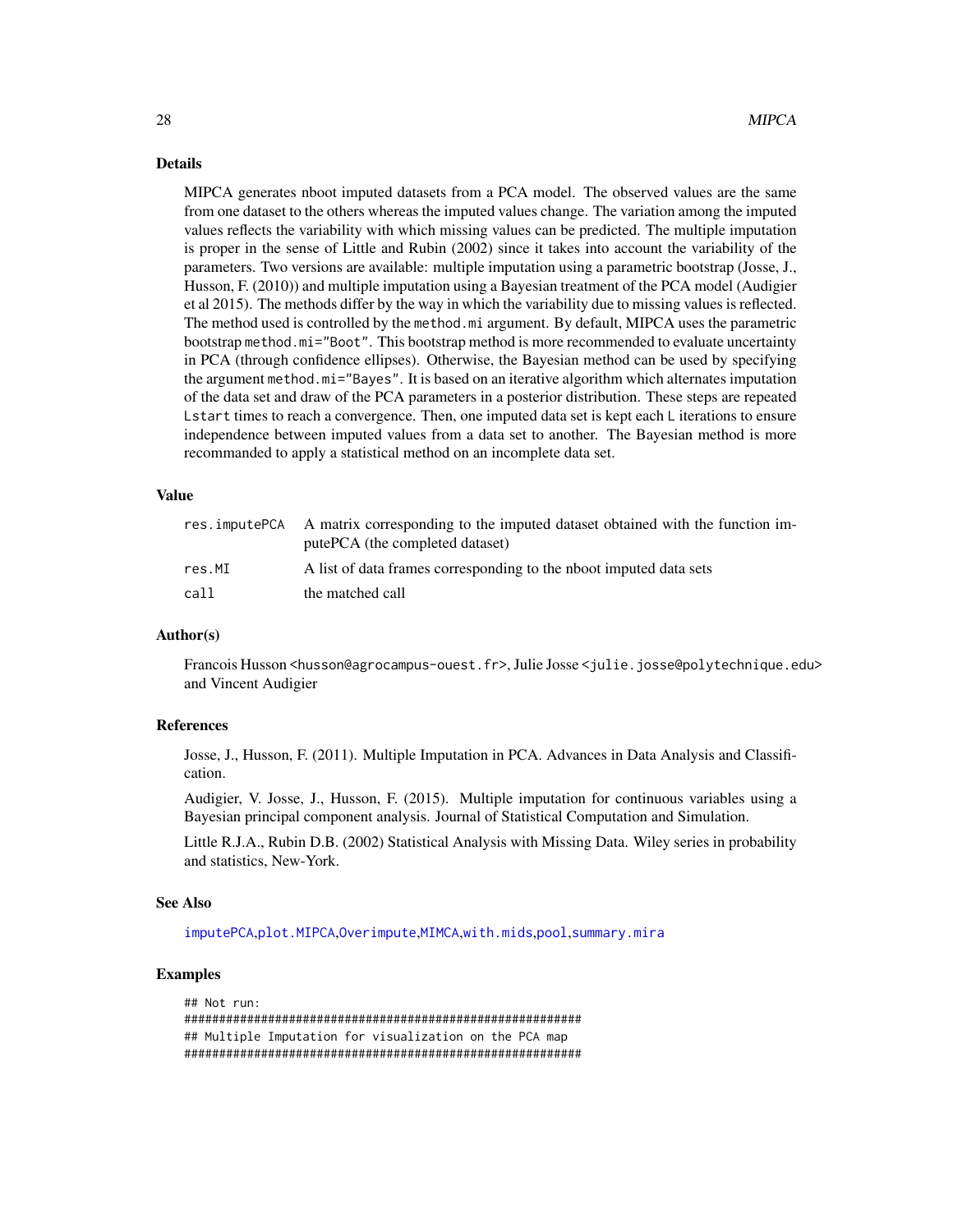#### <span id="page-28-0"></span>orange 29

```
data(orange)
## First the number of components has to be chosen
## (for the reconstruction step)
nb <- estim_ncpPCA(orange,ncp.max=4)
## Multiple Imputation
resMI <- MIPCA(orange,ncp=2)
## Visualization on the PCA map
plot(resMI)
#########################################################
## Multiple Imputation for applying statistical methods
(Bayesian method)
#########################################################
data(ozone)
## First the number of components has to be chosen
nb <- estim_ncpPCA(ozone[,1:11])
## Multiple Imputation with Bayesian method
res.BayesMIPCA<-MIPCA(ozone[,1:11],ncp=2,method.mi="Bayes",verbose=TRUE)
## Regression on the multiply imputed data set and pooling with mice
require(mice)
imp<-prelim(res.mi=res.BayesMIPCA,X=ozone[,1:11])#creating a mids object
fit <- with(data=imp,exp=lm(maxO3~T9+T12+T15+Ne9+Ne12+Ne15+Vx9+Vx12+Vx15+maxO3v))#analysis
res.pool<-pool(fit);summary(res.pool)#pooling
## Diagnostics
res.over<-Overimpute(res.BayesMIPCA)
```
## End(Not run)

orange *Sensory description of 12 orange juices by 8 attributes.*

# Description

Sensory description of 12 orange juices by 8 attributes. Some values are missing.

#### Usage

```
data(orange)
```
#### Format

A data frame with 12 rows and 8 columns. Rows represent the different orange juices, columns represent the attributes.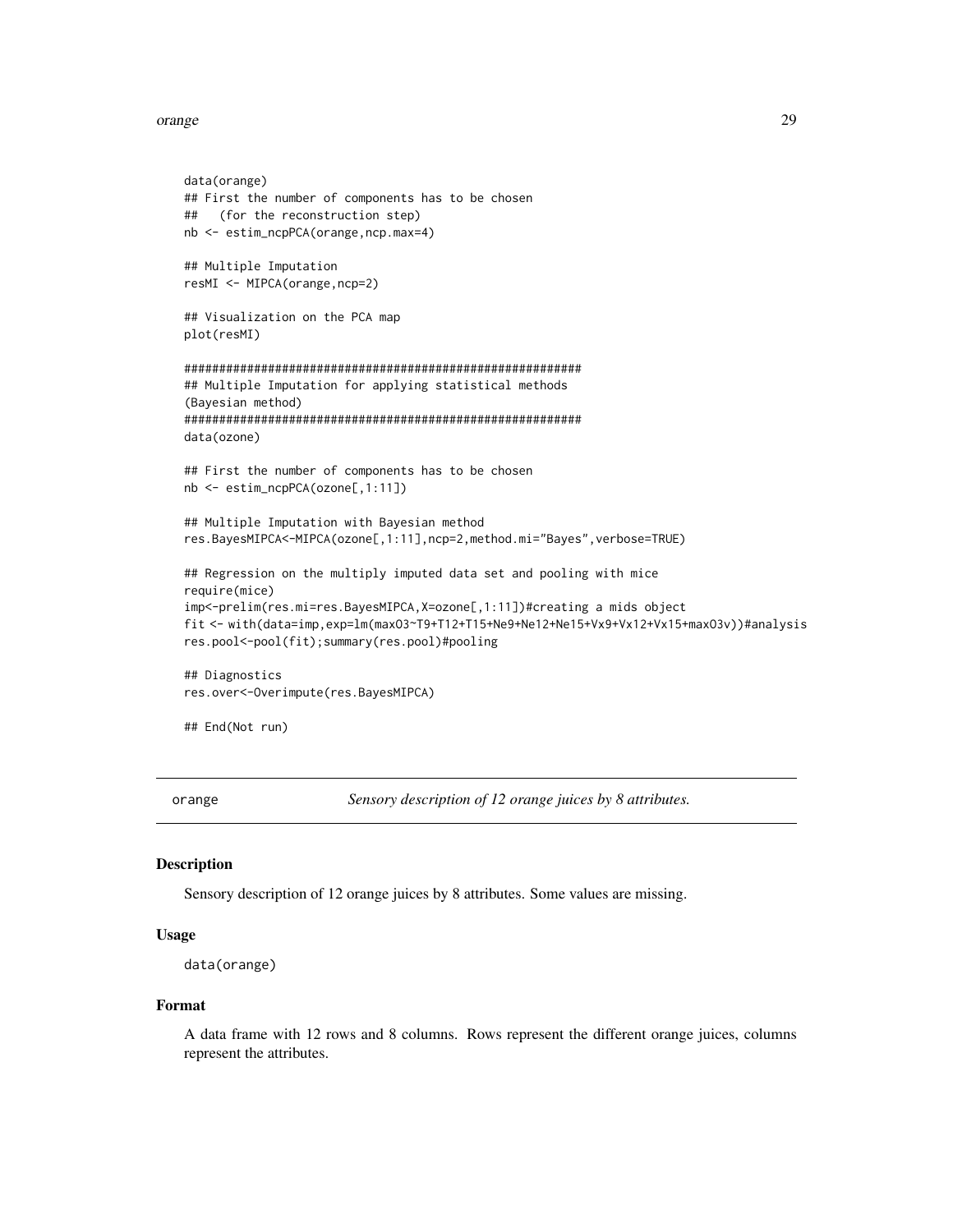A sensory data frame.

# Source

Francois Husson, Agrocampus Rennes

## Examples

```
## Not run:
data(orange)
nb <- estim_ncpPCA(orange,ncp.min=0,ncp.max=5,method.cv="Kfold",nbsim=20,pNA=0.05)
res.comp <- imputePCA(orange,ncp=nb$ncp)
require(FactoMineR)
res.pca <- PCA(res.comp$completeObs)
resMI <- MIPCA(orange,ncp=nb$ncp)
plot(resMI)
```
## End(Not run)

<span id="page-29-1"></span>Overimpute *Overimputation diagnostic plot*

#### Description

Assess the fit of the predictive distribution after performing multiple imputation with the function MIPCA.

#### Usage

```
Overimpute(output, plotvars)
```
#### Arguments

| output   | output from the function MIPCA.              |
|----------|----------------------------------------------|
| plotvars | column number of the variable to overimpute. |

#### Details

This function imputes each observed values from each of the parameters of the imputation model obtained from the MIPCA procedure. The comparison between the "overimputed" values and the observed values is made by constructing a confidence interval for each observed value using the quantiles of the overimputed values (Blackwell et al. (2015)). Note that confidence intervals constructed with quantiles require a large number of imputations. If the model fits well the data, then the 90% confidence interval should contain the observed value in 90% of the cases. The function Overimpute takes as an input the output of the MIPCA function (output) and the indices of the variables that are plotted (plotvars).

<span id="page-29-0"></span>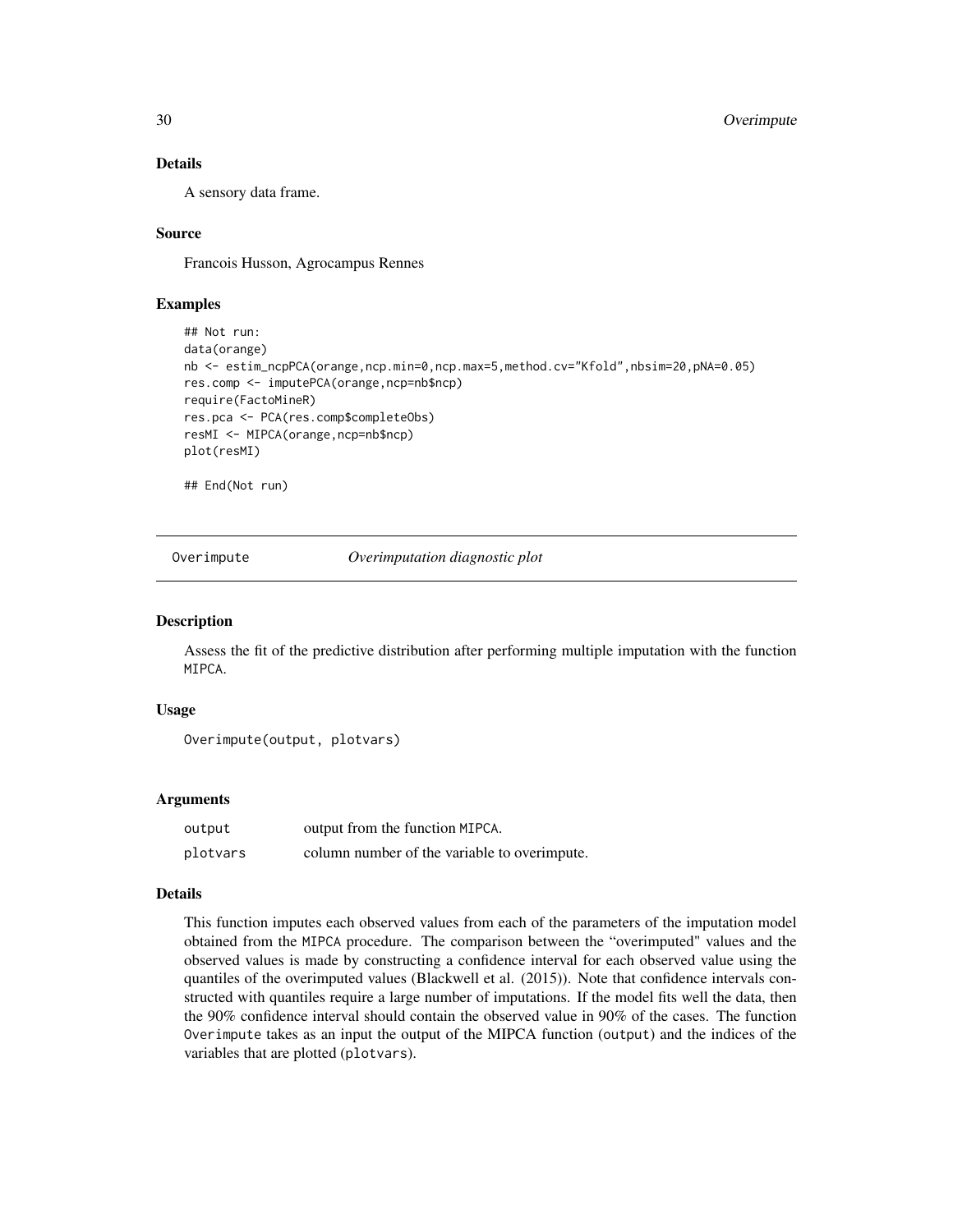#### <span id="page-30-0"></span> $ozone$  31

#### Value

A list of 6-column matrix that contains (1) the row in the original data, (2) the observed value of that observation, (3) the mean of the overimputations, (4) the lower bound of the 90% confidence interval of the overimputations, (5) the upper bound of the 90% confidence interval of the overimputations, and (6) the proportion of the other variables that were missing for that observation in the original data.

# References

Blackwell, M., Honaker, J. and King. G. 2015. A Unified Approach to Measurement Error and Missing Data: Overview and Applications. Sociological Methods and Research, 1-39.

# See Also

[MIPCA](#page-26-1)

#### Examples

```
## Not run:
require(Zelig)
data(ozone)
# First the number of components has to be chosen
nb <- estim_ncpPCA(ozone[,1:11])
# Multiple Imputation with Bayesian method
res.BayesMIPCA<-MIPCA(ozone[,1:11],ncp=2,method.mi="Bayes",verbose=T)
# Regression on the multiply imputed data set and pooling
z.out <- zelig(maxO3~., model = "ls", data = res.BayesMIPCA$res.MI,cite=F)
summary(z.out,digits=5)
# Diagnostics
res.over<-Overimpute(res.BayesMIPCA)
## End(Not run)
```

| ۰. | M.<br>۰, |  |
|----|----------|--|

ozone *Daily measurements of meteorological variables and ozone concentration*

#### Description

This dataset contains 112 daily measurements of meteorological variables (wind speed, temperature, rainfall, etc.) and ozone concentration recorded in Rennes (France) during the summer 2001. There are 11 continuous variables and 2 categorical variables with 2 or 4 levels. Some values are missing.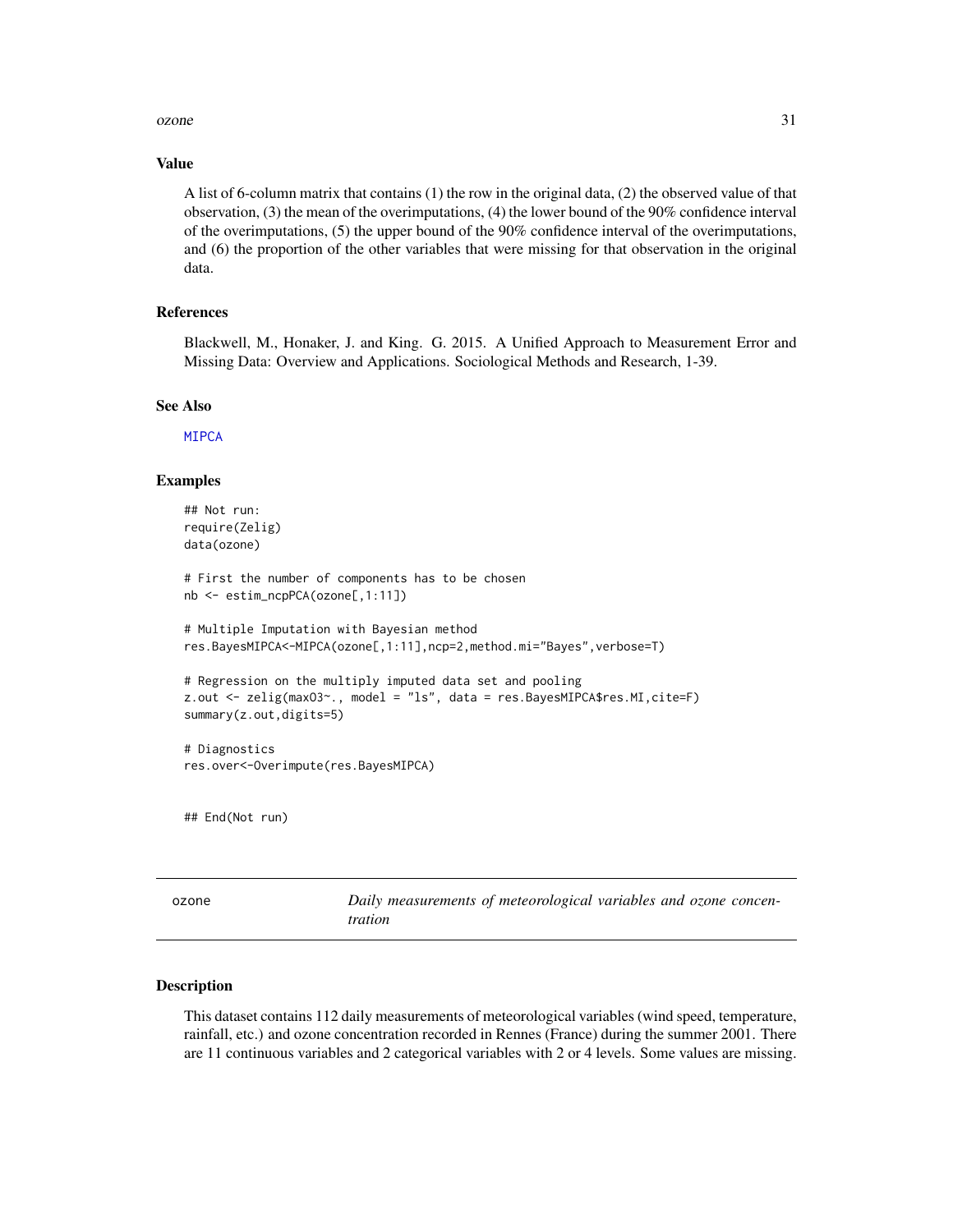#### Usage

data(ozone)

# Format

A data frame with 112 observations on 13 variables.

# Source

Cornillon, P.-A., Guyader, A., Husson, F., Jégou, N., Josse, J., Kloareg, M., Matzner-Lober, E., Rouvière, L., (2012). R for Statistics. Chapman & Hall/CRC Computer Science & Data Analysis, Rennes.

#### Examples

```
## Not run:
data(ozone)
res.comp <- imputeFAMD(ozone, ncp=3)
require(FactoMineR)
res.afdm <- FAMD(ozone,tab.comp=res.comp$tab.disj)
```
## End(Not run)

```
plot.MIMCA Plot the graphs for the Multiple Imputation in MCA
```
# Description

From the multiple imputed datasets, the function plots graphs for the individuals, categories and dimensions for the Multiple Correspondance Analysis (MCA)

#### Usage

```
## S3 method for class 'MIMCA'
plot(x, choice = "all", axes = c(1, 2), new.plot = TRUE,main = NULL, level.conf = 0.95, ...)
```

| x        | an object of class MIMCA                                                                                                                                                                                                                                                                                              |  |
|----------|-----------------------------------------------------------------------------------------------------------------------------------------------------------------------------------------------------------------------------------------------------------------------------------------------------------------------|--|
| choice   | the graph(s) to plot. By default "all" the graphs are plotted. "ind.proc" the<br>procrustean representation of the individuals, "dim" the representation of the<br>dimensions of the MCA, "ind.supp" the projection of the individuals as supple-<br>mentary individuals, "mod.supp" the projection of the categories |  |
| axes     | a length 2 vector specifying the components to plot                                                                                                                                                                                                                                                                   |  |
| new.plot | boolean, if TRUE, a new graphical device is created                                                                                                                                                                                                                                                                   |  |
|          |                                                                                                                                                                                                                                                                                                                       |  |

<span id="page-31-0"></span>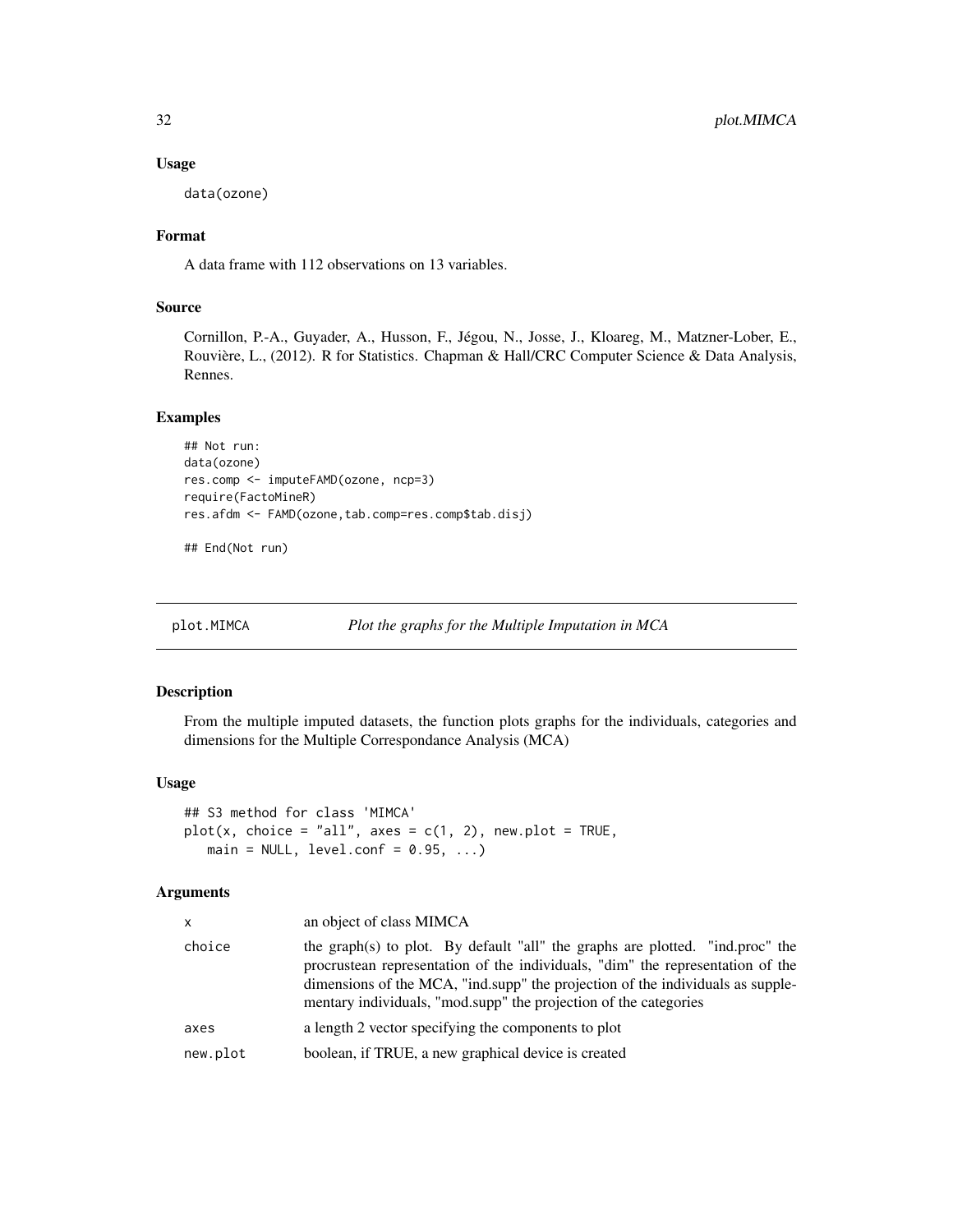# <span id="page-32-0"></span>plot. MIMCA 33

| main       | string corresponding to the title of the graph you draw (by default NULL and a<br>title is chosen) |
|------------|----------------------------------------------------------------------------------------------------|
| level.conf | confidence level used to construct the ellipses. By default, 0.95                                  |
| $\cdot$    | further arguments passed to or from other methods                                                  |

# Details

Plots the multiple imputed datasets obtained by the function MIMCA. The idea is to represent the multiple imputed dataset on a reference configuration (the map obtained from the MCA on the incomplete dataset). Different ways are available to take into account and visualize the supplement variability due to missing values.

# Value

Four graphs can be drawn:

| ind.supp | The individuals of the imputed datasets are projected as supplementary individ-<br>uals onto the reference MCA map; then confidence ellipses are drawn                                       |
|----------|----------------------------------------------------------------------------------------------------------------------------------------------------------------------------------------------|
| mod.supp | The individuals of the imputed datasets are projected as supplementary individ-<br>uals onto the reference MCA map, but only categories are plotted; then confi-<br>dence ellipses are drawn |
| ind.proc | A PCA is performed on each imputed dataset and each configuration of scores is<br>rotated onto the reference MCA map with procrustes rotation; then confidence<br>ellipses are drawn         |
| dim      | The dimensions of each imputed dataset are projected as supplementary vari-<br>ables onto the dimensions of the reference MCA dimensions                                                     |

## Author(s)

Audigier Vincent <vincent.audigier@cnam.fr>, Francois Husson <husson@agrocampus-ouest.fr> and Julie Josse <julie.josse@polytechnique.edu>

#### References

Audigier, V., Husson, F., Josse, J. (2016). MIMCA: Multiple imputation for categorical variables with multiple correspondence analysis

# See Also

#### [MIMCA](#page-24-1),[imputeMCA](#page-13-1)

### Examples

## Not run: data(TitanicNA) ## First the number of components has to be chosen ## (for the reconstruction step) ## nb <- estim\_ncpMCA(TitanicNA) ## Time-consuming, nb = 5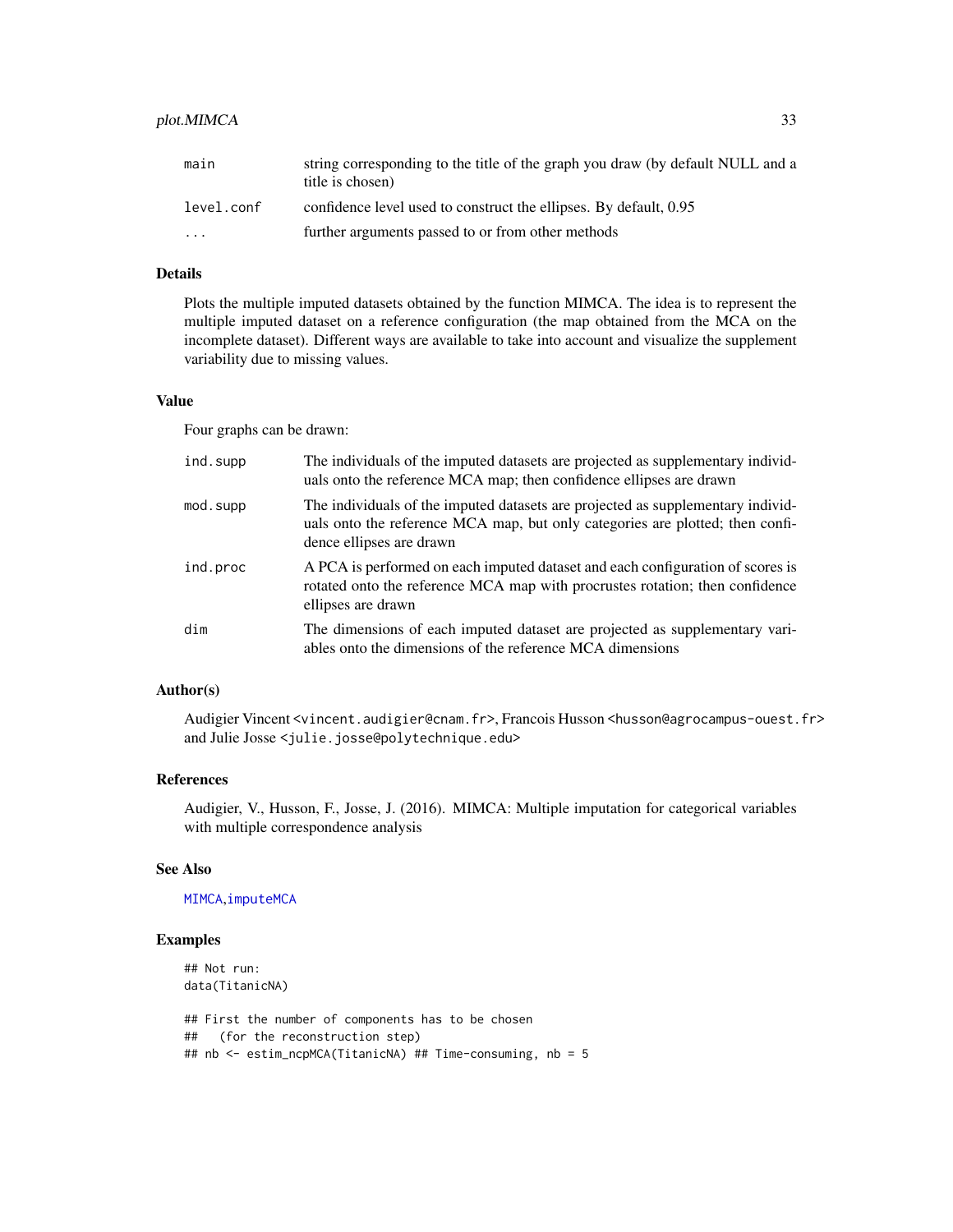```
## Multiple Imputation
res.mi <- MIMCA(TitanicNA, ncp=5, verbose=TRUE)
## Plot the graphs
plot(res.mi)
## End(Not run)
```
<span id="page-33-1"></span>plot.MIPCA *Plot the graphs for the Multiple Imputation in PCA*

#### Description

From the multiple imputed datasets, the function plots graphs for the individuals, variables and dimensions for the Principal Component Analysis (PCA)

#### Usage

```
## S3 method for class 'MIPCA'
plot(x, choice = "all", axes = c(1, 2), new.plot = TRUE,main = NULL, level.conf = 0.95, graph.type = c("ggplot", "classic"), ...)
```
# Arguments

| X          | an object of class MIPCA                                                                                                                                                                                                                                                                                                                     |  |
|------------|----------------------------------------------------------------------------------------------------------------------------------------------------------------------------------------------------------------------------------------------------------------------------------------------------------------------------------------------|--|
| choice     | the graph(s) to plot. By default "all" the graphs are plotted. "ind.proc" the pro-<br>crustean representation of the individuals, "dim" the representation of the dimen-<br>sions of the PCA, "ind.supp" the projection of the individuals as supplementary<br>individuals, "var" the projection of the variables as supplementary variables |  |
| axes       | a length 2 vector specifying the components to plot                                                                                                                                                                                                                                                                                          |  |
| new.plot   | boolean, if TRUE, a new graphical device is created                                                                                                                                                                                                                                                                                          |  |
| main       | string corresponding to the title of the graph you draw (by default NULL and a<br>title is chosen)                                                                                                                                                                                                                                           |  |
| level.conf | confidence level used to construct the ellipses. By default, 0.95                                                                                                                                                                                                                                                                            |  |
| graph.type | a character that gives the type of graph used: "ggplot" or "classic"                                                                                                                                                                                                                                                                         |  |
| $\ddotsc$  | further arguments passed to or from other methods                                                                                                                                                                                                                                                                                            |  |

#### Details

Plots the multiple imputed datasets obtained by the function MIPCA. The idea is to represent the multiple imputed dataset on a reference configuration (the map obtained from the PCA on the incomplete dataset). Different ways are available to take into account and visualize the supplement variability due to missing values.

<span id="page-33-0"></span>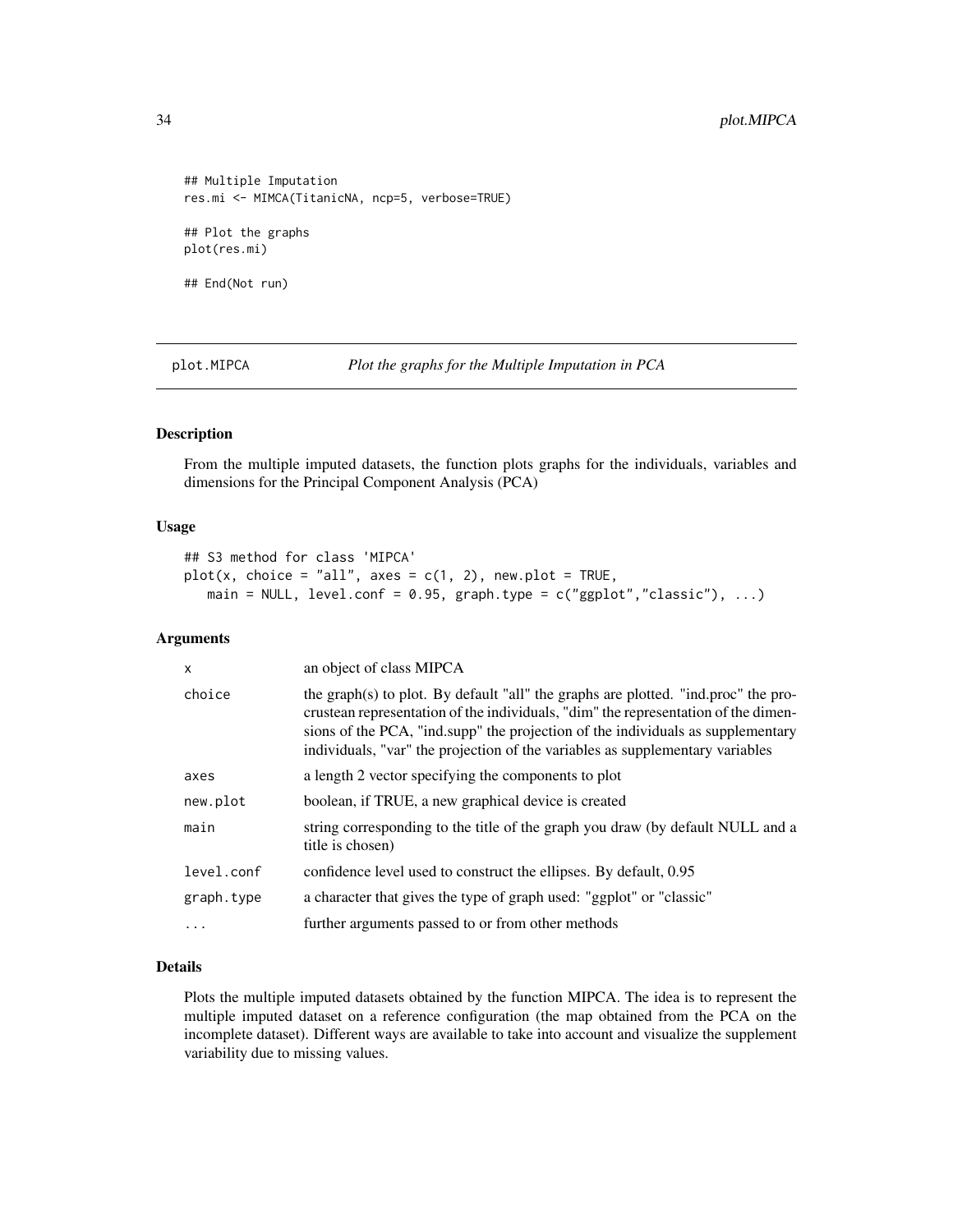#### <span id="page-34-0"></span>prelim and the set of the set of the set of the set of the set of the set of the set of the set of the set of the set of the set of the set of the set of the set of the set of the set of the set of the set of the set of th

# Value

Four graphs can be drawn:

| The individuals of the imputed datasets are projected as supplementary individ-<br>uals onto the reference PCA map; then confidence ellipses are drawn                               |  |
|--------------------------------------------------------------------------------------------------------------------------------------------------------------------------------------|--|
| The variables of the imputed datasets are projected as supplementary variables<br>onto the reference PCA map                                                                         |  |
| A PCA is performed on each imputed dataset and each configuration of scores<br>is rotated onto the reference PCA map with procrustes rotation; then confidence<br>ellipses are drawn |  |
| The dimensions of each imputed dataset are projected as supplementary vari-<br>ables onto the dimensions of the reference PCA dimensions                                             |  |
| if the graph. type=ggp1ot an object with a list with the ggplot graphs that can<br>be modified and plotted                                                                           |  |
|                                                                                                                                                                                      |  |

# Author(s)

Francois Husson <husson@agrocampus-ouest.fr> and Julie Josse <julie.josse@polytechnique.edu>

# References

Josse, J., Husson, F. (2010). Multiple Imputation in PCA

# See Also

[MIPCA](#page-26-1),[imputePCA](#page-20-1)

# Examples

```
## Not run:
data(orange)
## nb <- estim_ncpPCA(orange,ncp.max=5) ## Time consuming, nb = 2
resMI <- MIPCA(orange,ncp=2)
plot(resMI)
```
## End(Not run)

prelim *Converts a dataset imputed by MIMCA, MIPCA or MIFAMD into a mids object*

# Description

This function performs grouping and sorting operations on a multiply imputed dataset. It creates a mids object that is needed for input to with.mids, which allows analyse of the multiply imputed data set. The original incomplete data set needs to be available so that we know where the missing data are.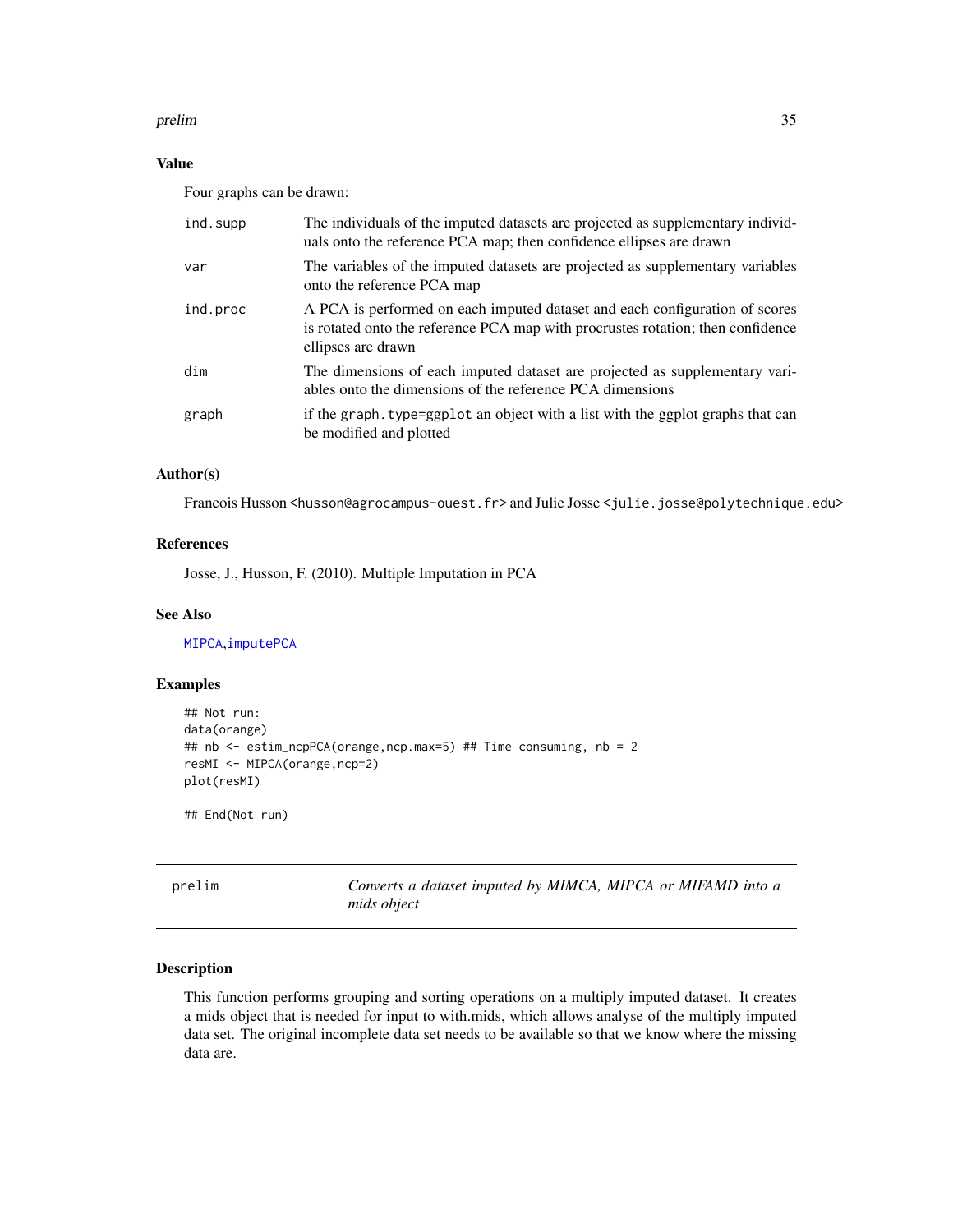# Usage

prelim(res.mi,X)

# Arguments

| res.mi | an output of the functions MIPCA, MIMCA or MIFAMD                      |
|--------|------------------------------------------------------------------------|
|        | the original incomplete data set corresponding to the res. mi argument |

# Value

| imp.mids | An object of type mids |
|----------|------------------------|
|          |                        |

# Author(s)

Vincent Audigier <vincent.audigier@lecnam.net>, Francois Husson <husson@agrocampus-ouest.fr> and Julie Josse <josse@agrocampus-ouest.fr>

# See Also

[MIFAMD](#page-22-1),[MIPCA](#page-26-1),[MIMCA](#page-24-1),[with.mids](#page-0-0),[pool](#page-0-0),[summary.mira](#page-0-0)

#### Examples

```
## Not run:
data(TitanicNA)
## First the number of components has to be chosen
## (for the reconstruction step)
## nb <- estim_ncpMCA(TitanicNA,ncp.max=5) ## Time-consuming, nb = 5
## Multiple Imputation
res.mi <- MIMCA(TitanicNA, ncp=5, verbose=T)
#Analysis
imp<-prelim(res.mi,TitanicNA)
fit <- with(data=imp,exp=glm(SURV~CLASS+AGE+SEX,family = "binomial"))
#Pooling
res.pool<-pool(fit)
summary(res.pool)
## End(Not run)
```
<span id="page-35-0"></span>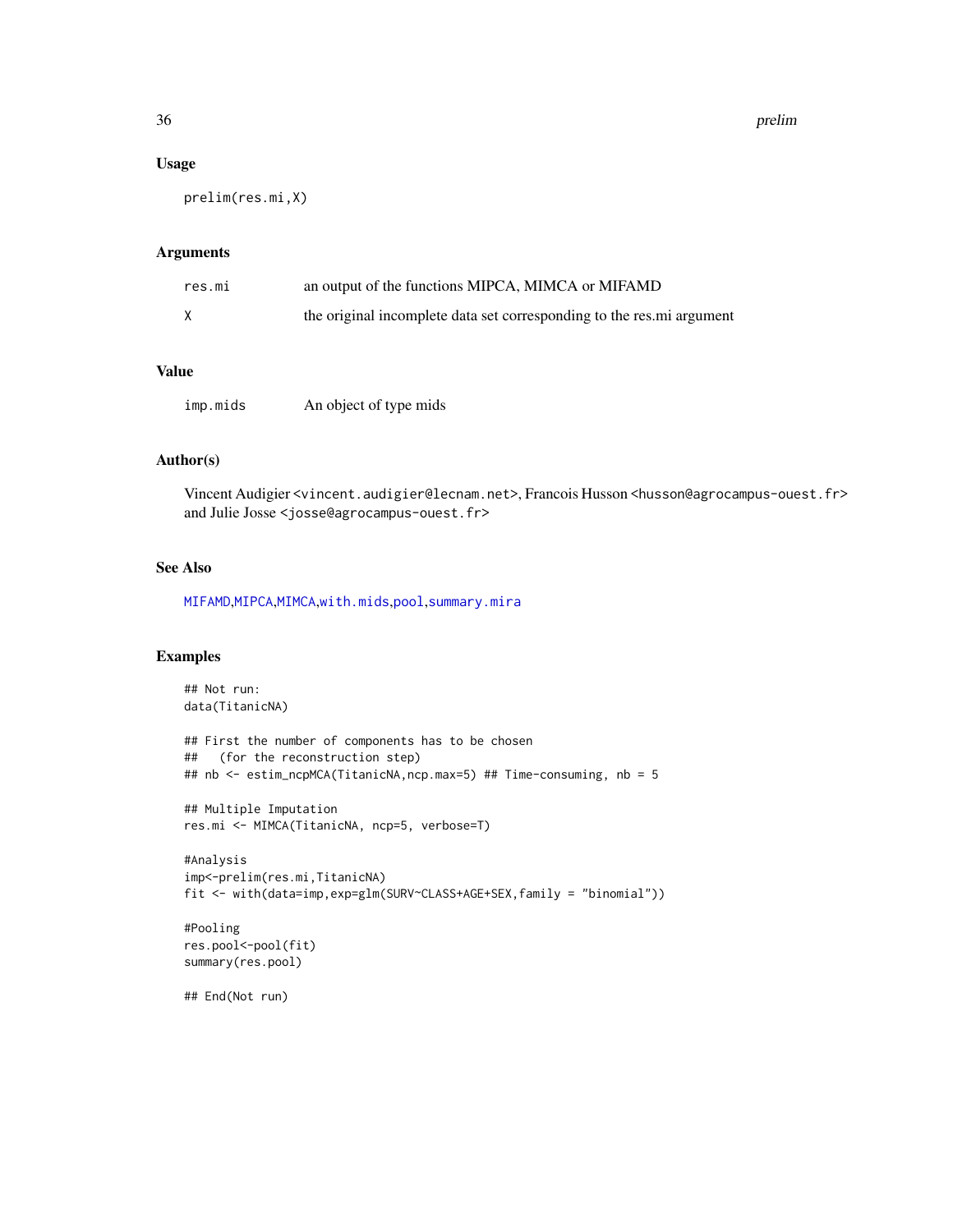<span id="page-36-0"></span>

#### Description

This dataset contains 100 individuals and 7 variables (age, weight, size, alcohol, sex, snore, tobacco). There are 4 continuous variables and 3 categorical variables with 2 levels. Some values are missing.

#### Usage

data(snorena)

# Format

A data frame with 100 observations on 7 variables.

# Source

Cornillon, P.-A., Guyader, A., Husson, F., Jegou, N., Josse, J., Kloareg, M., Matzner-Lober, E., Rouviere, L., (2012). R for Statistics. Chapman & Hall/CRC Computer Science & Data Analysis, Rennes.

#### Examples

```
## Not run:
data(snorena)
res.comp <- imputeFAMD(snorena, ncp=3)
require(FactoMineR)
res.afdm <- FAMD(snorena, tab.comp = res.comp$tab.disj)
## End(Not run)
```
TitanicNA *Categorical data set with missing values: Survival of passengers on the Titanic*

#### Description

This data set provides information on the fate of passengers on the fatal maiden voyage of the ocean liner Titanic, summarized according to economic status (class), sex, age and survival. Twenty percent of values are missing completely at random on each variable.

#### Usage

data(TitanicNA)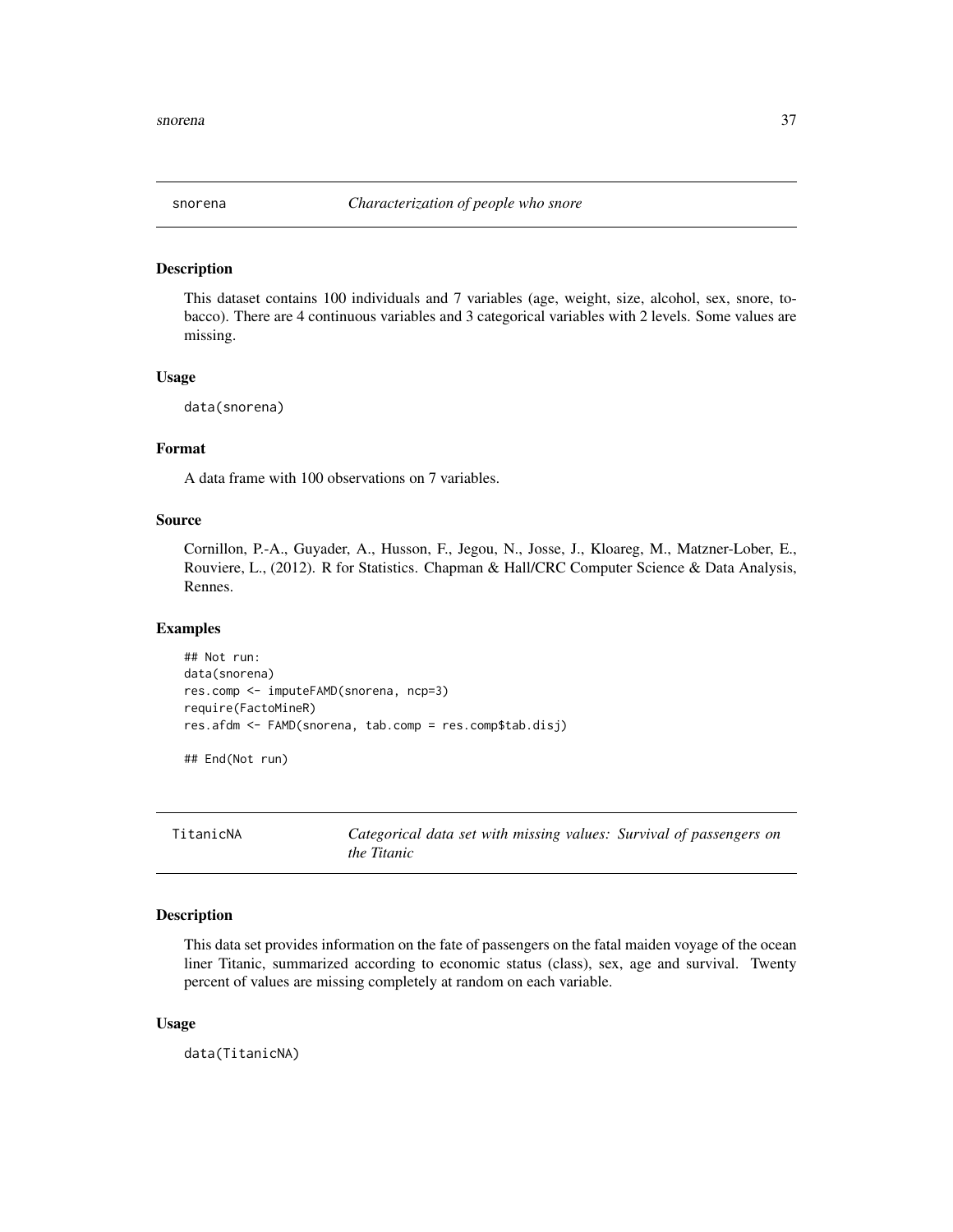# <span id="page-37-0"></span>Format

A data frame with 2201 observations on the following 4 variables:

CLASS  $0 =$  crew,  $1 =$  first,  $2 =$  second,  $3 =$  third, denoting the economic status of the subject

AGE  $1 =$  adult,  $0 =$  child, denoting if the subject is an adult or a child

SEX  $1 =$  male,  $0 =$  female, denoting the sex of the subject

SURV  $1 = yes$ ,  $0 = no$ , denoting if the passenger lived through the fatal maiden voyage of the ocean liner Titanic

# Source

British Board of Trade (1990), Report on the Loss of the Titanic (S.S.). British Board of Trade Inquiry Report (reprint). Gloucester, UK: Allan Sutton Publishing.

#### Examples

data(TitanicNA)

vnf *Questionnaire done by 1232 individuals who answered 14 questions*

#### Description

A user satisfaction survey of pleasure craft operators on the "Canal des Deux Mers", located in South of France, was carried out by the public corporation "Voies Navigables de France" responsible for managing and developing the largest network of navigable waterways in Europe. Some values are missing.

#### Usage

data(vnf)

#### Format

A data frame with 1232 observations on 14 categorical variables.

#### References

Josse, J., Chavent, M., Liquet, B. and Husson, F. (2010). Handling missing values with Regularized Iterative Multiple Correspondence Analysis, Journal of Classification, 29 (1), pp. 91-116.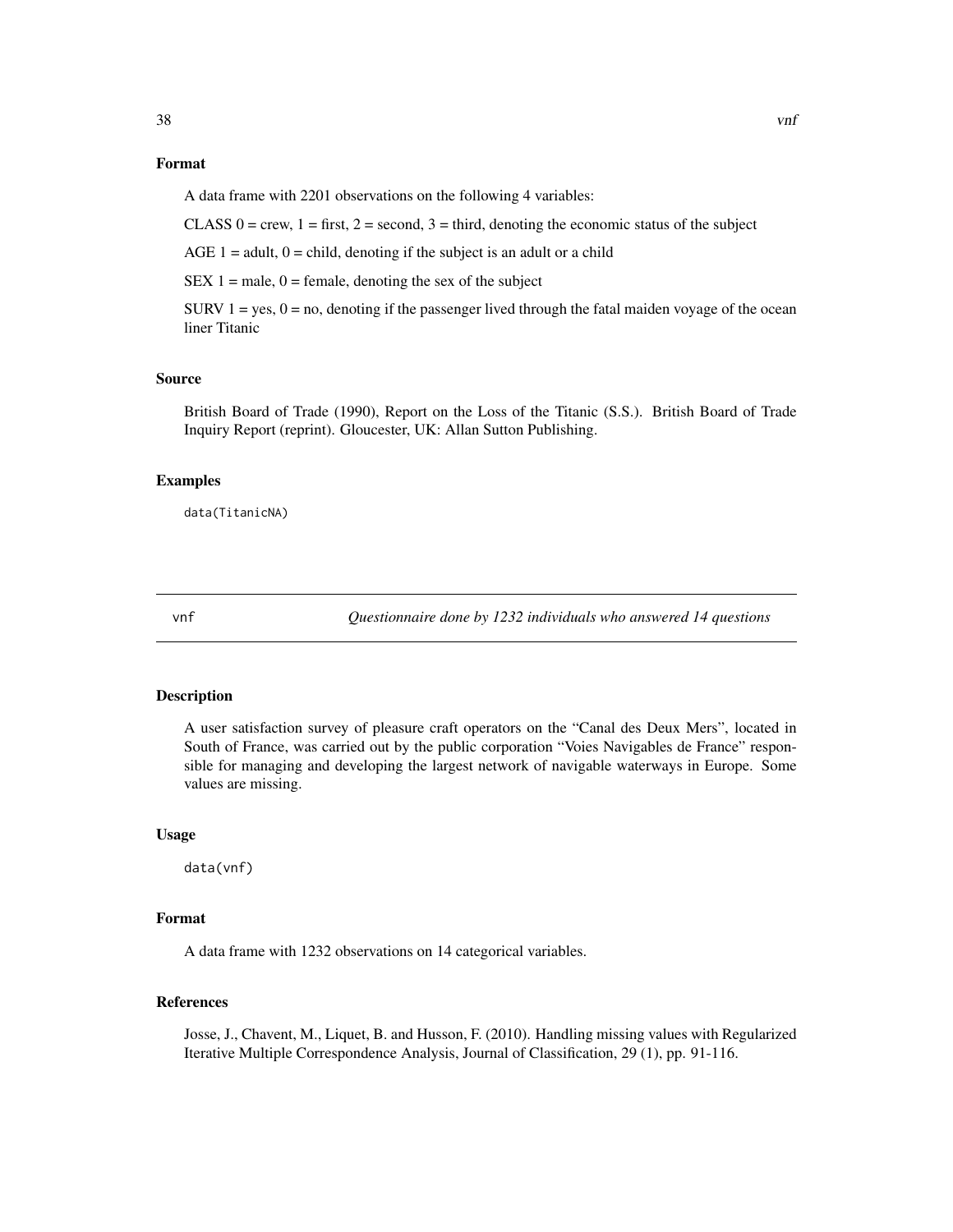$\mathbf{v}$ nf  $\mathbf{39}$ 

# Examples

```
## Not run:
data(vnf)
tab.disj.impute <- imputeMCA(vnf, ncp=4)$tab.disj
require(FactoMineR)
res.mca <- MCA(vnf,tab.disj=tab.disj.impute)
```
## End(Not run)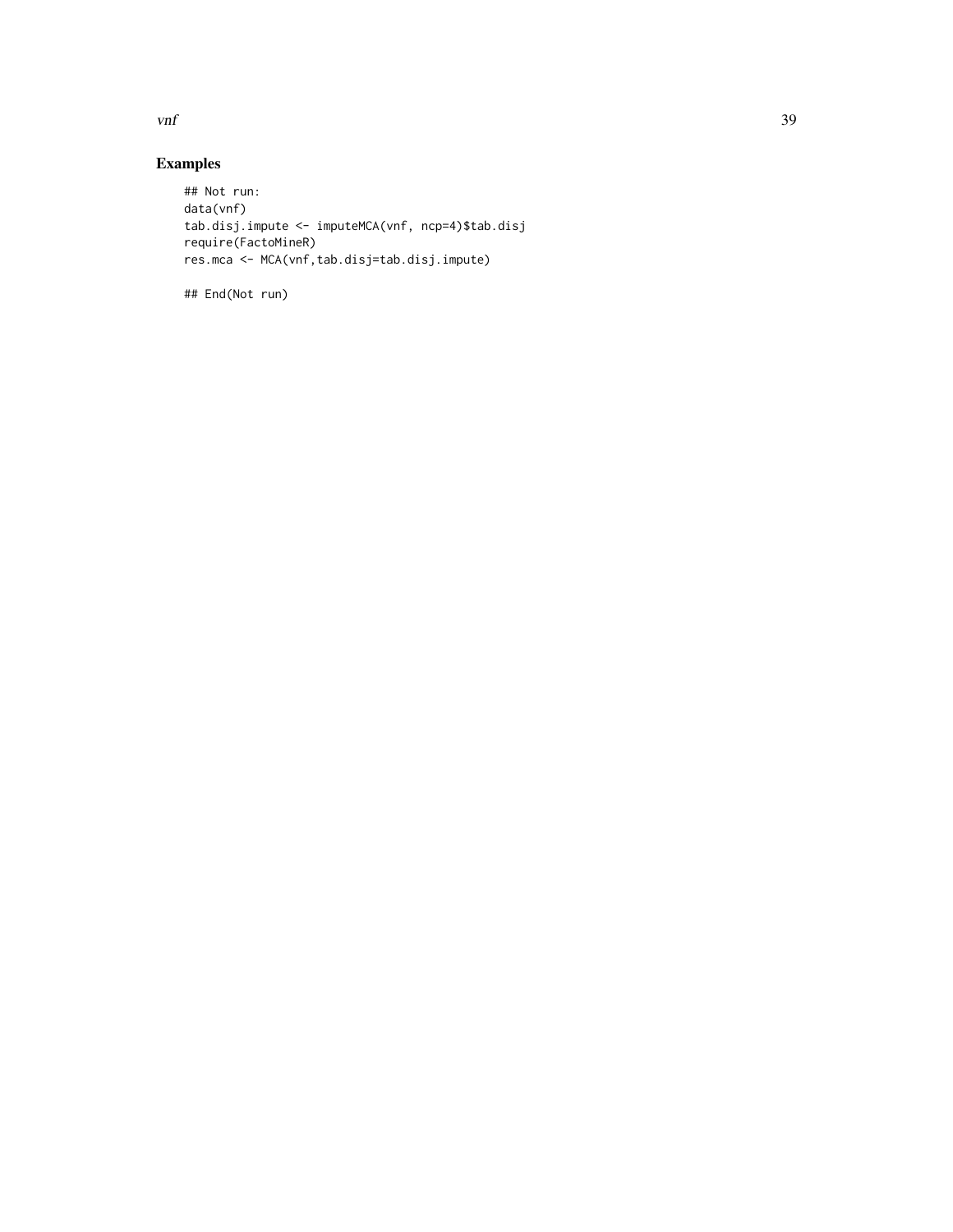# <span id="page-39-0"></span>**Index**

∗ Factor analysis missMDA-package , [2](#page-1-0) ∗ datasets gene , [9](#page-8-0) geno , [10](#page-9-0) orange , [29](#page-28-0) ozone , [31](#page-30-0) snorena, [37](#page-36-0) TitanicNA , [37](#page-36-0) vnf , [38](#page-37-0) ∗ dplot plot.MIMCA , [32](#page-31-0) plot.MIPCA , [34](#page-33-0) ∗ imputation imputeCA , [11](#page-10-0) imputeFAMD , [12](#page-11-0) imputeMCA , [14](#page-13-0) imputeMFA , [17](#page-16-0) imputeMultilevel , [19](#page-18-0) imputePCA , [21](#page-20-0) MIFAMD, [23](#page-22-0) MIMCA, [25](#page-24-0) MIPCA, [27](#page-26-0) prelim , [35](#page-34-0) ∗ models imputeCA , [11](#page-10-0) imputeFAMD , [12](#page-11-0) imputeMCA , [14](#page-13-0) imputeMFA , [17](#page-16-0) imputeMultilevel , [19](#page-18-0) imputePCA , [21](#page-20-0) ∗ multivariate estim\_ncpFAMD , [3](#page-2-0) estim\_ncpMCA, [5](#page-4-0) estim\_ncpMultilevel , [6](#page-5-0) estim\_ncpPCA, [8](#page-7-0) imputeCA , [11](#page-10-0) imputeFAMD , [12](#page-11-0) imputeMCA , [14](#page-13-0)

imputeMFA , [17](#page-16-0) imputeMultilevel , [19](#page-18-0) imputePCA , [21](#page-20-0) MIFAMD, [23](#page-22-0) MIMCA, [25](#page-24-0) MIPCA, [27](#page-26-0) prelim , [35](#page-34-0) estim\_ncpFAMD , [3](#page-2-0) , *[24](#page-23-0)* estim\_ncpMCA , [5](#page-4-0) , *[16](#page-15-0)* , *[26](#page-25-0)* estim\_ncpMultilevel, [6](#page-5-0) estim\_ncpPCA , [8](#page-7-0) , *[22](#page-21-0)* gene , [9](#page-8-0) geno, [10](#page-9-0) imputeCA , [11](#page-10-0) imputeFAMD , *[4](#page-3-0)* , [12](#page-11-0) , *[20](#page-19-0)* , *[24](#page-23-0)* imputeMCA , *[6](#page-5-0)* , [14](#page-13-0) , *[26](#page-25-0)* , *[33](#page-32-0)* imputeMFA , [17](#page-16-0) imputeMultilevel , *[7](#page-6-0)* , [19](#page-18-0) imputePCA , *[9](#page-8-0)* , *[14](#page-13-0)* , *[19](#page-18-0) , [20](#page-19-0)* , [21](#page-20-0) , *[28](#page-27-0)* , *[35](#page-34-0)* MIFAMD , [23](#page-22-0) , *[36](#page-35-0)* MIMCA , *[24](#page-23-0)* , [25](#page-24-0) , *[28](#page-27-0)* , *[33](#page-32-0)* , *[36](#page-35-0)* MIPCA , *[22](#page-21-0)* , *[24](#page-23-0)* , *[26](#page-25-0)* , [27](#page-26-0) , *[31](#page-30-0)* , *[35](#page-34-0) , [36](#page-35-0)* missMDA *(*missMDA-package *)* , [2](#page-1-0) missMDA-package, $2$ orange, [29](#page-28-0) Overimpute , *[28](#page-27-0)* , [30](#page-29-0) ozone , [31](#page-30-0) plot.MIMCA , [32](#page-31-0) plot.MIPCA , *[28](#page-27-0)* , [34](#page-33-0) pool , *[24](#page-23-0)* , *[26](#page-25-0)* , *[28](#page-27-0)* , *[36](#page-35-0)* prelim , [35](#page-34-0) snorena , [37](#page-36-0) summary.mira , *[24](#page-23-0)* , *[26](#page-25-0)* , *[28](#page-27-0)* , *[36](#page-35-0)*